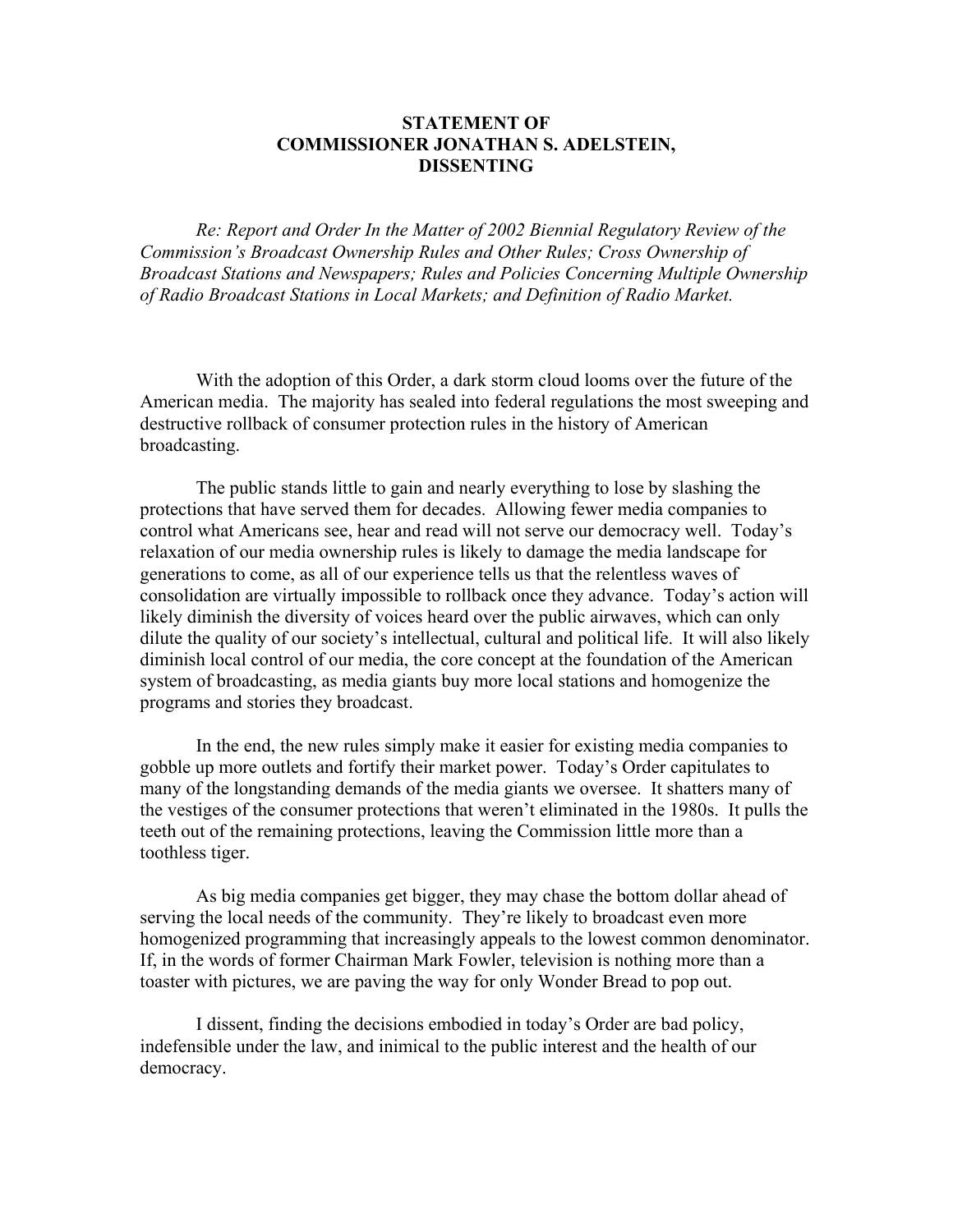## **I. Suffering the Consequences**

Now that this document, with its peculiar diversity index and other proposals, will finally become public, I expect media experts, academics, public interest groups, and most of all, the American people and their representatives will find it riddled with contradictions, false assumptions, and outcome-driven thinking.

It may take a while for the public to feel the full effects of today's decision. Consolidation in the media markets could take place over a number of years, just as it did in radio. But most people already expect it to prove a disaster. They intuitively distrust more media control in the hands of a few corporate giants. People will notice every time a new merger goes through that eliminates a voice in a community. Anger will flash when greater consolidation leads to more sensationalism, commercialism, crassness, violence, homogenization, and noticeably less serious coverage of news and local events.

It didn't have to turn out this way. Congress and the courts forced a massive review. They did not force massive deregulation. We had a choice. The courts required us to justify our rules, not to gut them or replace them with pale substitutes. Certainly, the media markets have changed and our rules must keep pace with those changes. But the majority chose to go much further than Congress or the courts required. They chose to pursue gratuitous deregulation. This is the most dramatic weakening of our media ownership rules this country has ever seen.

I had hoped for a better outcome I could support. The Commission undertook the most comprehensive review of its broadcast ownership rules ever. It was supposed to produce a judicially-sustainable, intellectually-coherent framework. But those good intentions and good faith efforts are not reflected in the final product. The comprehensive framework never materialized. An effort begun with serious intellectual aspirations descended into an incoherent, outcome-driven document, the likes of which the Commission has too often seen and sought to avoid.

A new regime for a new era fell short. Instead, we're left with a muddled patchwork of skeletal protections based on market-driven philosophies and deregulatory outcomes. The Order is rife with more than a hundred references to market efficiencies for broadcasters, yet it is upon consumers that the effects of our decision will be most palpable. It is these listeners and viewers, not the media companies, whom we are charged with protecting.

### **II. Today's Decision in Context**

 The majority touts the changed legal and technological environment since these rules were adopted. Yet, for all the changes we have undeniably experienced, some important foundational principles remain constant. For all the striving to update our rules with modern empirical support, some core concepts underpinning our broadcast media remain as elusive and as imperative as ever.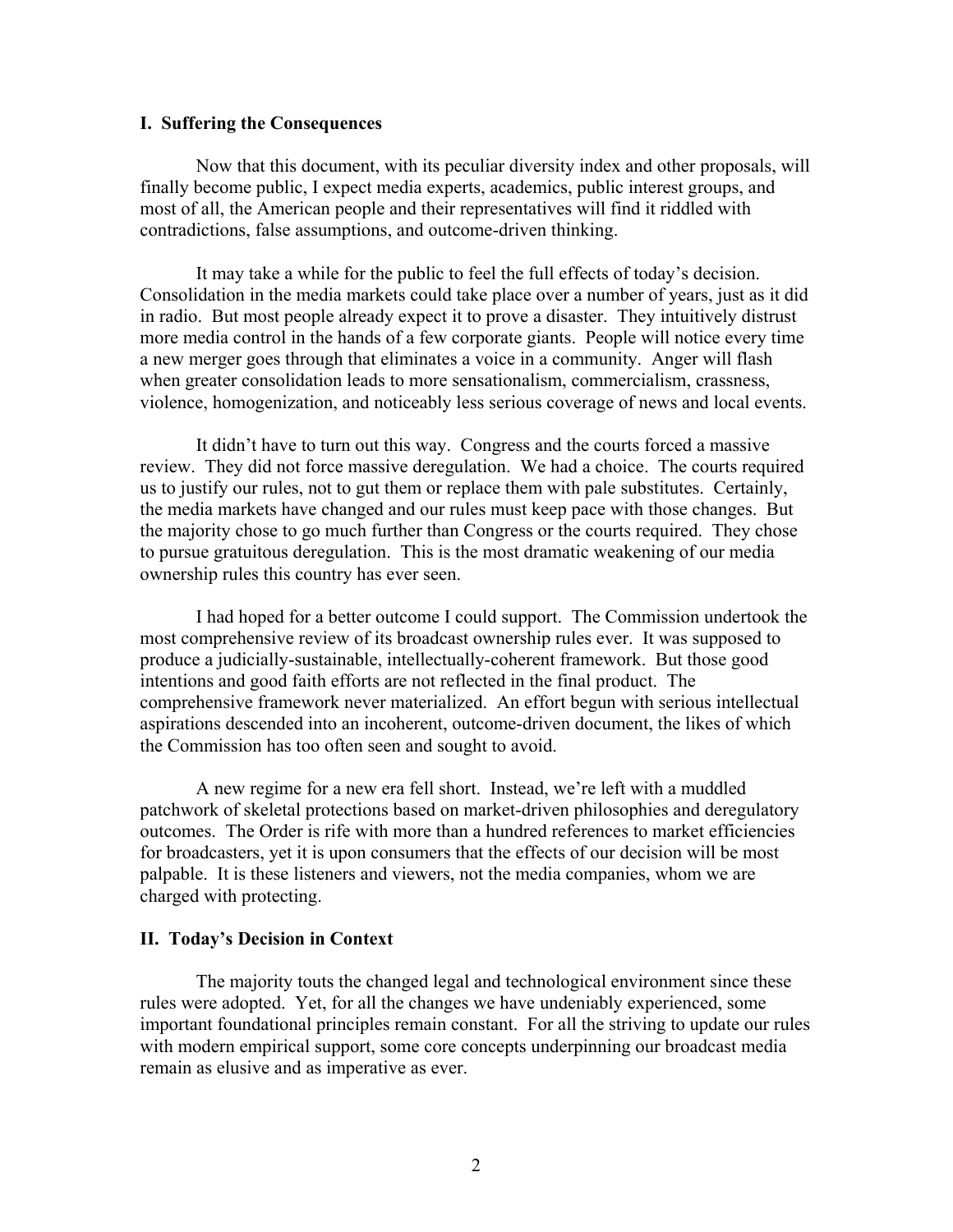## **A. Our Statutory Public Interest Responsibility**

The majority implies that Congress and the courts forced this outcome. I disagree. We had much wider latitude than this suggests. The biennial review provides a simple directive – to determine whether the rules "are necessary in the public interest as the result of competition," repealing or modifying them only if we determine they are "no longer in the public interest."<sup>1</sup>

The *Fox* and *Sinclair* courts sent the rules back to us for justification, not for evisceration.<sup>2</sup> It wasn't the prior Commission's attempt to maintain the rules in their current form that failed to satisfy the courts, it was the failure to examine the current environment and justify retention of the rules based on that environment.<sup>3</sup> Congress's direction in the statute is to review the rules, not to revise them. The Commission is only required to, as the D.C. Circuit characterizes, "continue the process of deregulation" if it finds after review that the current rules no longer serve the public interest. The *Fox* court even stated, with respect to the 35-percent national ownership cap, "we cannot say it is unlikely the Commission will be able to justify a future decision to *retain* the Rule."4 And the court made clear that the Commission could use "either analytical or empirical" reasoning to justify its decisions.<sup>5</sup>

The linchpin of Congress's statutory directive is two words – public interest. The Commission for decades has sought to serve the public interest by promoting diversity, localism and competition through diversification of mass media ownership.<sup>6</sup> The courts have consistently approved these priorities, agreeing that assuring the public access to a multiplicity of information sources is a governmental purpose of the highest order which promotes values central to the First Amendment.<sup>7</sup> Diversity is of exceptional importance, for achieving "the widest possible dissemination of information from diverse and antagonistic sources is essential to the welfare of the public."<sup>8</sup> Time and again, the Supreme Court has validated broadcast structural regulations like those we erode today, recognizing that "their purpose and effect is to promote free speech, not to restrict it."<sup>9</sup> For, as the Supreme Court stated with respect to the print media, "[f]reedom to publish is

 $\frac{1}{1}$  Telecommunications Act of 1996, Pub.L. No. 104-104, § 202(h) (1996 Act). *See also* 1996 Act § 257(b) (asserting the need to "promote the policies and purposes of this Act favoring diversity of media voices, vigorous economic competition, technological advancement, and promotion of the public interest, convenience, and necessity").<br> $\frac{2}{\pi}$  See For Television St.

*See Fox Television Stations v. FCC*, 280 F.3d 1027 (D.C. Cir. 2002). *See also Sinclair Broadcast Group v. FCC*, 284 F.3d 148, 152 (D.C. Cir. 2002) (noting that the *Fox* case remanded the national cap "for justification" by the FCC).

<sup>3</sup> *See Fox*, 280 F.3d at 1044 (criticizing the prior Commission for merely listing facts in a single paragraph, "without defining the relevant markets, let alone assessing the state of competition therein" and without linking the listed facts to the decision to retain the rule, "precisely what  $\S$  202(h) requires.").

 $I_{d}^{4}$  *Id.*, 280 F.3d at 1049 (emphasis added).

<sup>&</sup>lt;sup>5</sup> *Id.*, 280 F.3d at 1048.

*See FCC v. National Citizens Committee for Broadcasting*, 436 U.S. 775, 780, 808 (1978) (*NCCB*). *See also United States v. Storer Broadcasting*, 351 U.S. 192 (1956). 7

*T*<br>*Turner Broadcasting System v. FCC*, 512 U.S. 622, 663 (1994)<br>*M* 512 U.S. at 663, 64 (quoting Associated Press v. United Sta

*Id.*, 512 U.S. at 663-64 (*quoting Associated Press v. United States*, 326 U.S. 1, 20 (1945)).<br><sup>9</sup>

*NCCB*, 436 U.S. at 801.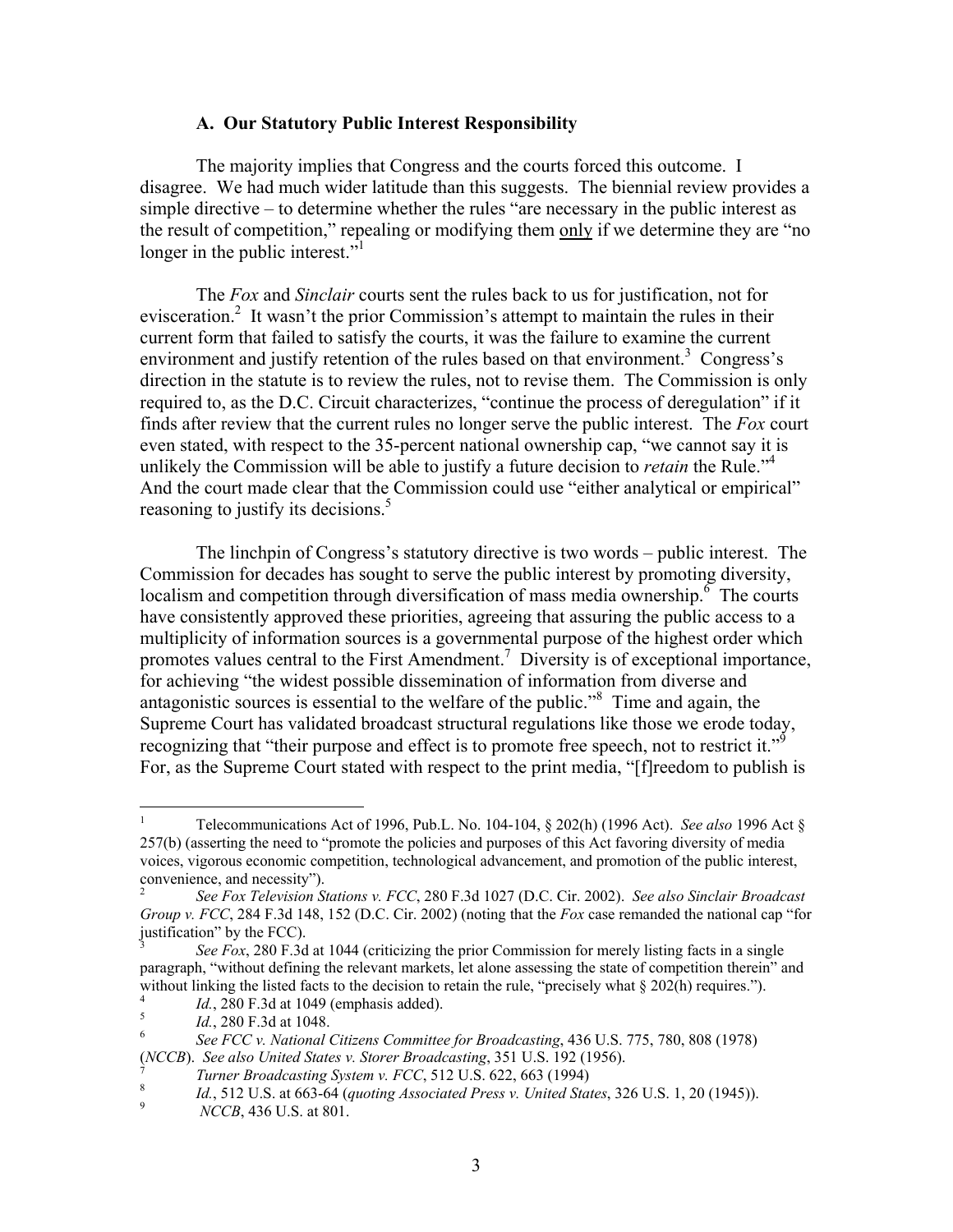guaranteed by the Constitution, but freedom to combine to keep others from publishing is not."<sup>10</sup> There can be no question that the granting of exclusive rights to use the public airwaves affords the Commission great latitude, and great responsibility, in the field of broadcasting to protect the public's right to a multiplicity of sources of information, news, and culture.

Since the earliest days of the FCC, no court decision or statute has diminished the Commission's authority, or its responsibility, to ensure the public's access to diverse and antagonistic sources by protecting competition, localism and diversity over the public airwaves. No matter what the majority believes the D.C. Circuit may have implied, the Commission continues to have a special duty to protect what the Supreme Court referred to as an "uninhibited marketplace of ideas."<sup>11</sup> As the Supreme Court stated in its seminal *Red Lion* decision, "It is the right of the public to receive suitable access to social, political, esthetic, moral, and other ideas and experiences which is crucial here. That right may not constitutionally be abridged either by Congress or by the FCC."<sup>12</sup>

I am afraid that today's decision departs dramatically from our statutory responsibility. Our mandate in the field of broadcast regulation assures maximum flexibility for us to operate in the public's interest. The Communications Act says, simply, we are to establish rules in the "public interest, convenience, and necessity."<sup>13</sup> Let me explain why today I think we fail to meet even that flexible, broad standard.

Judging from our record, public opposition is nearly unanimous, from ultraconservatives to ultra-liberals, and virtually everyone in between. We have heard from nearly two million people in opposition to relaxing our ownership rules, and only a handful in support. Comments came in the form of letters, emails, postcards, and petitions. Some of them were form postcards, but many were thoughtful, eloquently expressed observations, entreaties, and personal experiences with media concentration in local communities. Of the hundreds of citizens I heard from directly at field hearings across the country, not one stood up to call for relaxing the rules. Of the thousands of emails I personally received, only one did not oppose allowing further media concentration. The American people appear united in believing that media concentration has gone too far already and should go no further.

I have heard it said we cannot make this decision by polls or by weighing postcards. That is fair enough.

But the statute does not let us simply dismiss the public's views with a passing reference in one paragraph. We are charged by law to serve the public interest. And the public apparently has no interest in further media consolidation. Is the majority that

 $10<sup>10</sup>$ 

<sup>&</sup>lt;sup>10</sup><br>Associated Press, 326 U.S. at 20.<br><sup>11</sup> Red Lion Broadcasting Co. v. FCC, 395 U.S. 367, 390 (1969).<br><sup>12</sup> Id., 395 U.S. at 390. See also NCCB, 436 U.S. at 794-95, 799-802; Sinclair, 284 F.3d at 161-62, 168 (reiterating that there is no First Amendment right to hold a broadcast license where it would not satisfy the public interest).

<sup>13</sup> *See* 47 U.S.C. § 307(c)(1). *See also* 47 U.S.C §§ 303, 307(a), 309(a).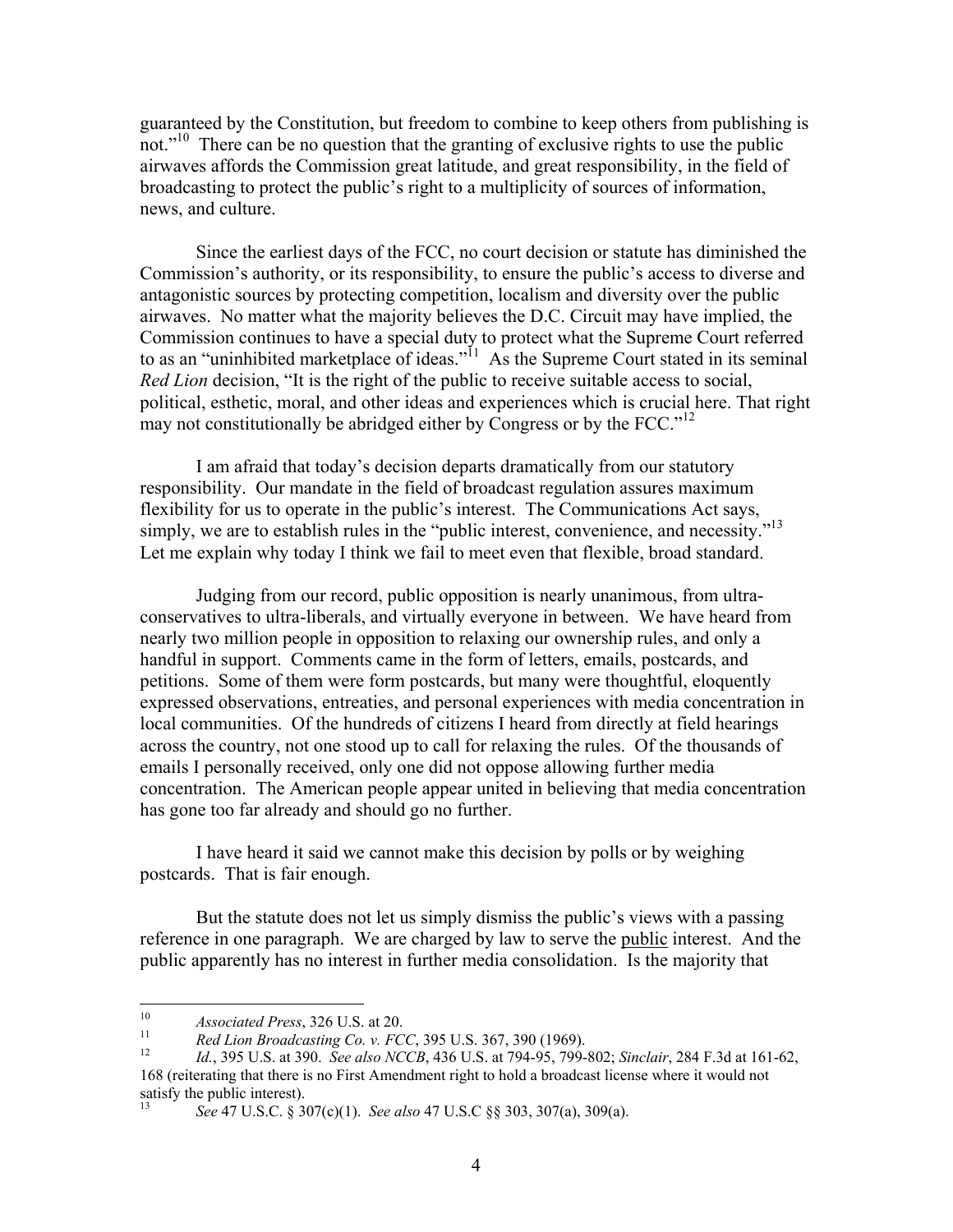confident that it is serving the interests of the nearly two million citizens who are motivated enough to contact the Commission or attend field hearings to oppose further concentration? I would not assume that those people who took the time to alert us to their concerns, more than 99.9 percent in opposition, are wrong unless overwhelming evidence and reasoned analysis proves it. Here, just the opposite is true. Plenty of evidence, and plenty of common sense, shows the people are right.

The public is joined by expressions of concern from their elected representatives, in resolutions passed in several state and local legislatures, and in a bipartisan chorus of caution from Members of Congress. Organizations from nearly every political stripe, from the National Rifle Association to the National Organization for Women, including the Catholic Conference of Bishops, the Leadership Conference on Civil Rights, the Parents Television Council, Common Cause, the National Association of Black-Owned Broadcasters, the National Association of Hispanic Journalists and the Writers Guild, and many others expressed grave doubt about the wisdom of relaxing these protections. Hundreds of musicians and performing artists, and media industry insiders also registered their concern.

It has been said that the public comments we received are too simple and offer no substantive basis from which to make our decision. I beg to differ. I have read many of these comments, and I've listened to hundreds of people firsthand in city halls, schools, churches and meeting rooms. The Americans I heard from know what they're talking about. This is the media they watch, listen to, and read every day. We have heard from people who have collectively spent billions of hours watching television, listening to the radio, and reading newspapers. There is no better control group than the American people. There is no more objective jury than the American people. They take it very personally, and they are very articulate.

But today's decision overrides the better judgment of the American people. It instead relies on the reasoning of a handful of powerful media companies who have a vested financial interest in massive deregulation. Those who would benefit by buying and selling the public airwaves won out over the public.

#### **B. Media's Place in Our Democracy**

It violates every tenet of a free democratic society to let a handful of powerful companies control our media. A diverse, independent media is a steward of democracy. The viewing and listening public have an overriding right to be informed by a diversity of viewpoints concerning matters in their local communities, across the nation, and in the global community. Without a diverse, independent media, citizen access to information crumbles, along with political and social participation.

Some argue that this concern is overblown, because the American democracy is strong and resilient. While our democracy is indeed strong, does that mean we can afford to weaken it? The fundamental issue before the Commission is whether the media is serving American democracy well, and what ownership structure, or other rules, would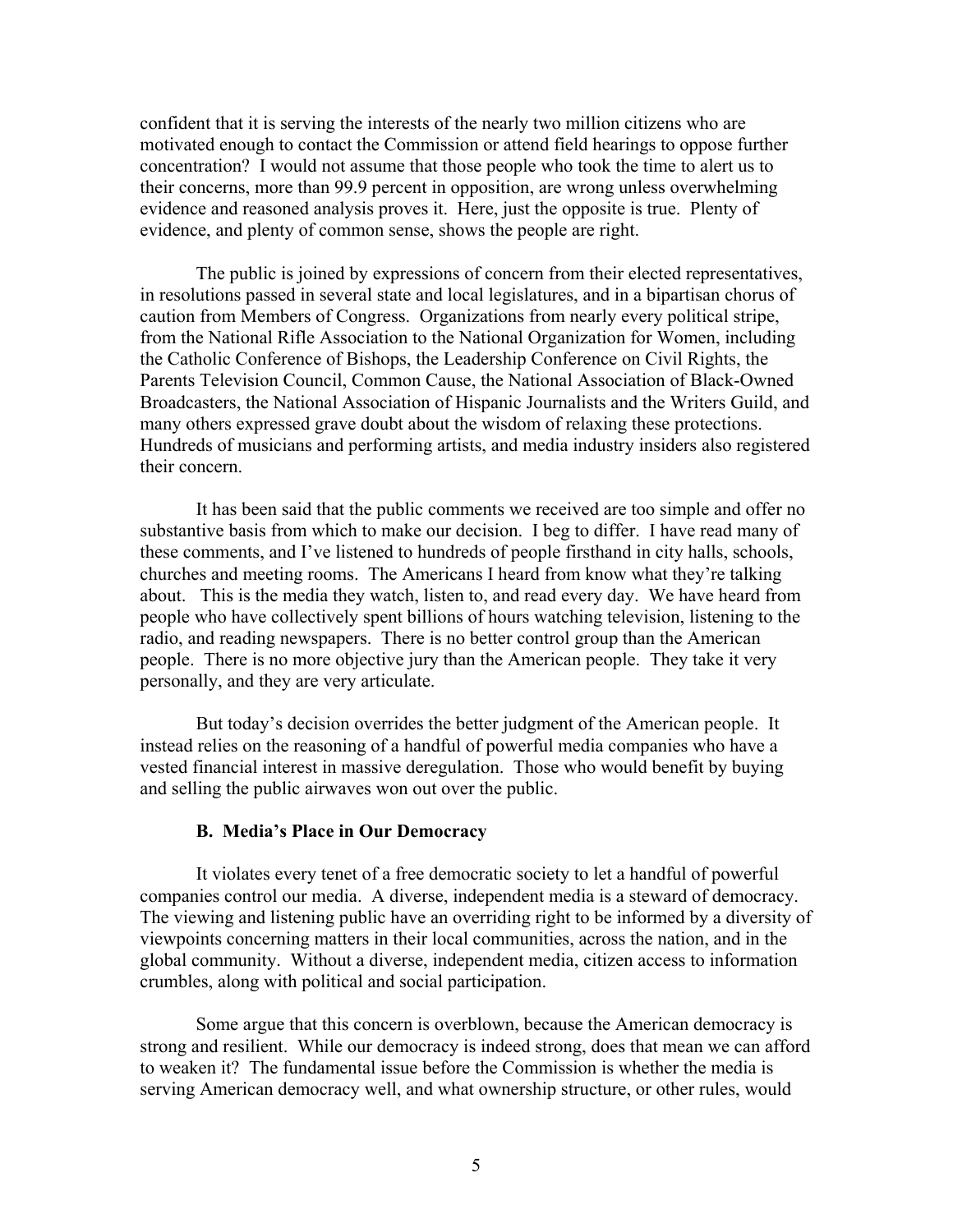encourage the media to serve American democracy better. The real question is whether our media can make it stronger.

A study of television broadcast coverage of the 2000 election found that only 74 seconds per night were dedicated to all campaigns, federal, state and local.<sup>14</sup> In that election, the public heard far more from paid political ads, many of them negative. Could this lopsided coverage have accounted for depressed voter turnout? Would allowing media companies to swallow up each other, eliminate other voices, and grow bigger lead to more or less time dedicated to serious coverage of candidates and issues before the voting public? The majority makes no attempt to answer even this question, possibly because we can confidently predict that it will only make it worse. We had an opportunity to at least consider whether to require merging entities to commit to more coverage of the matters before our democracy. But the majority dismissed such an approach out of hand, discarding an opportunity to better democratize the media.

The airwaves belong to the American people. Access to them must be preserved as widely as possible to encourage a broad range of voices and editorial viewpoints. What transmits over the public's airwaves affects people's preferences and opinions, their knowledge and level of civic discourse, their political decisions, and much more.

The majority all but abandons the principle of public ownership of the airwaves in a results-driven rush to bring new revenue opportunities to broadcasters. The Order fails to emphasize that in return for the free and exclusive use of valuable and scarce public spectrum, broadcasters have a special obligation to serve the public interest.

That is, after all, the social compact broadcasters enter into with the public. When people choose to become licensed broadcasters, they understand that public service and a regulated environment come with that privilege. As Newton Minow sought to remind stockholders, "an investment in broadcasting is buying a share in public responsibility."<sup>15</sup> Broadcasters today know that they will have to compete with other enterprises, but so far few, if any, have turned in their license because of this, and they are not lining up to do so. Similarly, broadcasters know that they must serve the public interest and meet the local needs of the community, and I hear no complaints that this is an unfair bargain. Indeed, many local broadcasters I know embrace this public service commitment with gusto.

## **C. The Soundness of Structural Regulations in an Era of New Technologies**

By law, the Commission watches over broadcasting as a public trust. For decades, the Commission has sought to protect the public's access to multiple sources of information, news, and culture in the local or larger community through structural ownership rules that were designed to foster diversity, localism and competition.

 $14<sup>1</sup>$ Martin Kaplan & Matthew Hale, "Local TV Coverage of the 2000 General Election," the Norman Lear Center Campaign Monitoring Project, USC Annenberg School (Feb. 2001).

<sup>15</sup> Newton N. Minow, "Television and the Public Interest" Speech Before the National Association of Broadcasters (May 9, 1961).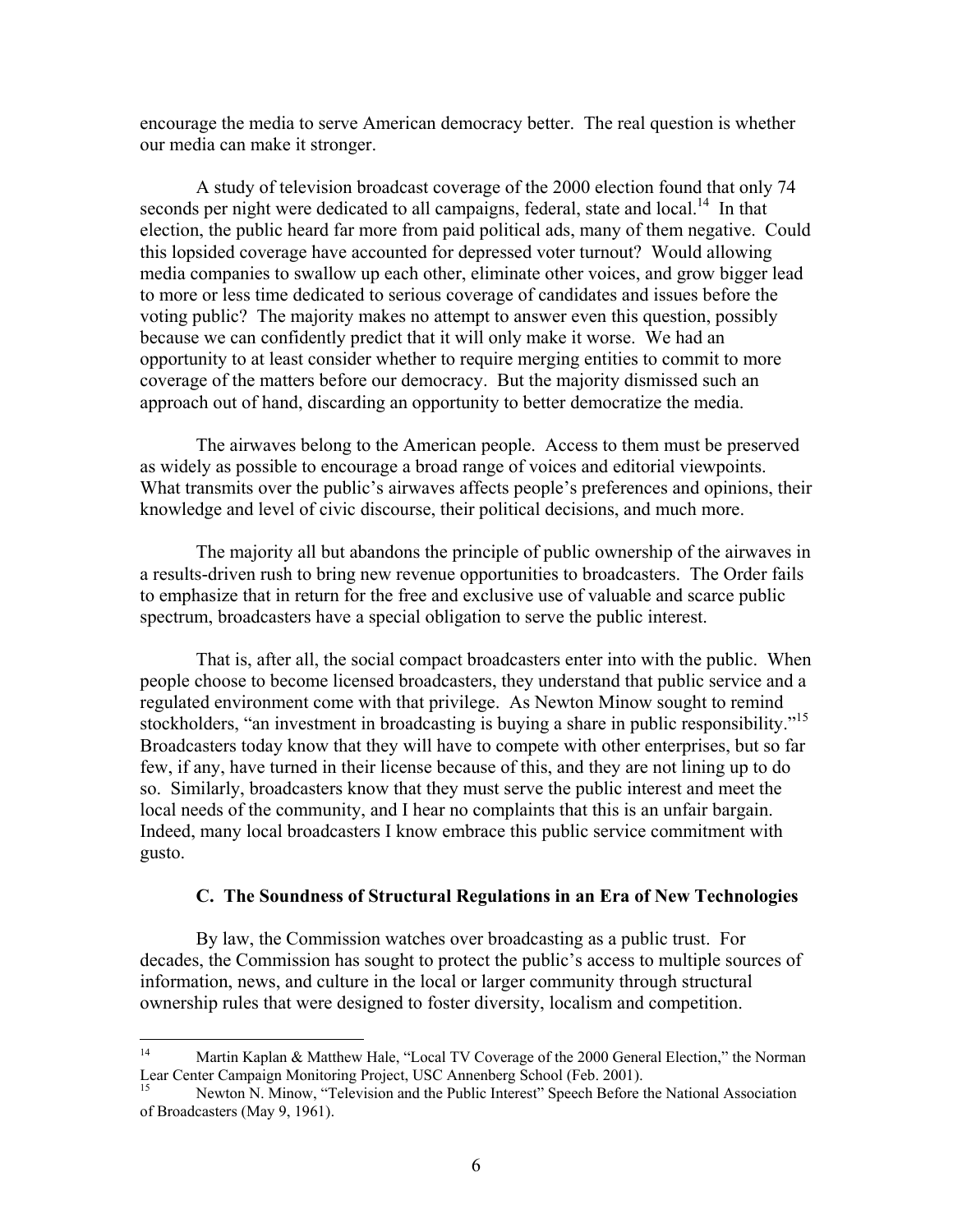We are indeed in an era of rapid technological advance, as the majority proclaims. But the abundance of media platforms and channels, many aligned with a handful of global media conglomerates, does not invalidate the Commission's core concern with protecting diversity, localism, and competition over the public airwaves in our communities. It is no surprise to anyone that the number of outlets has increased in the past 40 years. What is more relevant to the question of whether structural ownership rules continue to serve the public is whether the rules still serve important purposes and what has been the effect of consolidation among owners, particularly since the loosening of some restrictions in 1996.

Technological advances over the past 40 years have not overcome all barriers in the field of broadcasting. Despite the Order's assumption that technological advancements render broadcasters just another voice in a crowd of ever-expanding and fungible media channels, a simple fact remains. No technological advances have made it possible for every person who wants to broadcast in a local community to do so.<sup>16</sup> There may be an ever-expanding number of printing presses available in the market. Manufacturers are not precluded from producing as much coaxial cable as the market will bear. Even Internet domain names and servers are plentiful and expanding. But no one yet has figured out how to replicate the electromagnetic spectrum for everyone who wants to broadcast a message in a particular community. The exclusive right to use the broadcasting spectrum denies it to all others.

The majority completely ignores the reality that neither cable nor the Internet has changed the huge market power granted by federal license to use scarce broadcast spectrum, particularly when that license comes with the requirement to be carried on cable. Indeed, the majority excludes cable as a significant local news voice in a community. If all media outlets are indeed fungible, why then would someone spend hundreds of millions of dollars to buy one television station when the same money could be spent to create thousands of websites?

While the number of platforms for news and information, particularly on the national level, is indeed expanding, ownership across these platforms has become more concentrated. The exact figure is debated, yet it remains the case that a large degree of programming is produced and distributed by a handful of global media firms.<sup>17</sup> Eighty percent of the 91 major cable networks are owned by six media conglomerates.<sup>18</sup> The four major broadcast networks, alone, have part or whole ownership in roughly 78

<sup>16</sup> 16 *See Sinclair*, 284 F.3d at 168-69 (dismissing the assertion that structural broadcast ownership regulation is undermined by cable, DBS, and the Internet; finding the rationale for structural regulation remains the necessity for the Commission to select among competing applicants for the same channel).

<sup>17</sup> *See* Coalition for Program Diversity Reply Comments; "Weekend Media Blast #22: Sucked Into the Dereg Process," Bernstein Research Call, Sanford C. Bernstein & Co., May 30, 2003 at 1 (noting that five media conglomerates – Viacom, Disney, AOL Time Warner, NewsCorp and NBC/GE – control a 70% share of homes watching prime time).

See WGA/PGA Joint Comments.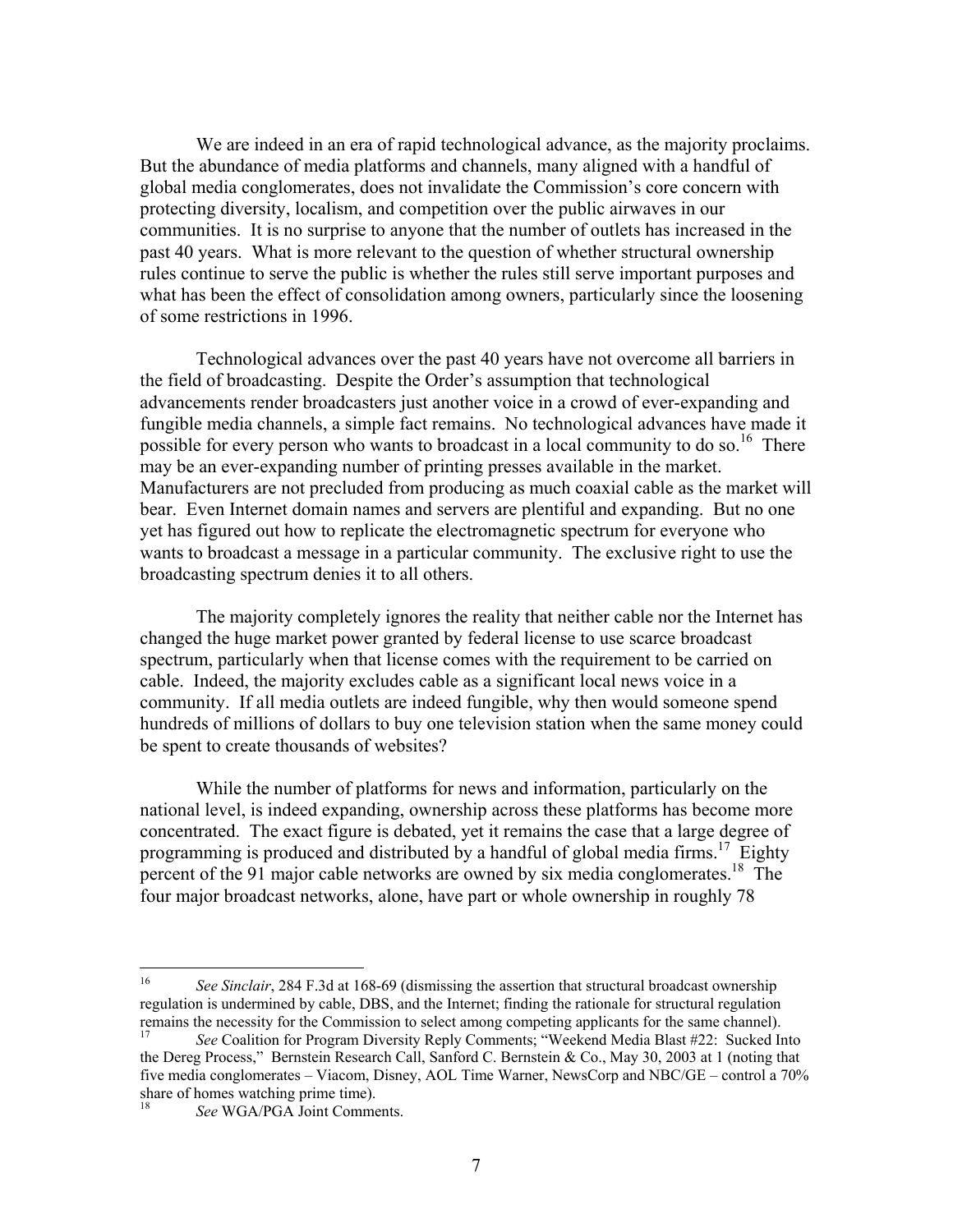nationally distributed non-broadcast networks.<sup>19</sup> A recent survey of the Internet found that nearly all of the top twenty Internet news sites are owned by large media conglomerates, with eight affiliated with major newspaper organizations.<sup>20</sup>

While a high proportion of the American public can now access numerous channels, if the same few vertically-integrated global media firms are behind the curtain, how will these wizards in our new Oz ensure diversity, localism, and competition on the public's airwaves? Under a principled approach to the public interest, the ultimate sources of information, not just the number of different ways a message can be delivered, must remain as widespread and diverse as possible. A person can always add more electrical outlets in his house, but that does not mean that he will get his electricity from new sources. The same goes for media outlets – making more media outlets available to the public does not necessarily mean the public has access to distinct sources.

Even in this era of technological advance, not all media convey the same local focus. Our record shows that people still get the vast bulk of their local news and information from the same places they always have: their local newspaper and television stations.<sup>21</sup> As was the case in the 1970s, television stations and daily newspapers continue to be the main avenues where people turn for discussion of matters of local concern. Yet, these are the very outlets we are granting the most new flexibility to combine.

We cannot ignore the populace that does not have access to these wonderful new technological marvels. Forty million Americans do not subscribe to cable or satellite service. Not all Americans have access to these enhanced technologies, so as an arbiter of the public interest, we should recognize a fundamental need for this Commission to protect the diversity available in those primary outlets that are accessible to the underserved.

I do not support regulating content, and nothing here should be read otherwise. Rather, our task should be to encourage the widest possible dissemination of antagonistic expression through structural protections, and not merely assure a four-voice or six-voice sliver of diversity. We should encourage more competition and more localism.

This Order, to the contrary, concludes that there is plenty of diversity already, so we can afford to sacrifice some and have enough left over. It implies that the barest of competitive protections will promote localism and assure all Americans an adequate slice of diversity. By severely weakening our structural protections, I fear that little remains in place to protect the American public from the media trends they find so alarming already.

<sup>19</sup> 19 Annual Assessment of the Status of Competition in the Market for the Delivery of Video Programming, Ninth Annual Report, MB Docket No. 02-145 (Dec. 31, 2002).

<sup>20</sup> *See* Nielsen, Top Twenty Internet News Sites, Nov. 2002; "Newspapers Run 8 of Top 20 News Sites," Editor & Publisher (Feb. 20, 2003).

<sup>21</sup> MOWG Study # 8, Nielsen Media, "Consumer Survey on Media Usage," Sept. 2002.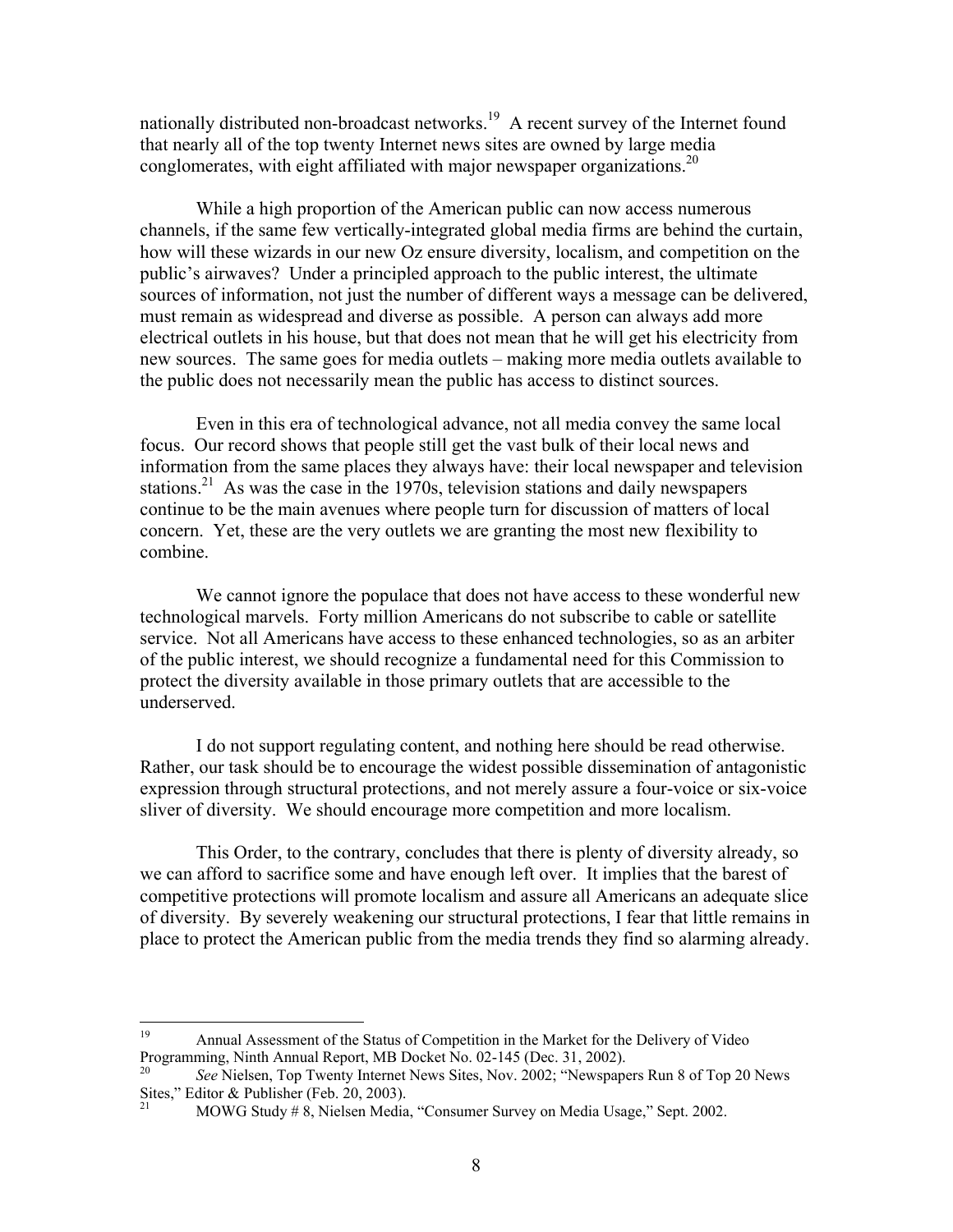#### **D. The Rumored Demise of the Networks and Free Over-the-Air TV**

I have heard it said that we should unleash the media giants in order to preserve free over-the-air broadcast television. That is a worthy goal. But the evidence shows that the networks are far from financial distress. The rumors of the demise of free over-theair television, widely spread, are greatly exaggerated.

In reality, the broadcast networks still deliver a sizable nationwide audience which has kept the advertising market strong, and they receive substantial syndication revenues.<sup>22</sup> In 2001, the broadcast television industry received \$38.9 billion in advertising revenue, compared to  $$15.5$  billion for cable television.<sup>23</sup> While cable certainly has taken some viewership from the broadcast networks, which themselves have significant interests in cable networks, from objective accounts, the broadcast networks are not in the dire financial shape alleged by the majority. Just last month, broadcast network advertisers spent a record \$9.4 billion in upfront sales for 2003-2004 lineups, up from \$7.7 billion last year.<sup>24</sup> The Wall Street Journal recently reported that some networks make  $$600-$700$  million in profits, while others are less profitable.<sup>25</sup>

It is quite telling that in the wake of record advertising numbers and millions in profits, the best case that can be made for consolidation is that the networks need to make still more. It requires pretzel logic to claim the public interest demands buttressing the bottom line of some of the nation's largest and most profitable media giants. It is not the Commission's job to make sure every big television network makes money – that is the job of management. Our first priority is ensuring the American people get a diversity of viewpoints and expression over their public airwaves.

One sure sign that over-the-air TV is in real trouble will be when broadcasters start lining up to turn back their licenses. Today, quite the opposite is true. The value of television stations continues to grow at a faster rate than inflation, signaling financial health.<sup>26</sup> In many cities, these licenses are so scarce their price continues to skyrocket. One station sold for \$823 million, another for \$650 million.<sup>27</sup> Why, for example, are the networks interested in increasing the nationwide cap or acquiring triopolies in local markets if this business is plummeting? It is quixotic that while the majority so trusts the market when it comes to deregulation, they can so easily ignore it when it says loudly

<sup>22</sup> 22 *See* Jonathan Levy, Marcelino Ford-Livene, Anne Levine, "Broadcast Television: Survivor in a Sea of Competition," OPP Working Paper 37 (Sept. 2002).

<sup>23</sup> Universal McCann, U.S. Advertising Volume, March 2003; Kagan World Media, Broadband Cable Financial Databook 2002.

<sup>24</sup> David Bauder, "Network Estimate \$9.4B in 'Upfront' Sales," Associated Press, May 23, 2003 (noting that advertisers are overlooking the declines in viewership among the broadcast networks).<br><sup>25</sup> Emily Nelson, "CBS Narrows Profit Gap with NBC," Wall Street Journal, Apr. 15, 2003, at B3

<sup>(</sup>estimating net revenues of \$1.68 billion for CBS and \$2.17 billion for NBC).

<sup>26</sup> *See* Testimony of Jim Goodmon, President and CEO, Capitol Broadcasting Company, before the Senate Committee on Commerce, Science & Transportation, Media Ownership Hearing (May 13, 2003) (stating that "[f]ree over-the-air and network television is a very profitable business with tremendous margins that other industries envy.").<br> $\frac{27}{4}$  See e.g. Richard Morgan."

<sup>27</sup> *See, e.g.,* Richard Morgan, "Viacom Pays \$650M for Another L.A. Station" The Daily Deal (Feb. 14, 2002).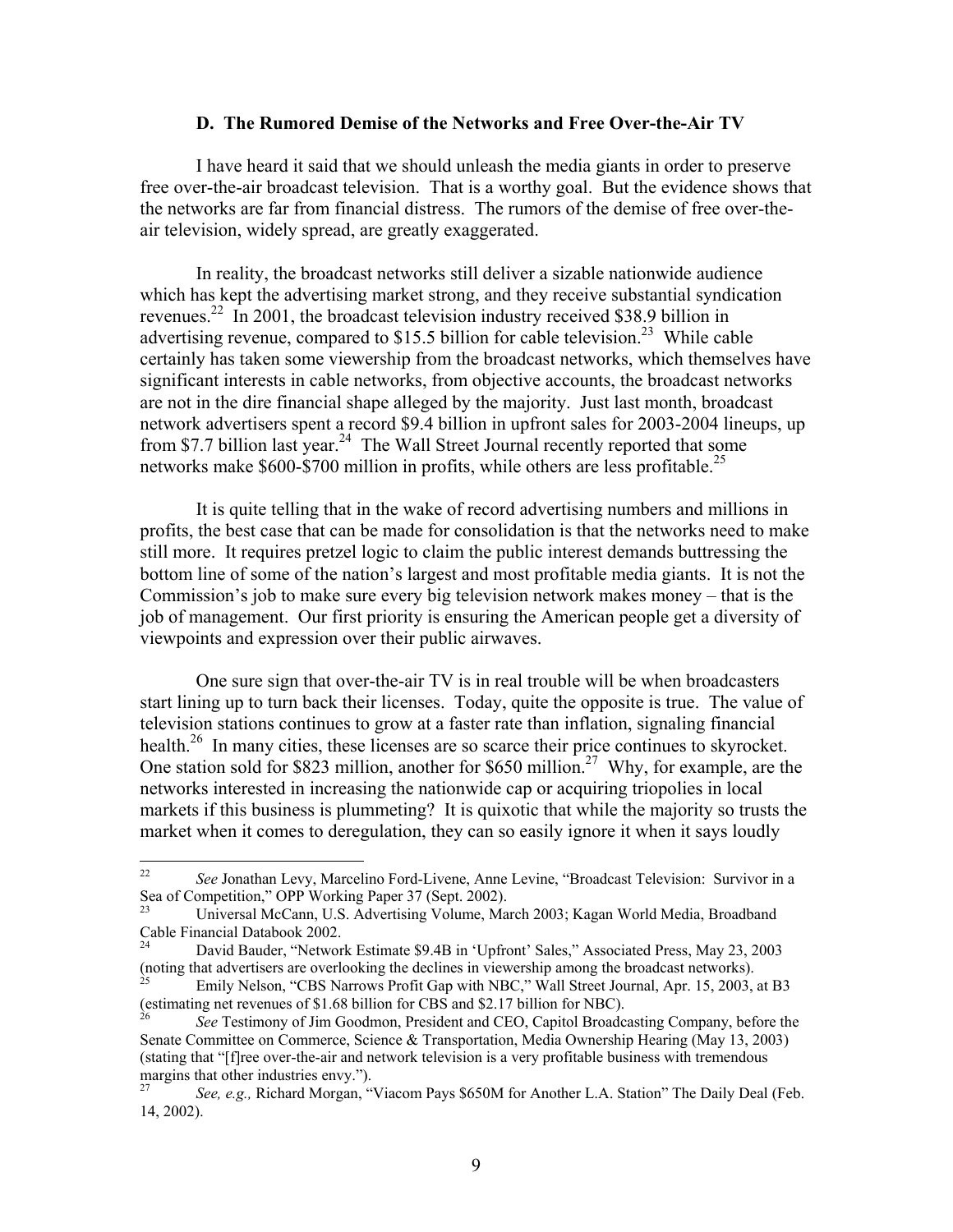that broadcast licenses are only increasing in value, signaling that free over-the-air television is alive and well.

Given this evidence of solid financial footing, has the majority gathered the necessary financial data or conducted any analysis on which to base its conclusion that we must act now – and in such a radical deregulatory manner – to stop a landslide loss of quality programming to cable? We do not even know how much the networks make, since they do not report their earnings by category and we have not asked for such information. We have not accounted for the less measurable benefits of station ownership, such as retransmission consent, or the less tangible benefits of network ownership, such as cross-promotion opportunities. Such data is not in our record. Today's Order is devoid of the necessary evidence and analysis on which to conclude that free over-the-air television is seriously and imminently threatened.

## **E. Radio: What is Past is Prologue**

Today's media environment contains a strong warning against hasty media deregulation in the form of the rapid radio consolidation following the 1996 Act. The most constant refrain I heard from coast to coast was complaints about the homogenization and loss of news coverage and local artists on the radio dial since 1996. People begged us not to let happen to television what happened to radio. But the majority did not heed this concern, despite the fact that our record is replete with problems consolidation caused in the radio market. By ignoring this history, we may be destined to repeat it. Radio is a very sick canary in the coal mine, and today's decision is likely to transmit the same disease to television.

Since 1996, the number of radio owners dropped 34 percent.<sup>28</sup> The average number of owners in a local radio market declined from 13.5 in 1996 to 9.9 in 2002. Virtually all radio markets are now oligopolies. The revenue share of the top owner in a local market now averages 47 percent, with the two largest firms averaging 74 percent.<sup>29</sup> Advertising time and rates increased. $30\degree$  Consolidation enhanced market power, which hurt the ability of smaller players to generate advertising revenue, to invest in improvements to radio service, and even to stay in business.<sup>31</sup> Large group owners downsized local staff, including popular local DJs, eliminated news coverage, began running stations remotely with voice tracking technology, and standardized programming.32 A Future of Music Coalition study found shorter, homogenized playlists mean fewer opportunities for artists, particularly local or regional artists, to be heard on

<sup>28</sup>  $\frac{28}{29}$  MOWG Study No. 11.

<sup>&</sup>lt;sup>29</sup> *Id.*<br><sup>30</sup> MOWG Study Nos. 4, 11.<br><sup>31</sup> See e.g. John Wireless G

See, e.g., Idaho Wireless Comments in MM Docket No. 01-317; North American Comments in MM Docket No. 01-317, UCC Comments and Reply Comments in MM Docket No. 01-317.<br><sup>32</sup> *See, e.g.*, Statement of Jenny Toomey of the Future of Music Coalition, FCC Field Hearing,

Richmond VA (Feb. 27, 2003); AFL/CIO AFTRA Comments.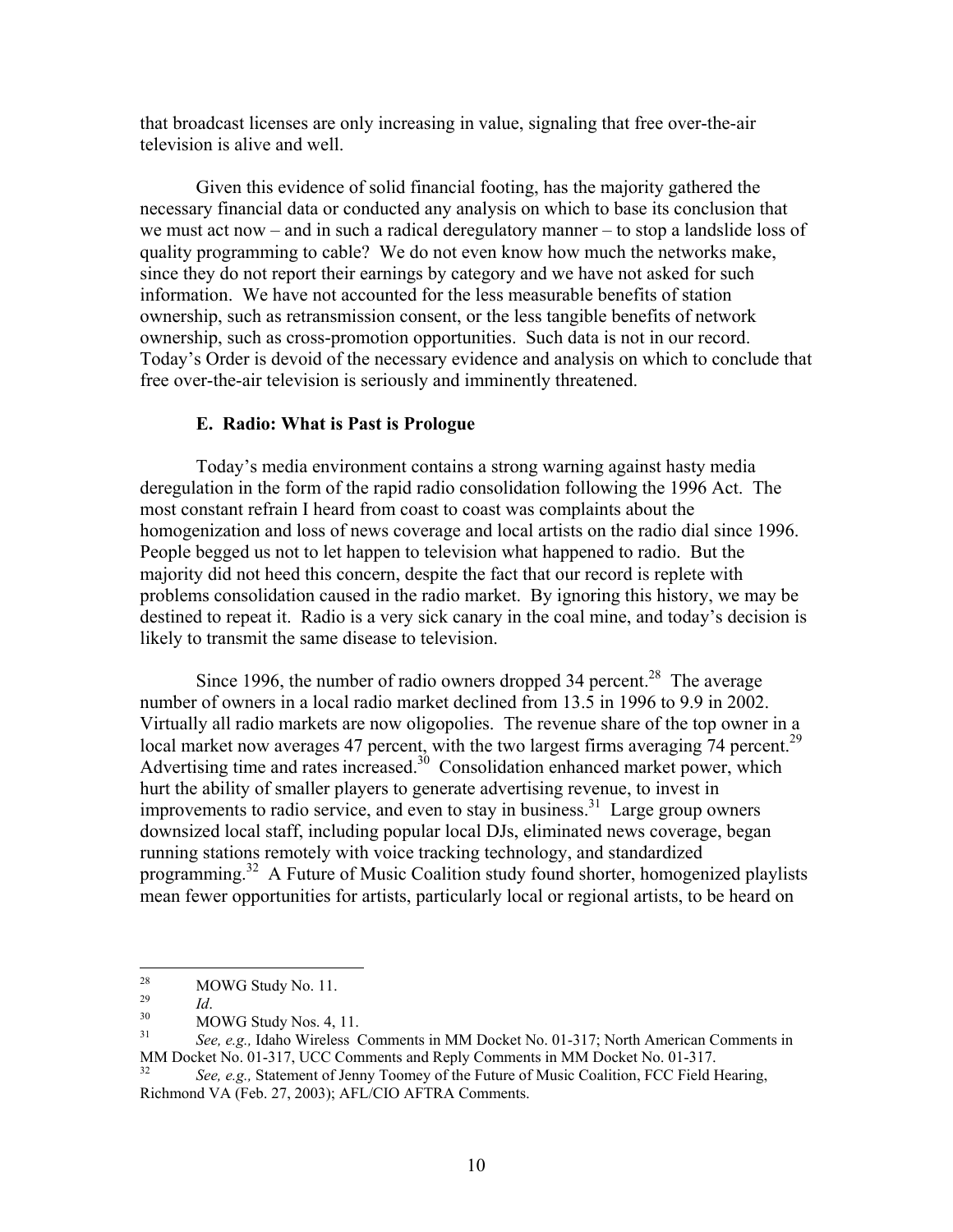the radio.<sup>33</sup> Perhaps some of these factors account for why radio listening has declined over the same period and why the public expressed such profound outrage to us.<sup>34</sup>

# **III. Misguided Goals**

 Before turning to my concerns with the decision's bottom lines, I find the majority's discussion of the policy goals that inform its choices grossly inadequate for our overarching mission of promoting the widespread dissemination of antagonistic voices over our broadcast media. Many of today's rule changes are driven from a mindset that efficiencies for the actual broadcaster are all that is necessary to promote localism and competition, which will in turn ensure sufficient diversity. But our fundamental public interest goals encompass more than what is economic and efficient.

# **A. There's More to Localism than Efficiency**

While it may very well be true that localism can be promoted by a local broadcaster realizing efficiencies and cost savings from consolidation, and I would welcome a case-by-case showing to that effect, I do not believe that efficiency alone sufficiently upholds all the important values that are embodied within localism.

The public interest means more than just efficiencies and cost savings. Even the *Fox* court, which had much to say about the Commission's lax rule justifications, nevertheless still sanctioned our ability to promote public interest goals at the expense of efficiency. Rejecting the networks' "paean to the undoubted virtues of a free market in television stations" as not responsive to the ultimate question of whether Congress could determine that a more diversified ownership structure "would likely lead to the presentation of more diverse points of view," the court went on to acknowledge that an industry with a larger number of owners may well be less efficient.<sup>35</sup> But the court stressed that values other than efficiency may be pursued in the regulation of broadcasting. $36$ 

The majority makes the blanket assumption, without requiring any proof, that putting more money in the hands of the broadcaster will always promote localism. And it measures localism solely by selection of programming and local news quantity and quality. It does not account, for example, for the hiring of local employees, for the air time of local creative artists, and for the length and depth of coverage of local elections and local issues.

Every community has local needs, local elections, local news, local talent, local advertisers, and local culture. While localism reflects a commitment to local news and public affairs programming, it also means much more. It means providing opportunities for local self-expression and finding, developing, and promoting local talent. It means

 $33$ <sup>33</sup> See Future of Music Comments "Radio Deregulation: Has It Served Citizens and Musicians?"<br>MOWG Study No. 11.<br><sup>35</sup> Este 280 E 24 at 1047

<sup>35</sup>*Fox*, 280 F.3d at 1047. 36 *Id*.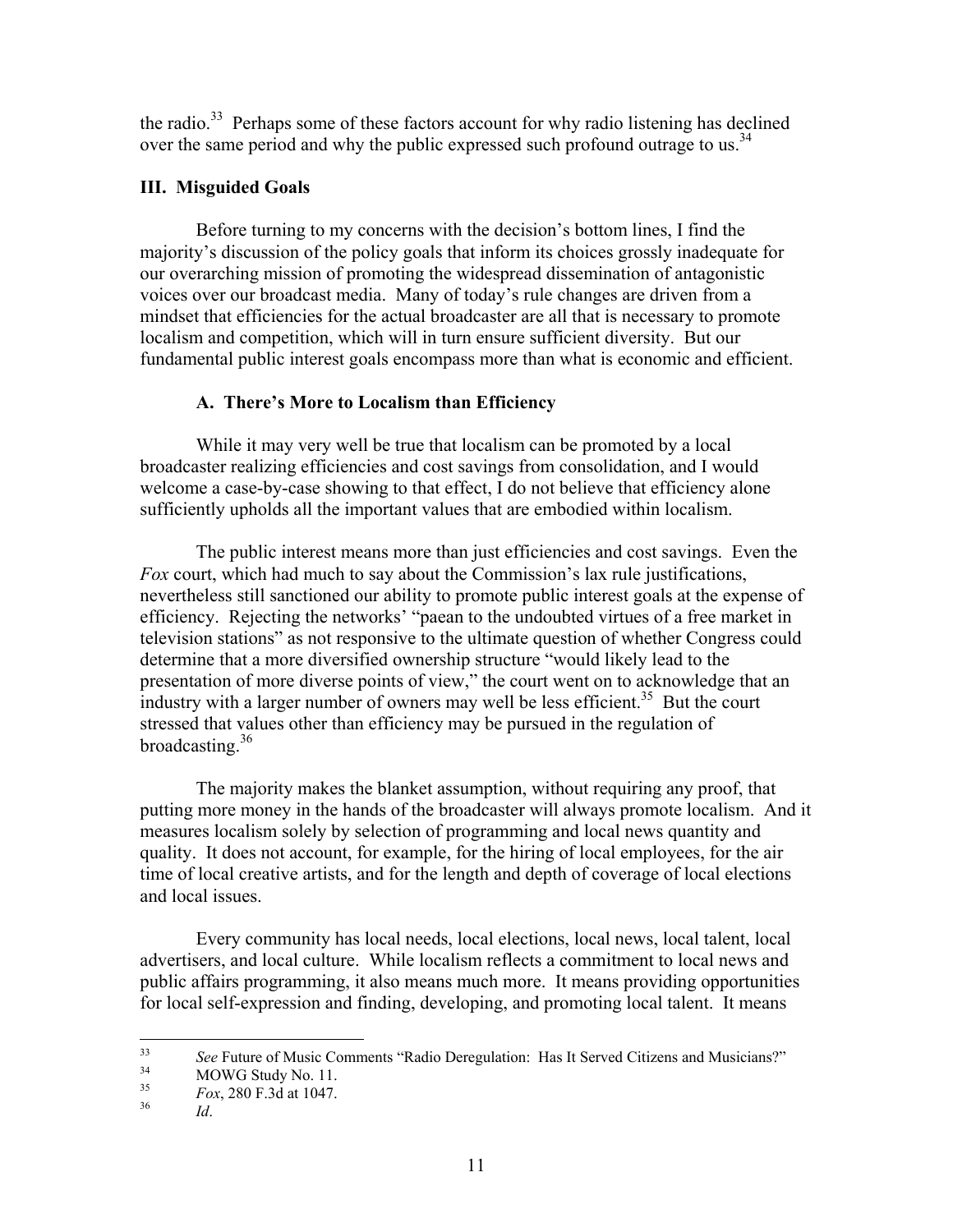making programming decisions that serve local needs. It means coverage of weather reports, local economic conditions, local sporting events, local education issues, city council meetings, and local culture expressed in a variety of ways. It means allocating resources to promote the desires and needs of the community. It is reflected in hiring decisions, as well as in the way in which the broadcaster responds to feedback from the community. Localism's many virtues are hard to capture, but may get easier to ignore as companies consolidate.

From the outset of broadcasting, policymakers have always understood that localism is inefficient, yet upheld its crucial role in American broadcasting and made decisions to ensure that it would be protected. Going back to 1927, the Federal Radio Commission reported to Congress that it would assign station frequencies to serve as many communities as possible. It specifically sought to prevent New York and Chicago stations from dominating the airwaves. The Commission historically has maintained numerous policies to promote localism. Station managers used to interview local leaders to ascertain the needs of the community, and then tell the Commission how they intended to and did respond to those concerns. The Commission reviewed these and other programming commitments in rigorous renewal proceedings. For many years the Commission favored applications by local owners who knew their own communities. Many of these policies are now largely abandoned, and local stations have been absorbed by conglomerates with no direct connection to the communities they serve and with little oversight by the Commission. Today, the Commission veers even further off course.

Until now, American broadcasting has never been about maximizing bottom-line efficiencies over all else.<sup>37</sup> If efficiencies were all that mattered, Congress could have directed the Commission to award national or regional broadcast licenses. After all, it is hard to contest that the most efficient structure is a concentrated media empire. Think of all the efficiencies if one large company gathered the news for everyone. Yet nothing in the 1996 Act jettisoned the core community-based organizational principle of the Commission's dispersal of valuable broadcast spectrum rights. As stated during Congressional consideration, "Localism is an expensive value. We believe it is a vitally important value, however, [and] should be preserved and enhanced."<sup>38</sup>

The Commission's sacrosanct responsibility to ensure diversity, competition and localism may mean certain efficiencies must be held back in the greater public interest. Nothing in the Commission's biennial mandate suggests that we should facilitate the corporate interest or other narrow economic interests at the expense of vital public interest goals like local control of our media.

### **B. Diversity in More than Just Viewpoints**

I am troubled that the majority, while validating viewpoint diversity in concept if not in action, in many ways discounts other forms of diversity. We should be

 $37$ See Turner Broadcasting System v. FCC, 512 U.S. at 663 ("The interest in maintaining the local broadcasting structure does not evaporate simply because cable has come upon the scene."). 38 H. Rep. No. 104-204 (1995) at 221.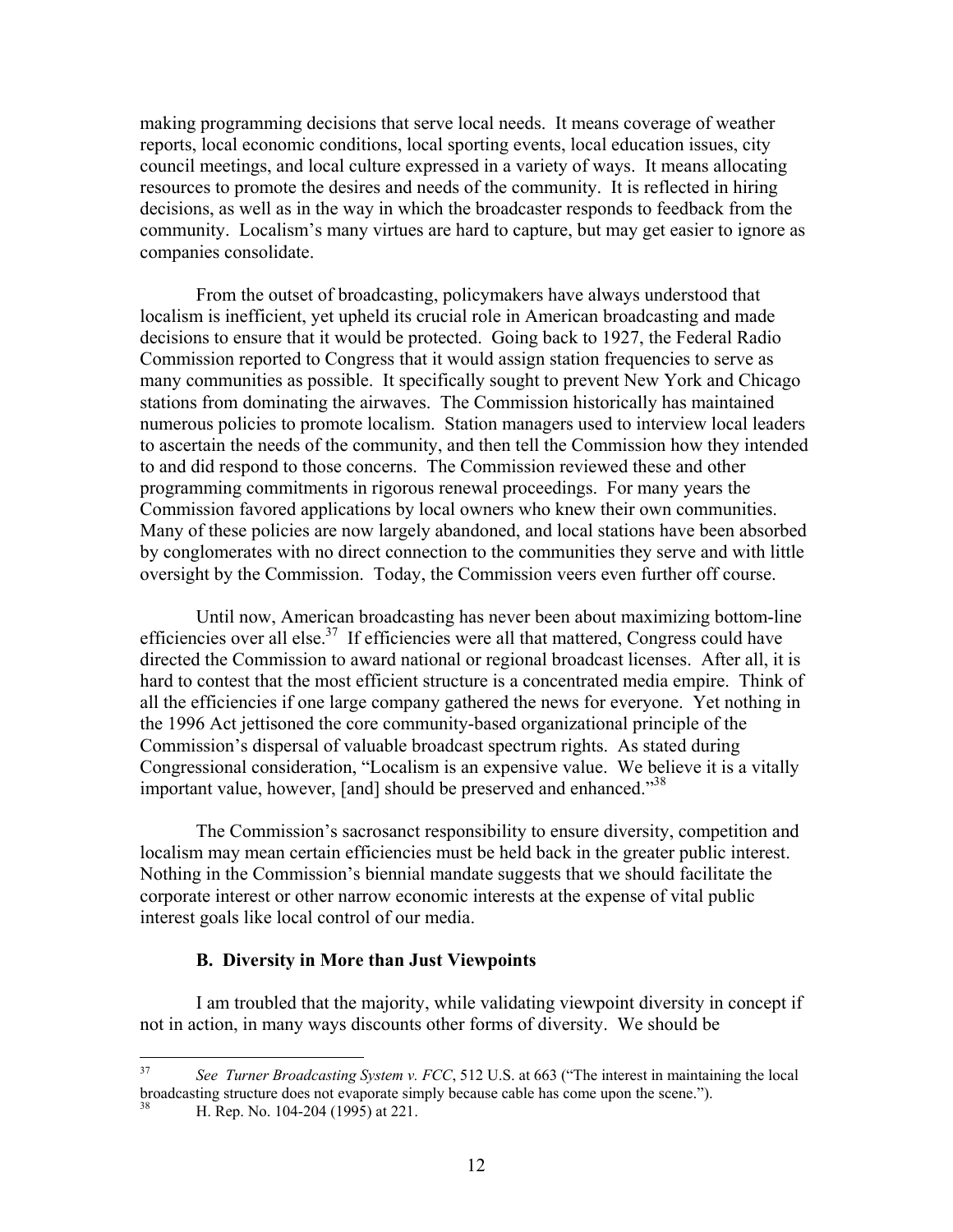preeminently concerned with diversity in news and editorial opinion. But we should also ensure a profusion of diverse sources, programs, outlets, and owners to serve the democratic needs of the nation. Diverse outlets, for example, provide a redundancy in infrastructure to alert the public to emergencies or other hazardous conditions. Diverse sources, particularly in news, editorial opinion, or educational programming, provide for a better informed public and a better media watchdog. Diversity in programming, among other benefits, offers the potential to greatly benefit the coverage and portrayal of minorities and issues of concern to minority communities. Outsourced content masquerading as local, or repurposing the same content on multiple commonly-owned outlets may not always serve the public.

The majority also glosses over the role of diverse media outlets in protecting the body politic. An abundance of independent owners serves not only as a check on the exercise of government powers, but also as a check on other outlet owners, to deter the personal biases or vendettas of a particular owner from obfuscating facts. For example, none of the Commission's studies adequately probed the effects of more concentrated local media markets on one of the most sensitive areas of speech – local political speech. Yet, it stands to reason that as the number of independent diverse owners of media outlets in a particular market dwindles, the ease with which the remaining owners can engage in abusive practices increases. Will all the media outlets that today antagonistically report on one another and chase leads still function the same when commonly-owned?

It is the multiplicity of independent media voices informing our citizens that helps keep our market economy functioning. Our loss of diversity may be reflected in future stories not told, in programs not produced, in would-be broadcasters not entering the field, or in hazardous warnings never transmitted.

### **C. Innovation is Unpredictable**

 At times, the majority recognizes the important policy goal of fostering innovation, even acknowledging that innovation more often springs from small, new entrants than from incumbents. Other times, the majority fails to consider the effects of its decisions on innovation. This selective approach to innovation undermines the policy goals that inform the majority's choices.

 While competition, particularly in the form of new entrants, can spur innovation, it is also undeniable that market structures which significantly raise the cost of entry may harm innovation and the greater public interest. Innovation should be encouraged not just in program delivery but in program production. The majority fails to account fully for innovation in programming, particularly given the trend toward repurposing content among commonly-owned local outlets in a market. What about innovation in news and public affairs reporting? The majority implies that potential innovation in news production can only come about through achieving efficiencies for incumbents, discounting new entrants. And what about innovation in radio offerings? Is a large media conglomerate more or less likely to try something innovative?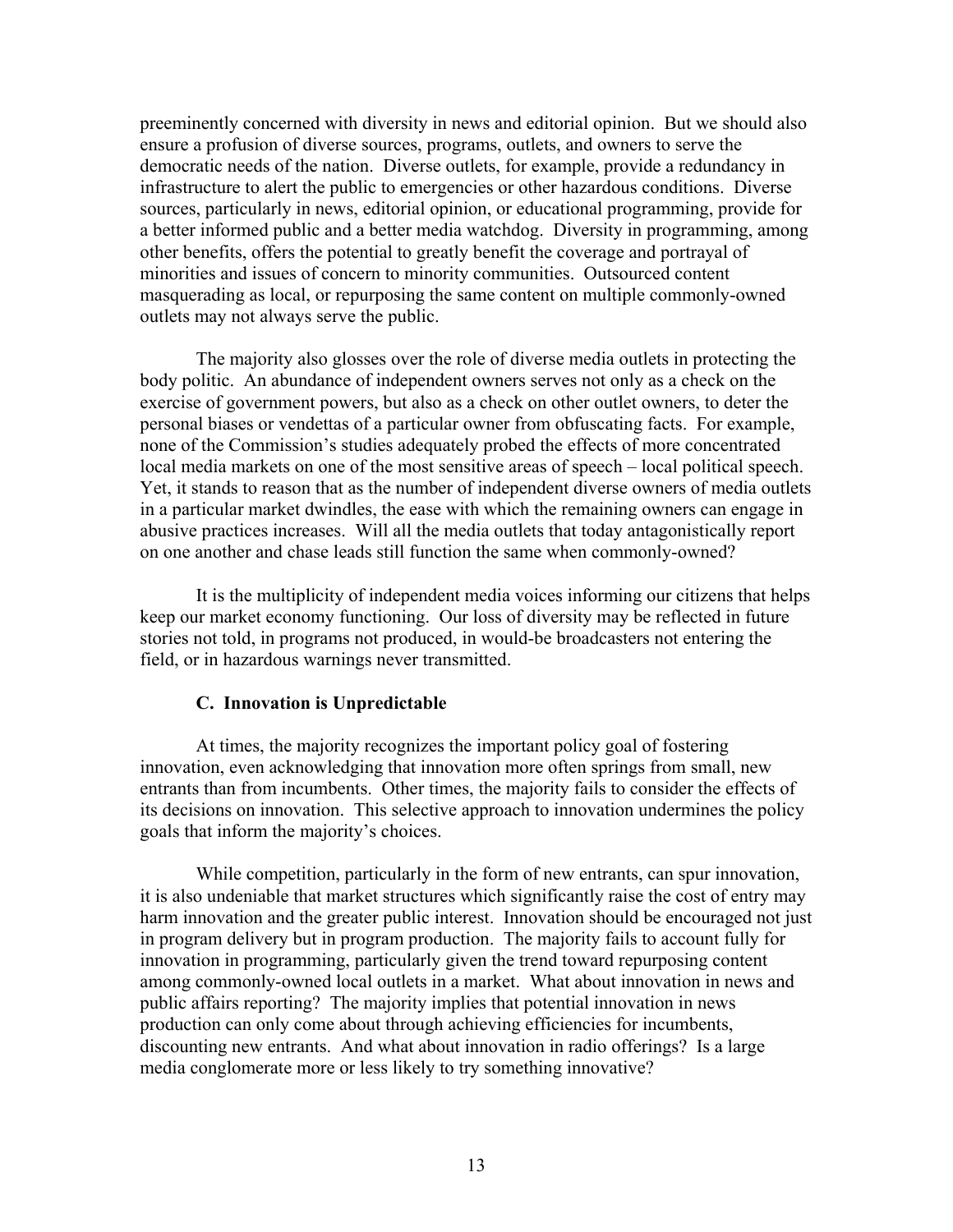While generating efficiencies for larger media companies may improve their ability to make investments that benefit the public, we should also ensure that smaller owners can remain viable and that innovative ideas in distribution and programming technologies can develop and prosper.<sup>39</sup>

# **D. Commoditizing Ideas**

I am troubled by the assumption that with a baseline set of competitive protections, the marketplace will preserve localism and diversity in our broadcast media. Localism and diversity are not intended objectives of commercial competition. It is far from clear that the media embodies or operates as a free market, or that the media's role in civic discourse can be reduced to mere economic principles. People use and value their media for various reasons, from entertainment to instruction to political expression to receipt of local news and information. Dissemination of antagonistic ideas and opinions using broadcast media is not readily susceptible to being captured through economic analysis alone. This is especially true when the analysis is based not on an actual local environment but upon a hypothetical market structure, as the majority selects.

Unlike typical consumer products, the media produces significant positive and negative externalities.40 For example, exposing political or corporate corruption, or merely threatening to, produces a significant benefit to the public that is not effectively captured by the market. The media is where people receive information and guidance for their democracy and their way of life. As Justice Frankfurter explained, the business of the press is truth and understanding, and these "are not wares like peanuts or potatoes."<sup>41</sup> A broadcaster is still in many senses a trustee – deciding which issues are important to a community, whether any particular speaker gains access to the airwaves, and how various sides of an issue are presented. $42$ 

Even when viewed strictly as a commercial enterprise, the media marketplace has massive entry barriers, and the barriers will likely rise even higher after today, with a detrimental effect on a widespread dissemination of antagonistic viewpoints. By validating local television clusters and cross-consolidation of broadcast stations with newspapers and other sources of local news production and distribution, today's action

<sup>39</sup> 39 *See* Ted Turner, "Monopoly or Democracy?", *The Washington Post*, A23 (May 30, 2003) (opining that it would have been virtually impossible to launch CNN without structural ownership rules, and that significant relaxation "will stifle debate, inhibit new ideas and shut out smaller businesses trying to compete" for smaller independents tend to be innovators and risk takers while large media companies are more profit-focused and risk averse).

<sup>40</sup> *See* Consumers Union Comments in MM Docket 01-235; Consumer Federation of America *et al.* Comments; C. Edwin Baker, "Giving Up on Democracy: The Legal Regulation of Media Ownership." For a more complete recitation of the externalities, see C. Edwin Baker, Media, Markets, and Democracy, Cambridge University Press 2002.

<sup>&</sup>lt;sup>41</sup> *Associated Press*, 326 U.S. at 17 (Justice Frankfurter, concurring).<br><sup>42</sup> According to Theodore Peterson, "[a] press characterized by bigness, fewness, and costliness in effect holds the freedom of the press in trust for an entire population." Theodore Peterson, "The Social Responsibility Theory of the Press."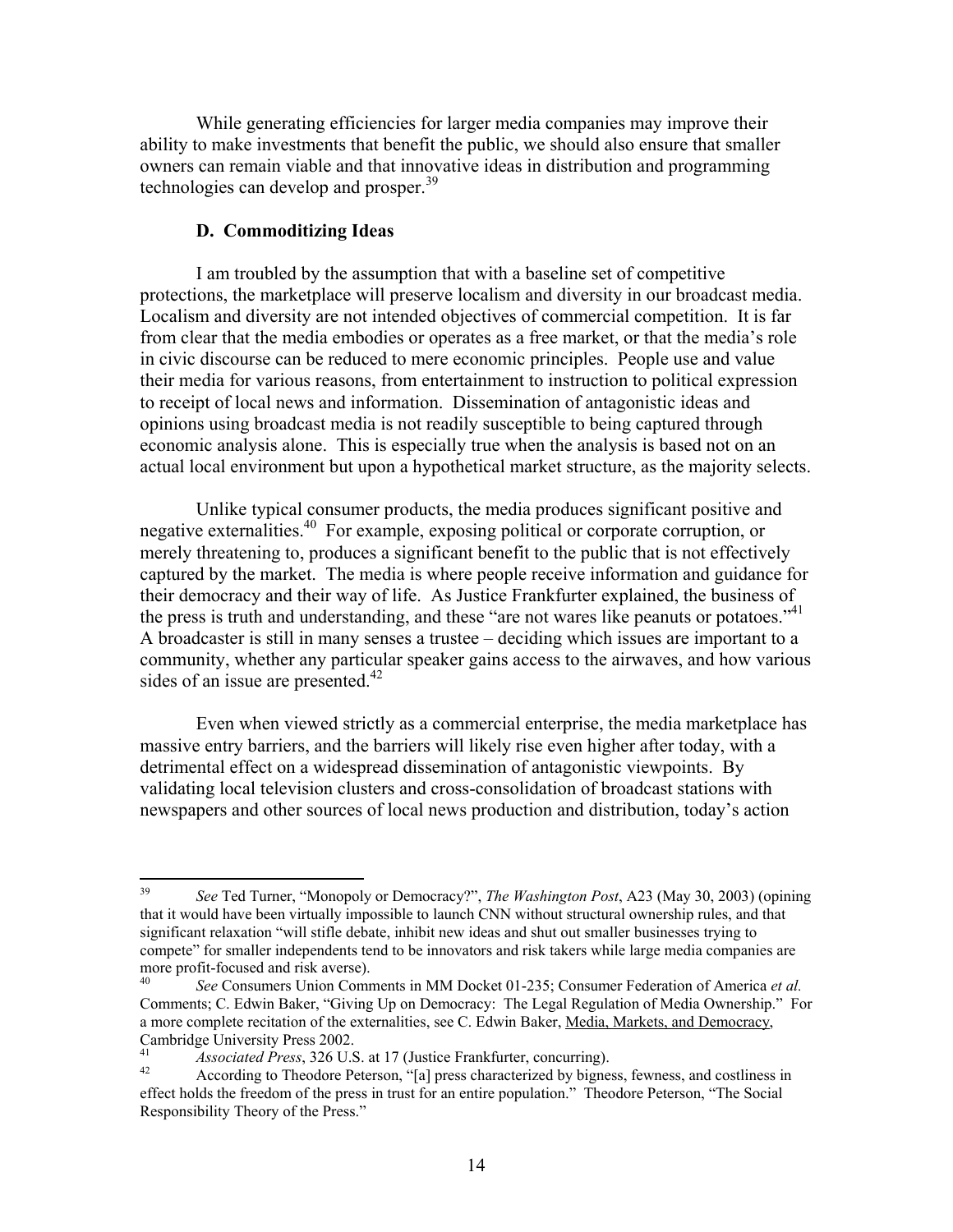further escalates the entry barriers for small businesses.<sup>43</sup> Relevant economic considerations in evaluating a proposed combination should include its effect on conditions of entry and the likelihood of coordinated behavior, but the majority chooses to focus primarily on efficiencies.<sup>44</sup>

What assurances can the majority offer that the marketplace will drive broadcasters to be responsive to the tastes and needs of a local community or to unpopular points of view? In the case of radio, for example, the market has resulted in pumped-in, homogenized, syndicated programming, with programmers located hundreds or thousands of miles from the community. Given real-world examples like the train derailment in Minot, North Dakota, how can the market alone assure us that these remote stewards of someone else's local airwaves would always know, for example, that a dam has broken free and is flooding the town? Or that a local artist has received a tremendous ovation at a neighborhood festival?

### **IV. Irresponsible Policies with Dangerous Outcomes**

Moving beyond the goals of the decision, I find that the bright lines established by the majority whittle away most of the existing protections designed to preserve diversity, localism, and competition in broadcast media, and, in doing so, harm the public interest.

## **A. Unleashing Massive Consolidation**

The bottom line of today's decision means massive new consolidation opportunities on the local and national level, both within specific platforms and across media platforms.

On the national level, a single entity can now own television stations that reach up to 45 percent of the nation's television households – 90 percent if those stations are UHF stations. This seems to take us closer to a system of national, rather than local, broadcasting.

In local communities, mergers between a newspaper and a television station are now permissible in nearly every media market. The majority moves from prohibiting in absolute terms certain combinations across media platforms, such as common ownership of a full-service broadcast station and a daily newspaper, to allowing these combinations in as many as 179 media markets across the country, where 97.7 percent of Americans live. Television duopolies are now potentially viable in as many as 162 markets, where 95.4 percent of the U.S. population resides, depending on the strength of noncommercial stations in that area. Television triopolies are allowed for the first time in the top television markets.

<sup>43</sup> 43 *See* Ted Turner, "Monopoly or Democracy?", *The Washington Post*, A23 (May 30, 2003) (noting that to compete a new entrant would need not only a TV station license, but also good programming and good distribution, both owned by self-sufficient conglomerates with incentives to promote themselves, making it "hard to compete when your suppliers are owned by your competitors.").

<sup>44</sup> *See, e.g., Great Empire Broadcasting*, 14 FCC Rcd 11145 (1999).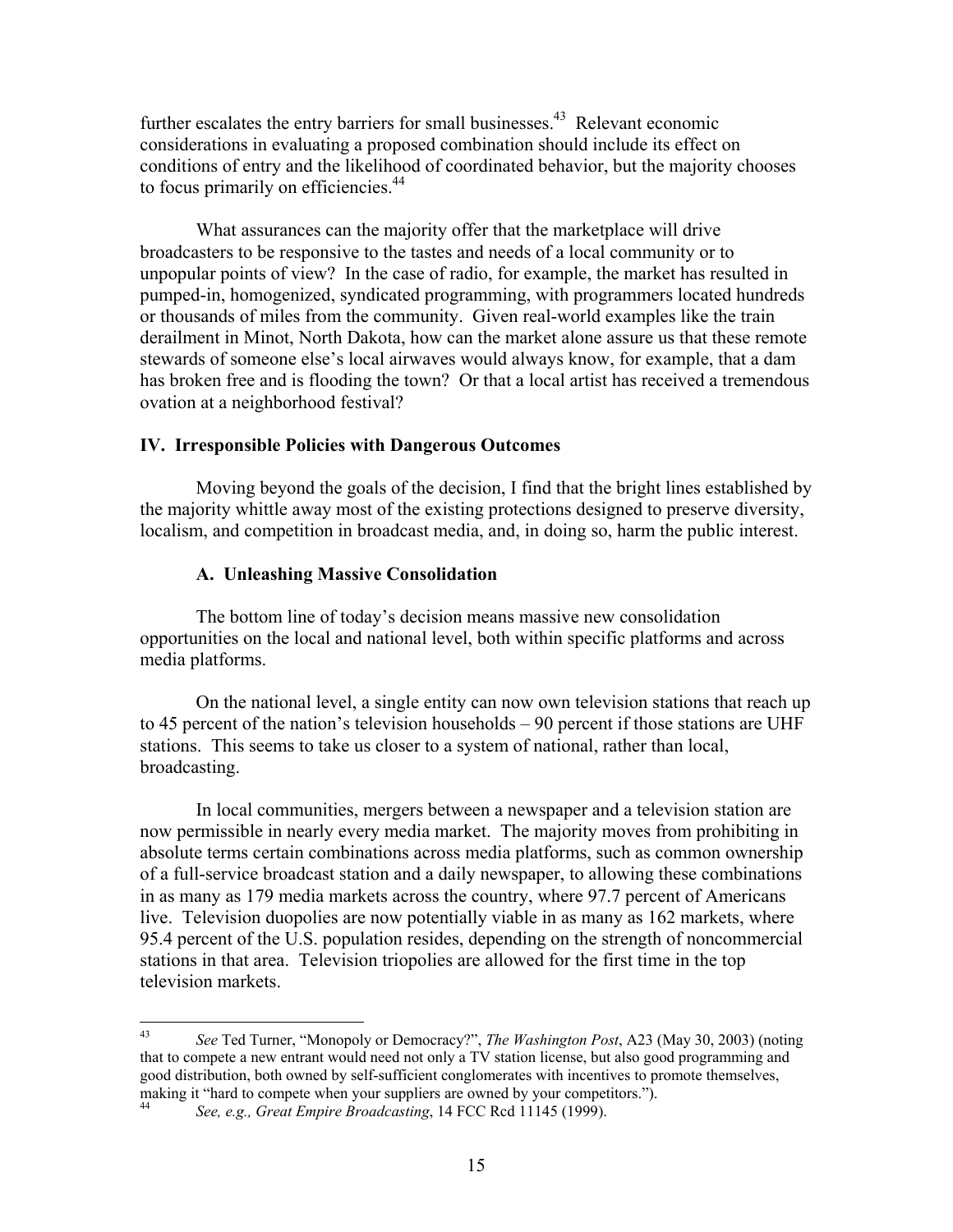This, to me, far exceeds our statutory mandate. Assuming that some change to our current cross-media rules is needed, the extent to which the majority has gutted the protections and expanded the opportunities for media consolidation is not supported by our record and is not in the public interest. The leap from protecting the entire population to less than three percent is a dramatic and reckless jump. In some cases, these mergers may bring some new heft to a struggling television or radio station. But are we confident that this is true in virtually every case?

One company will now be in a position to greatly influence a region's access to information. We have moved from an environment prohibiting common ownership of a newspaper with a television or a radio station and limiting multiple television, multiple radio, and television/radio combinations, to a world where in larger markets one entity is permitted to own three television stations, eight radio stations, and the dominant, if not only, local daily newspaper, not to mention the cable system, leading Internet provider, non-broadcast networks, magazines, and programming studios which could produce the vast bulk of the programming available to those outlets. In my view, it is no exaggeration to say that the rules now permit the emergence of a  $21<sup>st</sup>$  Century Citizen Kane on the local level, with perhaps a handful of Citizen Kanes on the national level.

In smaller markets, say the community of Bluefield, West Virginia with a population of 11,451, our new rules permit one entity to own the leading television station, the dominant newspaper, multiple radio stations, and presumably the cable system. Even more consolidation is possible in "small towns" like Burlington, Vermont, which, according to Bureau figures, is in a DMA with 4 commercial and 6 noncommercial television stations, placing it in a category for which cross-ownership restrictions have now been entirely lifted. For that town with a population of 39,824, the new rules permit one entity to own the newspaper, one of the four commercial television stations, and seven radio stations.

Lacking any assessment of actual market share, the new rules carry the potential for one entity to saturate a community with a single editorial voice. How would this confluence of media power into one owner's hands affect local politicians? How would it affect local artists seeking to get airtime? Will the newspaper still run reviews critical of the local television station's programs? Will the commonly-owned outlets make it harder for competitors to advertise on those platforms? These are questions which I believe have not been fully examined and analyzed in the majority's rush to judgment.

And there is no telling how many of the skeletal protections that remain will be lifted in the future by waiver or other artifice to flaunt the meager remaining ownership protections. For example, against all common sense, the majority unwisely decides to retain a policy whereby even if a broadcaster is restricted from acquiring a newspaper under our bright line rules, the broadcaster can still buy the paper and hold it until its next renewal period – a period of eight years. This is outrageous and untenable, and calls into question the Commission's willingness to enforce compliance with even the minimal rules it has retained.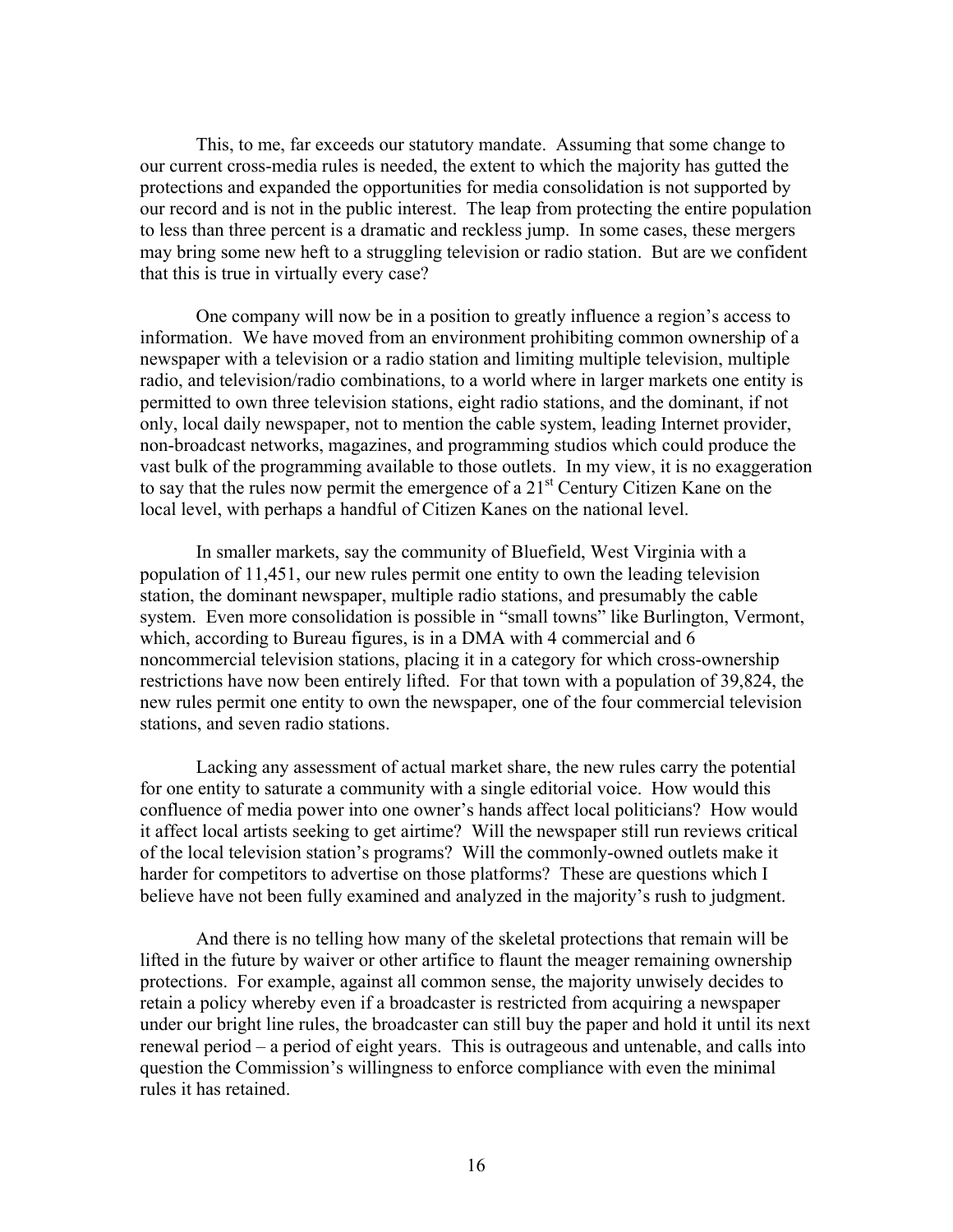## **B. Rejecting a Case-by-Case, Market-by-Market Approach**

This Order often equates the public interest with the economic interests of media conglomerates. It assumes that efficiencies and cost savings created by mergers will translate into benefits for the public. But it makes no effort to ensure that the benefits will actually flow to the public. Worst of all, it bases that dubious assumption on the claims of the companies that seek to merge, and ignores substantial evidence, experience, and common sense to the contrary.

We could have easily addressed these concerns. I could have supported retaining stronger rules but allowing us flexibility to evaluate mergers on a case-by-case, marketby-market analysis. This would determine if a merger would actually benefit the public, as opposed to just the companies themselves. I share the view that given changes in the marketplace, some of the contemplated combinations and additional flexibility may make sense. But the best way to determine the consequences of a given merger is for the Commission to request companies that seek to merge to demonstrate how, in the case of particular entities in particular markets, any efficiencies gained by the merger would be channeled into something positive for the viewing public. This could entail a market-bymarket determination of the level of actual concentration in that market before allowing further consolidation.

# **C. The Bright Line as the Bottom Line**

The majority rejected such an approach in favor of bright line rules. They refused even to ask parties that seek to merge to say anything about how many news staff would be retained, the number of hours of local programming planned, cross-programming plans for television duopolies, or the overall impact on news and public affairs programming. The majority's approach takes a huge leap of faith that if we let media companies merge, they will channel the resulting efficiencies into better programming for the public. But it is a leap into a chasm because there is little evidence to support it. There is no mechanism to require or even ask those companies to do anything for the public in exchange for the ability to get bigger. There is no effort whatsoever to ensure that they channel any of the economic benefits they generate into serving the public.

The majority's stated goal is to achieve more market certainty for entities that seek to merge. The Order proudly notes that establishing bright line rules facilitates transactions, reduces costs for merging companies, and makes deals more attractive to the capital markets. Another stated goal is to avoid the administrative burden that a case-bycase approach would impose upon the Commission.

While the concept of providing regulatory certainty is worthwhile, in this context, it should have been balanced against the certain losses to localism, competition, and diversity. The cross-media limits, for example, are grounded on a "Diversity Index" that purports to tell us how markets premised upon equal voices within media spread across unequal media platforms ought to work. What the Commission might find in any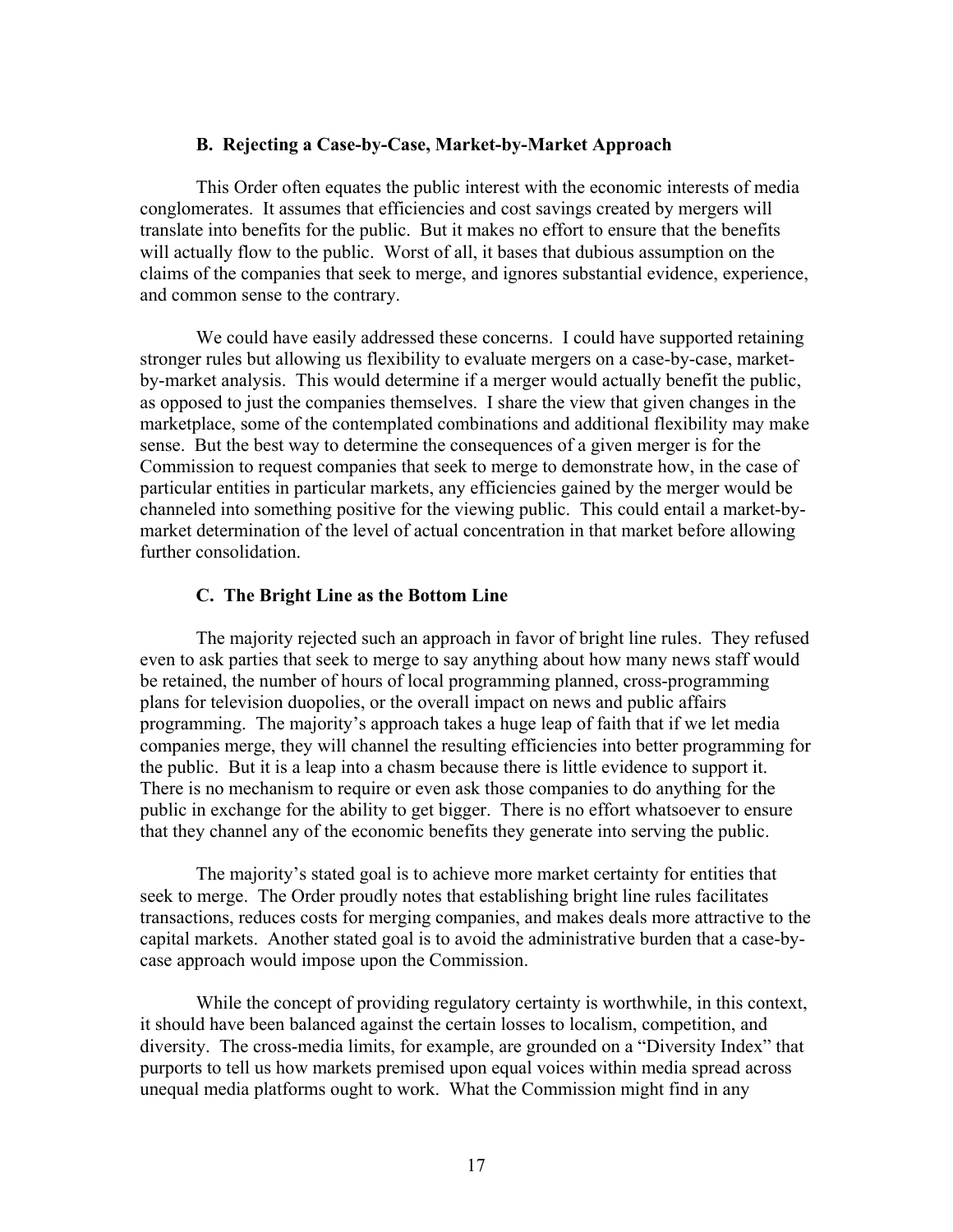individual case, however, is of no bearing and facts to the contrary are not welcome for our consideration.

The Order actually makes a special effort to state explicitly that the Commission has no interest in the facts of particular cases since the new rules are the be-all and endall of what is in the public interest. It says we do not want to be bothered with facts that might point in another direction.

In its rigid insistence on fixed rules based on arbitrary methodologies, the Order subordinates our statutory obligation to serve the public interest, convenience, and necessity in favor of the convenience of those who seek to maximize the money they can extract from private sale of the exclusive right to use public airwaves. And it favors the Commission's administrative "convenience" ahead of the public interest. We are here to carry out the statute, not to subvert it with the excuse that it is too much work to implement. This will not do when our very democracy is at stake.

In the absence of some other compulsion, the media companies' fiduciary responsibility to shareholders will require them to maximize profits. The logic of the marketplace leaves them with little choice but to chase the bottom line and pare down the debt occasioned by consolidation sprees. That works fine in almost every industry, for consumers' interests are largely confined to pricing and getting the best economic value. But this analysis breaks down in the case of the media, where the public interest is often non-economic and should be defined by getting the most complete and accurate information to inform everything from commercial to cultural to political decisions.

The majority's industry-focused view will, in the service of maximizing economic efficiencies, likely foist upon the public even more programming directed at the lowest common denominator. It is highly suspect to assume that much, if any, of the savings will automatically go toward meeting the responsibility of serving the public interest. If the government required such a commitment up front to all merging broadcasters across the board, broadcasters would operate on a level playing field that would serve the public's needs. But if we leave it to the tender mercies of the marketplace, the economic environment will actually make it more unlikely the public will see any benefit.

People will question whether this decision slays the angel of the public interest and deifies in its place the invisible hand of the market. The results may well subvert the better angels of our nature, and make the invisible hand very apparent in the ever more rampant commercialization of America's media culture.

# **V. Indefensible and Irrational Results**

 Aside from the decision to slash the protections through rigid bright line rules, the majority has made other decisions that are arbitrary, unjustified, inconsistent, or contrary to the public interest. I turn now to some of those questionable decisions.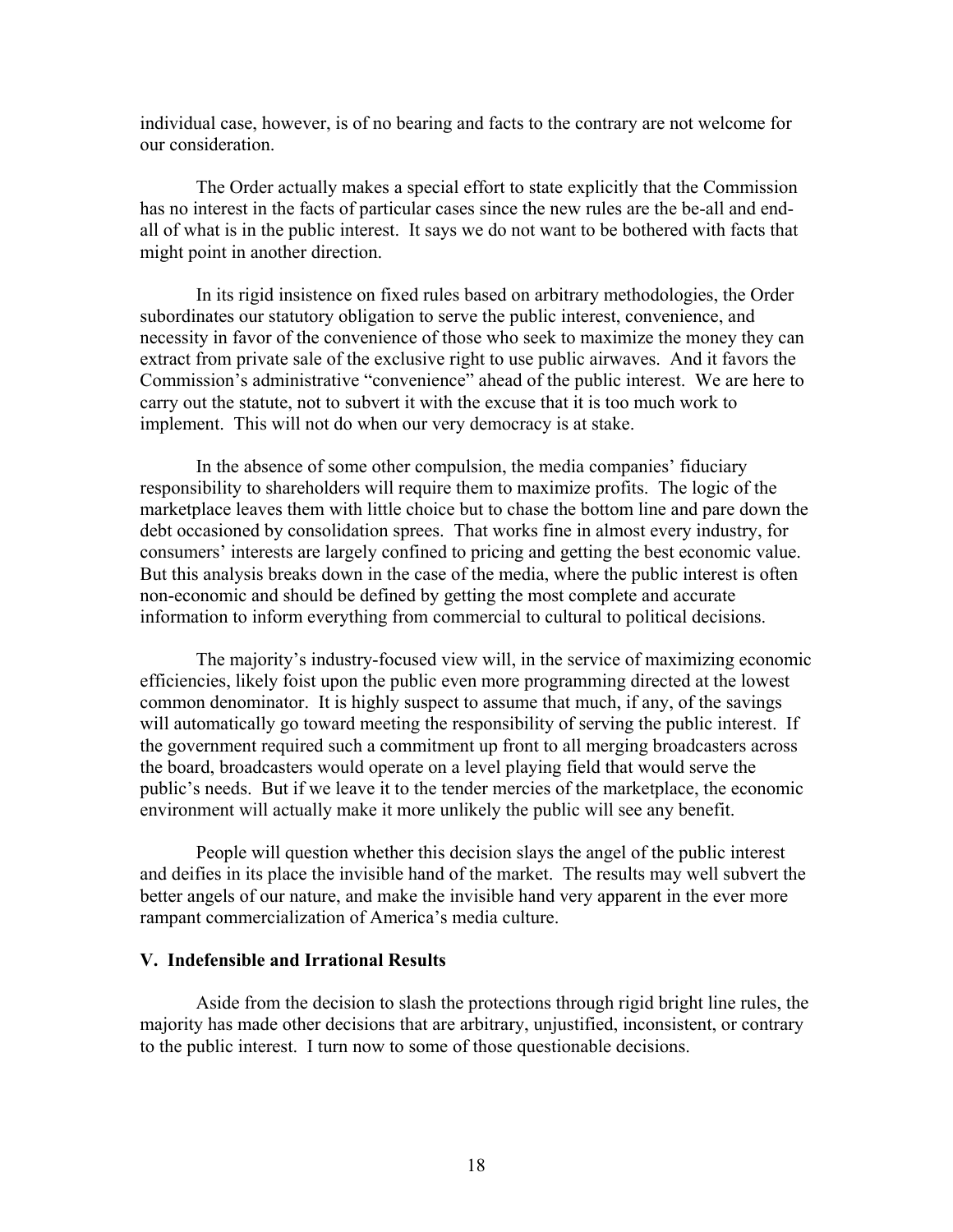### **A. Erratic Application of an Outmoded UHF Discount**

Despite the proven subscribership of cable and other multichannel video programming distribution systems (MVPDs), the majority decides to retain a discount of 50 percent for UHF stations in the national television cap, yet fails to justify the level or to apply it to other rules where common sense dictates comparable treatment. For example, the local television rule and cross-media limits are explicitly grounded upon the presumption that by reason of cable carriage, all television stations are deemed available throughout their Designated Market Area. To then discount some stations for one rule without a sound rationale for failing to do so in other rules is by all appearances arbitrary and unjustifiable.<sup>45</sup>

The task before us was to reassess our rules in light of technological and market developments. Imposed in 1985, the UHF discount was designed to reflect technical inferiority of the UHF signal in reaching the full audience of a VHF station and to promote UHF.<sup>46</sup> Today, however, 85 percent of the population receives broadcast television signals through cable or other MVPD service, and 70 percent of television sets are connected to these services. Must-carry and channel positioning requirements, both on cable and DBS, ensure that UHF stations can reach these viewers just as VHF stations.<sup>47</sup> Even back in 1995, the Commission found that various regulatory and statutory policies to ease UHF reception had "substantially alleviated the technical disadvantages faced by UHF television receivers."<sup>48</sup> If constraints on the ability to reach a full audience have eroded due to cable carriage and improvements in receiver technology, so too should the UHF discount.<sup>49</sup> If the purpose of this exercise was to update our rules in light of technological and market developments, we cannot ignore some just because we don't like the outcome of more stringent limits.

So why does this Order settle on a discount of 50 percent? Even taking the majority's assumption that geographic service area is the key, the majority's own data show that UHF stations reach between 56 and 61 percent of the service area of VHF stations. Other data in the record using a more refined measure of actual population coverage rather than square miles show population reaches of 87.1, 92.7, 94.7, and 95.5

 $45$ 45 *See Fox*, 280 F.3d at 1052 (faulting the Commission for making no attempt to harmonize seemingly inconsistent decisions); *Sinclair*, 284 F.3d at 162-65 (stating that Commission must provide a reasoned explanation for its action in defining voices differently in the cross-ownership and local ownership rules).

<sup>&</sup>lt;sup>46</sup> *See NPRM* at para. 130 (explaining that the discount was enacted because UHF stations were competitively disadvantaged by weaker signals and smaller household reach than VHF stations). <sup>47</sup> See 1998 Biennial Review, 13 FCC Rcd 11276, 11284 (1998).<br><sup>48</sup> Review of the Commission's Rules Governing Television Broadcasting, 10 FCCRcd 4538, 4542

<sup>(1995).</sup> *See also Review of the Prime Time Access Rule*, 11 FCCRcd 546, 583 (1995) (concluding that the UHF handicap has been reduced due to technological improvements and the growth of cable penetration); Letter from James F. Goodmon, Capitol Broadcasting Company, to Michael K. Powell, Chairman, FCC (May 29, 2003) (CBC Letter) (achieving almost equivalent coverage of the company's UHF and VHF signals utilizing maximum power levels).

See Capital Cities/ABC Incorporated, 29 F.3d 309, 312 (7<sup>th</sup> Cir. 1994) (noting that, for independent stations, "their weak UHF signals [were] brought to parity with VHF by cable television").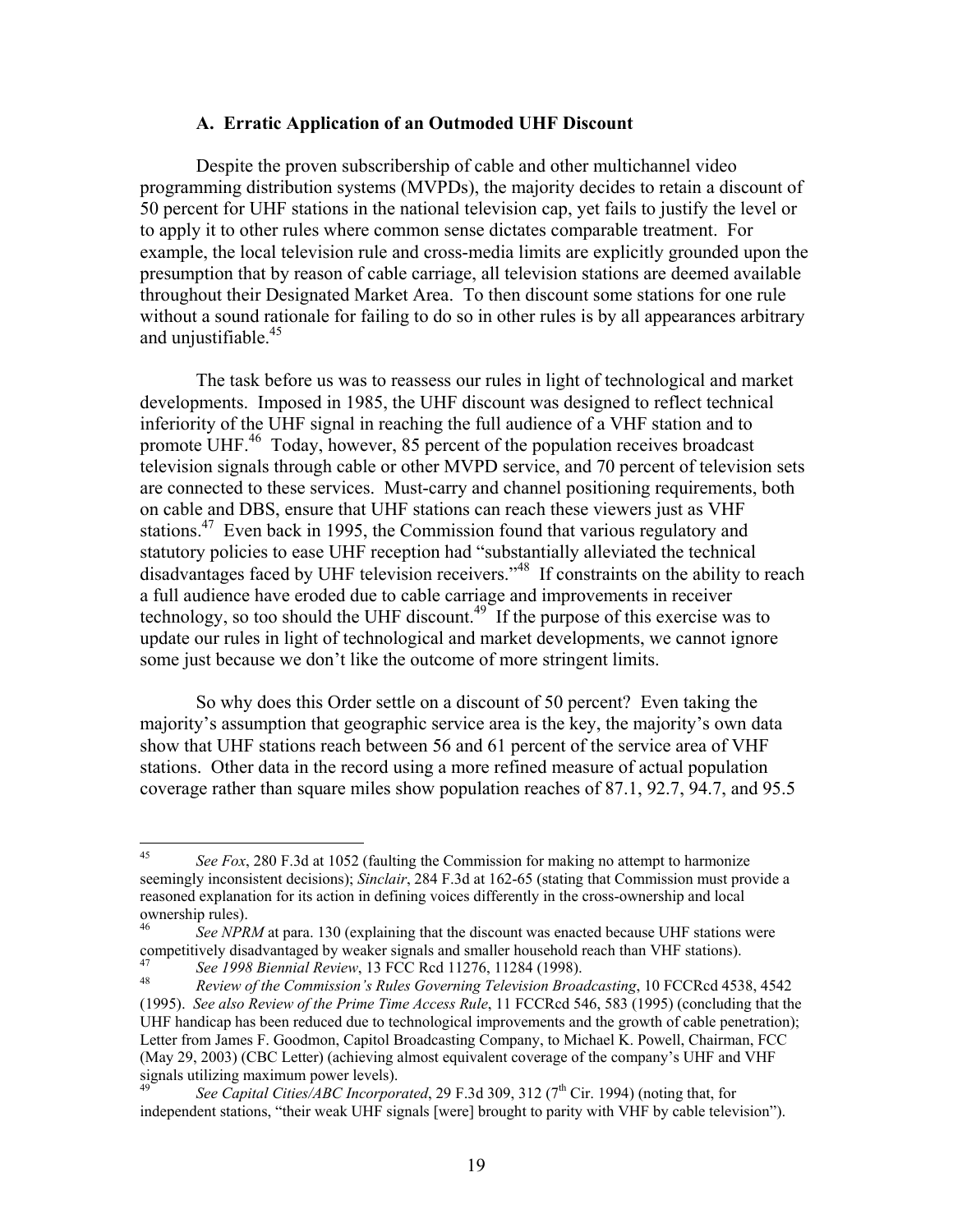percent.<sup>50</sup> After all, just as the majority finds in radio, television stations "serve people, not land" or bodies of water. Scanning these figures, along with 85 percent MVPD subscribers and 70 percent of television sets hooked into MVPDs, I fail to find adequate justification for a UHF discount of 50 percent.

The only mention of 50 percent is from outdated studies submitted by Paxson. These studies show, first, that VHF affiliates of the top four networks averaged 9.8 prime-time rating compared to 6.4 for their UHF counterparts using 1997 Nielsen data, and, second, that UHF affiliates generated less than 50 percent advertising revenues for the period from 1993-1996 than their VHF counterparts. It is hardly surprising that VHF stations, with their head start, lead the ratings game, even though UHF stations, both prior to and after 1997, have made tremendous strides in proving themselves worthy adversaries.<sup>51</sup> In fact, the recent growth of alternative broadcast networks gives UHF stations much sought-after national advertising opportunities and greater programming choices. But the majority goes out of its way not to rely upon ratings and advertising revenues in other contexts. After all, if ratings or advertising revenues were our guides, then surely we would have continued to impose a radio share cap and we would not equate a local community station or home shopping channel with a NBC station for diversity calculations. Moreover, what assurance do we have that 1993-1997 figures are an accurate reflection of today's media environments, given the tremendous growth of alternative broadcast networks since 1997?<sup>52</sup>

So the majority strives to find other reasons for retaining the discount, and settles upon promoting entry and competition among broadcast networks. But this laudable goal is not endorsed in the other rules under consideration today. Promoting new entrants is apparently enough for measures which lead to greater consolidation, but is not sufficient in the context of the local radio, local television, and cross-media rules, where the focus is quite clearly on allowing large incumbents to grow bigger, paying only lip service to promoting new entry. I find the majority's retention of a 50 percent UHF discount indefensible in light of today's media environment.

# **B. Revised Radio Definition and the Removal of Market Power Protections**

At first blush, the retention of the local radio ownership rules appears an acknowledgment by the majority that they could not stomach the fallout in communities across the country from the rapid consolidation of radio over the past seven years. While that did not stop them from introducing potentially similar problems in other media platforms, it at least kept them from further lifting the cap on the number of stations a single owner can control in a particular radio market.

<sup>50</sup> Letter from Alexander V. Netchvolodoff, Cox Enterprises to Marlene H. Dortch (May 29, 2003). *See also* CBC Letter (finding less than a 6 percent difference between the company's VHF and UHF signals based on actual interference-free population).

<sup>51</sup> *See* Letter from Andrew Jay Schwartzman, Media Access Project, to Michael Powell (May 29, 2003), Att. Economists Inc. Study "Prime Time Access Rule: A Supplementary Analysis (May 26, 1995) (concluding profitability data does not show UHF handicap)

<sup>52</sup> *See* CBC Letter (showing equivalent ratings for the Super Bowl, Sunday NFL Football, and Prime-Time Reality Hits for the company's UHF and VHF stations using data from 2001-2003).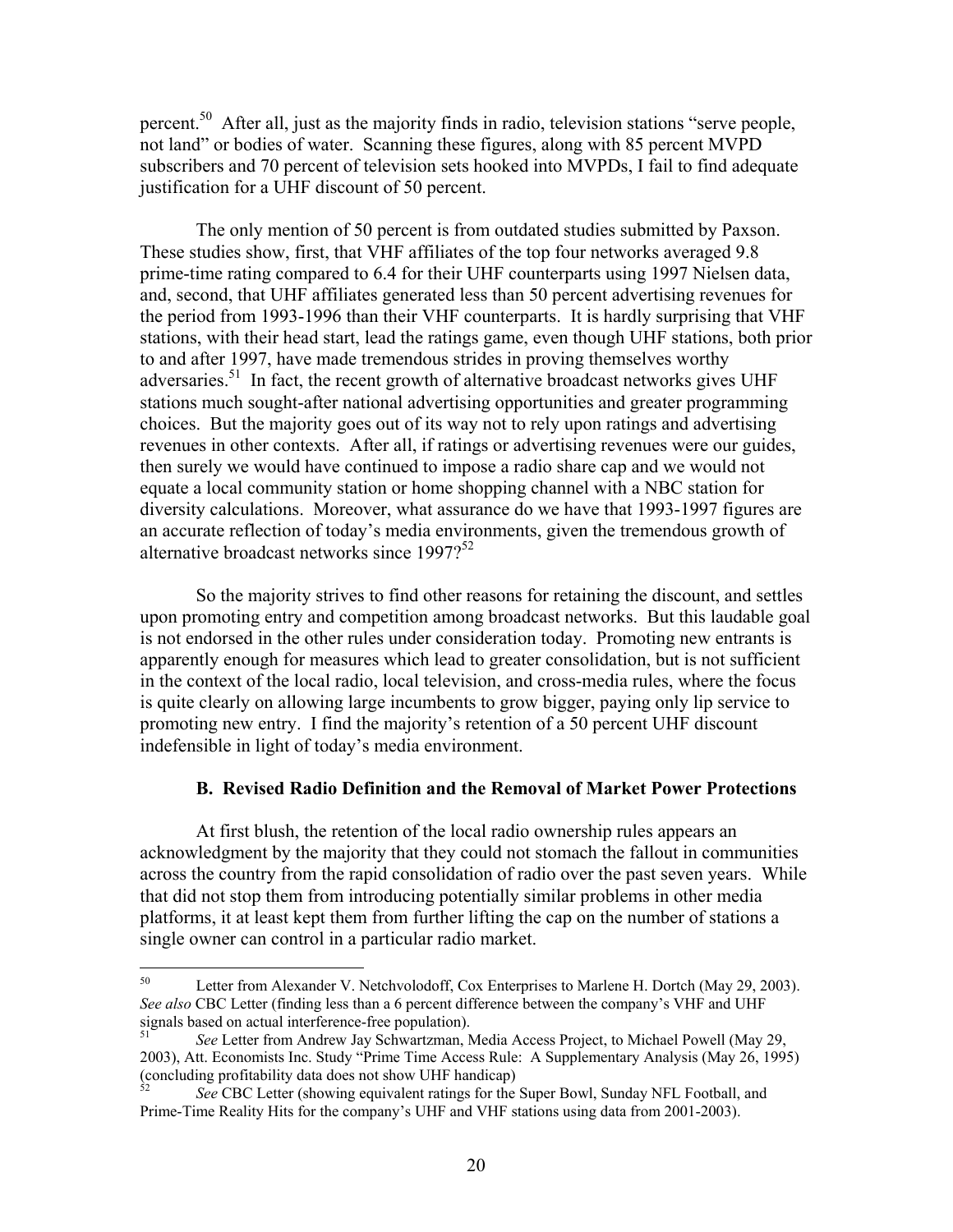In a long-overdue acknowledgement that our current system of contour circles fails to provide a meaningful measure of a local radio market, the majority rationally sought to impose a geographic market solution. The current practice of drawing overlapping contour circles, after all, often produced results about as alien as crop circles. It allowed Yankton, South Dakota, to appear as one of the largest radio markets in the country. It allowed Clear Channel to control all but one of the commercial stations in Minot, North Dakota. Clearly, the contour circles have benefited very few, with the exception of those companies that mastered the art of clever contour linking.

 Understanding that the Arbitron/BIA approach is not entirely sanitized from abuse by market participants, I nevertheless agree with the use of Arbitron/BIA as the relevant market where it is available. A meaningful geographic market is far preferable to a contour-based methodology using the outlets of only one party to define the market participants. Unfortunately, for a sizable part of the country where Arbitron markets are not defined, I question whether the majority has replaced one haphazard system with another. I have had little time to study the new approach being adopted on an interim basis in the non-Arbitron markets, which was submitted by a commenter just 10 days before the vote. As the jury remains out on the ultimate solution, which is the subject of a further notice, I am hopeful that the attention the public has focused on this problem may yet yield a rational solution for rural areas of the country.

 Yet, for all the talk about tightening the radio rules to respond to the unintended consequences and unprecedented consolidation that occurred after their relaxation in 1996, in several important respects the majority actually further unleashes the industry, which compels me to dissent.

 The Order unwisely eliminates the current hard-look policy for transactions resulting in significant market power concentration in a local market. Currently the Commission "flags," or takes a closer look, when one entity would control 50 percent or two entities would control 70 percent or more of the advertising revenues in the relevant Arbitron radio market. I am puzzled why the majority would cast aside such a fundamental and economically sound principle as accounting for the measure of power of particular combined stations.<sup>53</sup> The majority acknowledges market share as the primary economic indicator of market power, yet it finds that an inflexible market share limit in a bright line rule would add little benefit. Many radio station owners are already near the 50 percent threshold of today's flexible flagging policy. Without any concentration assessment, what protections are there against radio owners achieving market dominance through acquisitions, or in achieving a sufficient level of market share to result in diminished incentives to compete? The omission of an audience or advertising share cap in radio is all the more glaring when trying to reconcile the radio rule with the local television cap and dual network rules, which recognize market power accumulation of the leading outlets.

<sup>53</sup> I am heartened that the majority attributed Joint Sales Agreements, which are, after all, a reflection of the power of advertising. Failure to attribute of these agreements until now may have skewed our full ownership picture.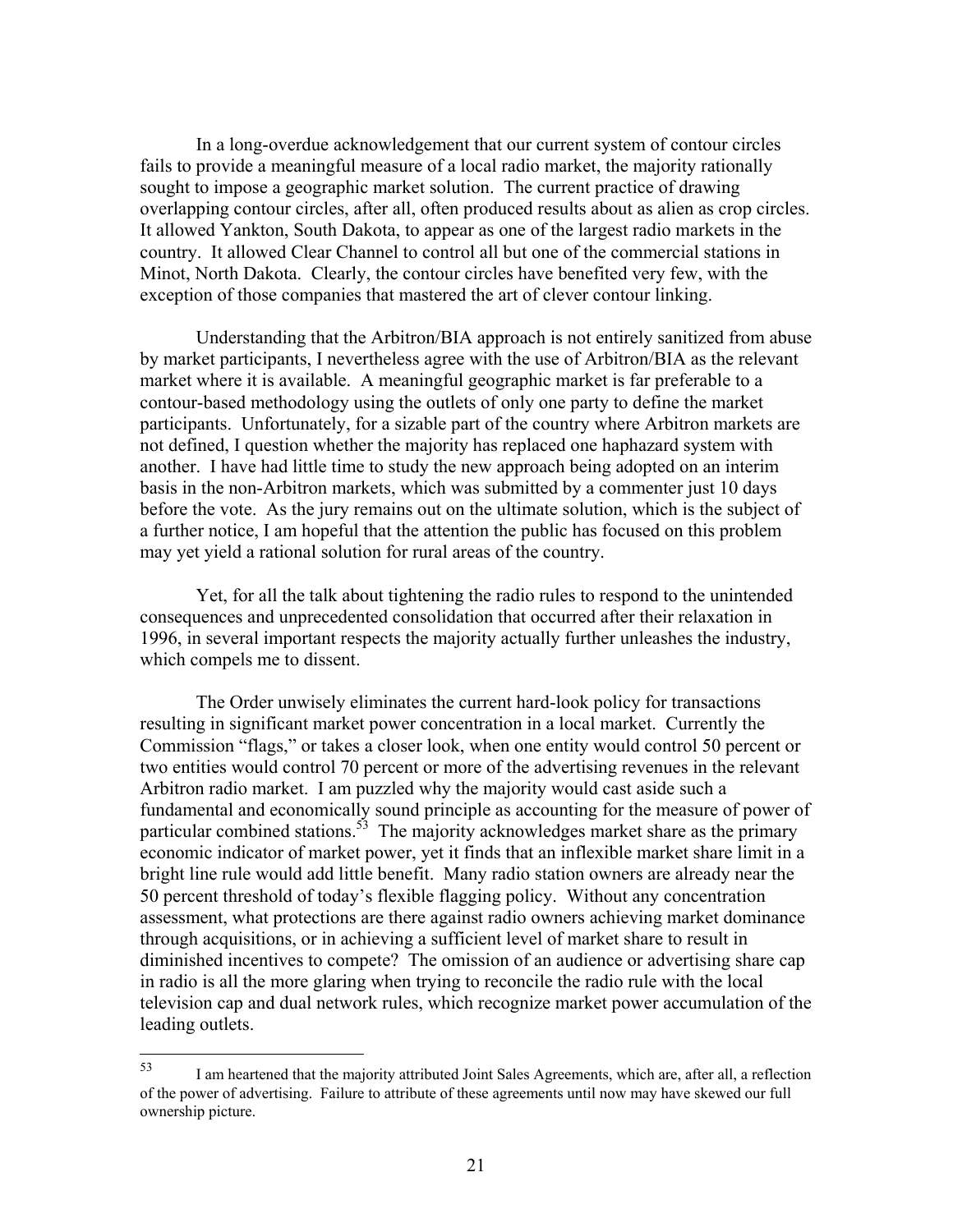With no measure of audience or advertising share, the revised rule now clears the way for combinations that previously were denied or designated for hearing due to the strong likelihood of negative competitive effects. I am at a loss to explain how the majority can now find that transactions that a year or two ago were determined to accrue excessive market power in one owner are now appropriate.

The majority further decides to keep grandfathered clusters alive indefinitely and allow them to shift hands to reach the nation's radio giants, as I discuss below. The Order also adds noncommercial stations to the count of radio stations in a market, noting that this will reflect more accurately the competitive reality of radio broadcasters despite the fact that noncommercial stations do not compete with commercial stations for advertising dollars. In effect, this enlarges the total number of stations in many markets. Despite the benefits of an Arbitron/BIA market measurement, I also note that in areas with adjacent Arbitron Metros, changing from a contour-based approach, with significant contour overlap between the Metros, to an Arbitron/BIA approach, where each Metro is considered a separate market, may very well increase the number of stations that a major group owner could acquire.

# **C. Impact of Consolidation on Minorities and Women**

With ownership of a license to use the public airwaves comes the ability to promote the ideas, news, culture, and language of the owner's choosing. Unfortunately, females and minorities historically have been, and continue to be, underrepresented in media ownership. As reported by NTIA, in 2000, minority broadcasters owned a mere 4 percent of the nation's commercial radio stations and 1.9 percent of the nation's commercial television stations.<sup>54</sup> This is the lowest level of minority television ownership since the tracking of such data began in 1990. Minority ownership of broadcast stations has fallen by 14 percent since 1997.<sup>55</sup> Given that minority ownership tends to foster diverse editorial viewpoints, this is a troubling trend. I welcome the recommendations of the Advisory Committee on Diversity and hope that the Commission will promptly explore ways to counteract this alarming trend, which will only worsen after today's decision.

Minority broadcasters and others concerned about the low level of minority ownership of the media overwhelmingly oppose further media consolidation.<sup>56</sup> They believe concentration has contributed to higher station purchase prices which has prevented budding broadcasters from entering the field. They claim that consolidation has made it more difficult for minorities to raise capital to make investments in their broadcast properties.

<sup>54</sup> 54 NTIA, "Changes, Challenges, and Charting New Courses: Minority Commercial Broadcast Ownership in the United States," US Dept. of Commerce, Dec. 2000, Part IV (187 minority broadcasters owned 449 out of 11,865 total stations).

 $^{55}$  NABOB/Rainbow/PUSH Comments.<br> $^{56}$  See e.g. NABOB/Rainbow/PUSH Co

<sup>56</sup> *See, e.g.,* NABOB/Rainbow/PUSH Comments, MMTC/Diversity and Competition Supporters Comments at 36-37, NOW Comments.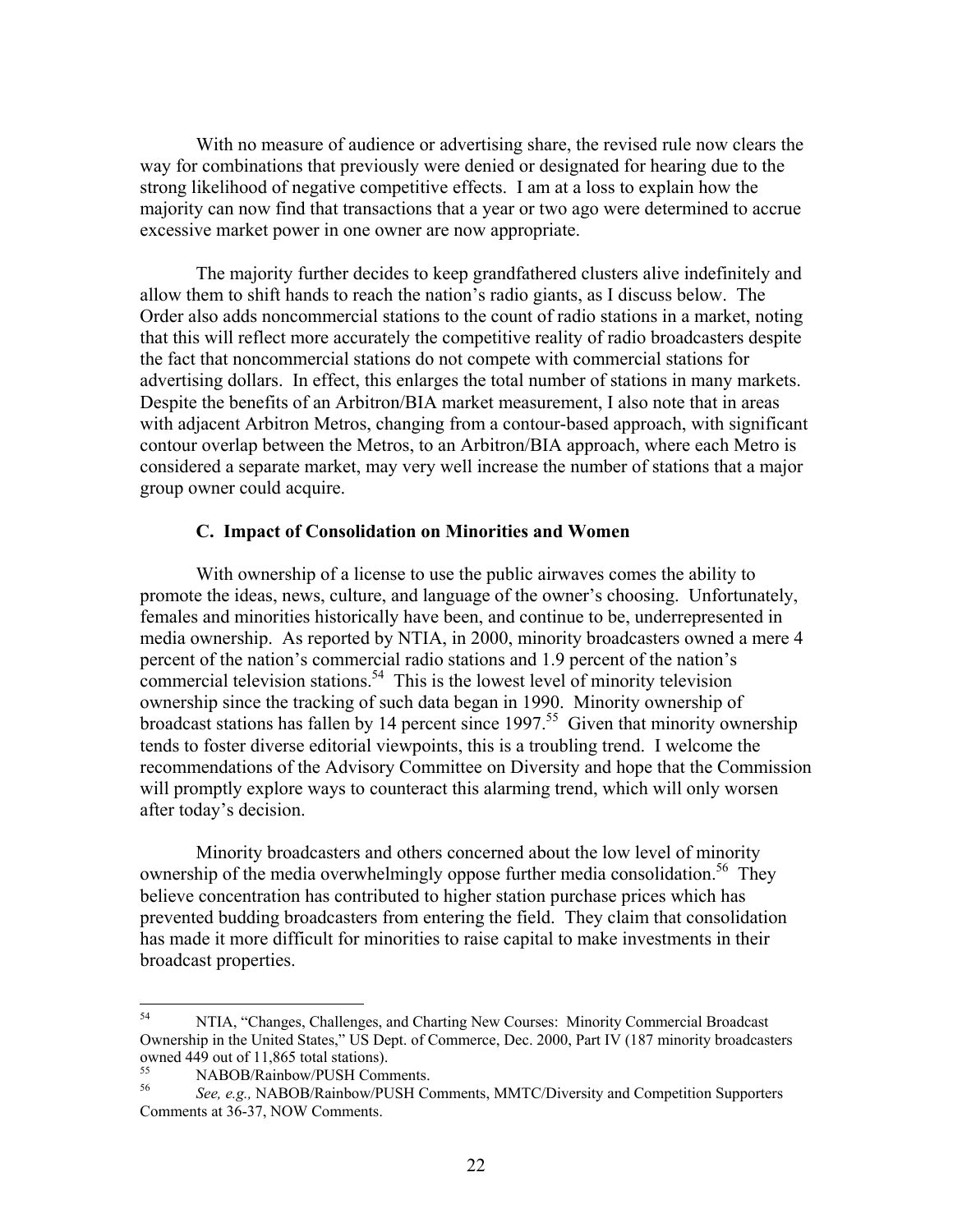The majority's response? The Order devised a transferability exception to grandfathered above-cap broadcast station clusters that, however well-intentioned, pales in usefulness to the clear and present danger presented by the overall thrust of the item to the ability of minorities and women to gain access to and ownership of broadcast outlets. The massive increase in consolidation in the new rules taken as a whole will astronomically raise the already high entry barriers for smaller market participants or new entrants. Small or single-station entrants will find themselves increasingly competing with large, consolidated group owners. While a systematic solution such as tax credits for station sales to minority or female owners would offer a substantial offset to some of these barriers, the transfer of entire grandfathered clusters to small entities is likely to prove a rare occurrence. As such, it will do little to offset the damage to new entrants created by today's Order as a whole. A concern for small and new entrants would have been better reflected by a decision not to grandfather any above-cap combinations, or at least not to grandfather in egregious cases where anomalies have produced unintended results, as the Commission has done before.<sup>57</sup>

The marginal value of this exception is underscored by the difficulty small businesses will encounter in raising capital needed to buy expensive, large clusters, if they ever even come on the market at all. This is especially true given that the seller could peel off one or two stations and then sell both the remaining cluster and the spunoff stations with no restrictions to an unlimited pool of potential buyers, which will limit the exclusivity of the eligible entity buyer pool and raise the market price. Such spin-offs before a sale are especially likely considering most grandfathered clusters are only one or two stations over the limit and are therefore easy to bring into compliance. Those spinoffs may in fact be much more affordable to small businesses than the entire cluster. So minorities and women potentially would have benefited more if we had required clusters to be broken up rather than allowing transfers as a group.

In my view, adding a well intentioned provision that potentially affects only a handful of stations, if it ever gets used at all, does not come close to offsetting the sad reality that small businesses, including those owned by minorities and women, are going to find it even more difficult in more concentrated and expensive media markets to raise capital, own outlets, or have their unique voices heard.

Most alarming is that after only three years, the small business can flip the grandfathered cluster to any large radio or media conglomerate. For example, there is little protection to prevent a front company, including an existing small business that forms close ties with larger conglomerates, from buying a cluster and three years later selling it to a large radio owner or media conglomerate. Making this approach so ripe for abuse further diminishes the likelihood that it will serve much of a useful purpose. Real disadvantaged businesses potentially will have to bid against companies that plan to sell to well-capitalized radio giants, raising the price of clusters. Nothing in the Order

<sup>57</sup> 57 While the Chairman claims to have fixed the "vaunted" case of Minot, North Dakota, by deciding to grandfather the current ownership situation in Minot that resulted from an anomalous and irrational market definition, in my view nothing for now has actually been "fixed" for the residents of Minot.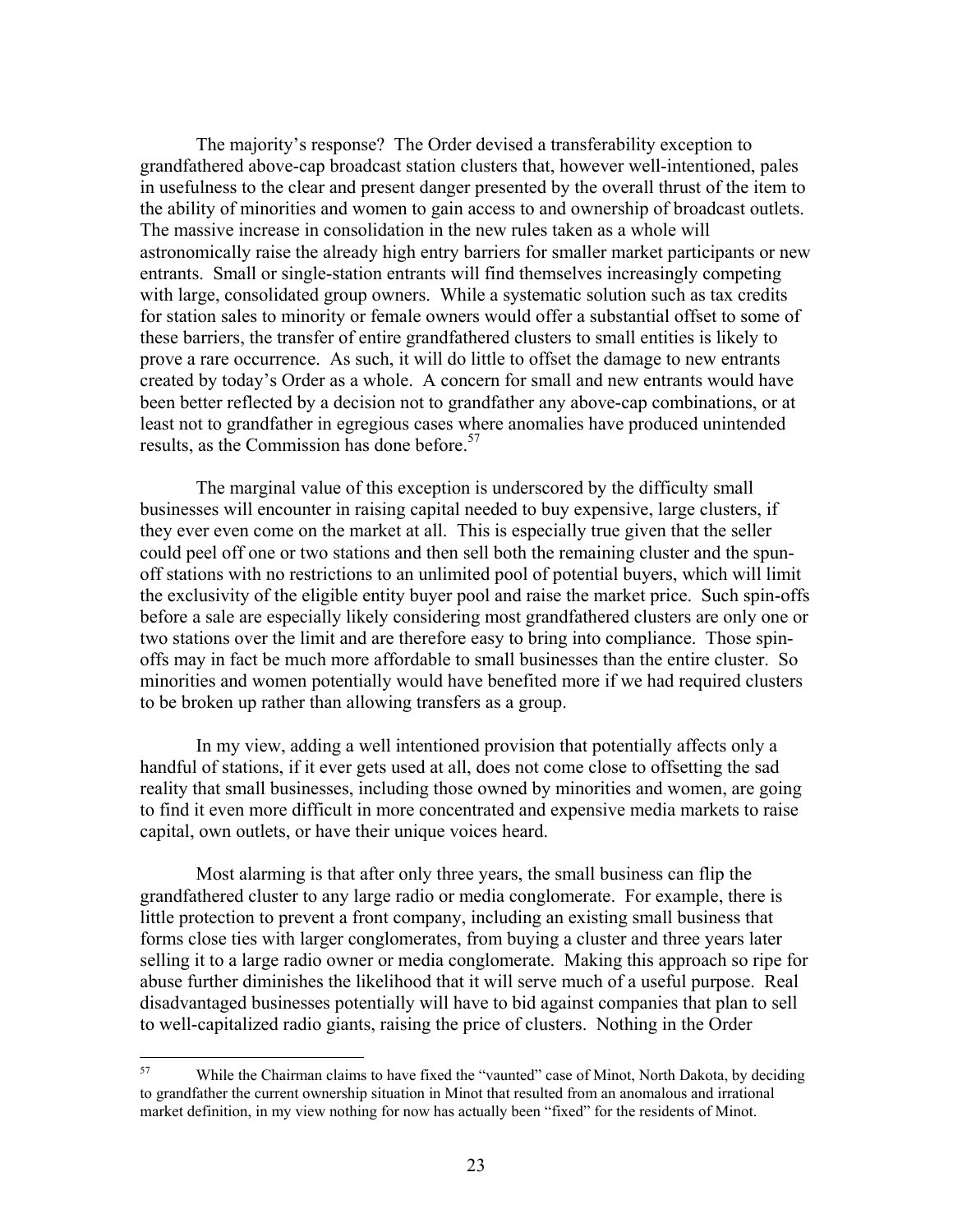precludes such an outcome. The ultimate beneficiaries of this approach could be the largest group owners, like Clear Channel, that could add even more grandfathered clusters than they currently control.

While the provision serves a laudable purpose, in my judgment it pales in comparison to the harm more concentrated media markets pose for small businesses, minorities and women, as industry pioneers like Ted Turner and Barry Diller have made clear. I hope that I am proven wrong. Nevertheless, nobody should find comfort that the availability of this transferability exception will come anywhere close to counteracting the damage done by the Order taken as a whole.

We should have made sure we understood the full impact of consolidation on minority ownership, minority employment, issue coverage, and the portrayal of minorities before rushing ahead with massive new consolidation opportunities.

### **D. Gutting the Local TV Rule**

The majority today introduces a new concept into our media landscape: a television triopoly. One entity can now own up to three stations in a local community where there are at least 18 commercial and noncommercial television stations in the market. Strictly on the basis of empirical evidence of common ownership of two television stations, the majority leaps ahead to triopolies. Based on Bureau figures, these triopolies are available in a handful of the nation's 210 television markets, no more than nine markets representing 25.2 percent of the population.

What is more troubling is the dramatic leap forward in terms of the number of communities across our country in which television duopolies are now permitted. Currently the Commission allows common ownership of two television stations only when the stations' signals do not directly overlap or where both stations are not among the top-four ranked stations and eight independently owned stations remain after the merger. The post-merger eight independent voices test essentially meant that no station owner in markets 70-210 could acquire a duopoly, and those in the top 70 markets still had to meet the other restrictive criteria.

Today, the majority expands this reach of duopolies to many more markets and removes the protections that the signals not overlap or that a minimum number of independent voices remain. The new rules essentially make television duopolies potentially viable in as many as 162 of the nation's 210 markets, representing 95.4 percent of the population, depending on the ratings success of noncommercial stations in the market. While common ownership may be appropriate in the larger markets where diverse voices can be shown to flourish, and in the smallest of markets where proven localism gains may outweigh the diversity harms, it is the mid-sized markets that concern me most.

Reflecting the reasoning that is lacking in radio, the majority restricts duopolies to only those where one station not is ranked among the top-four stations based on audience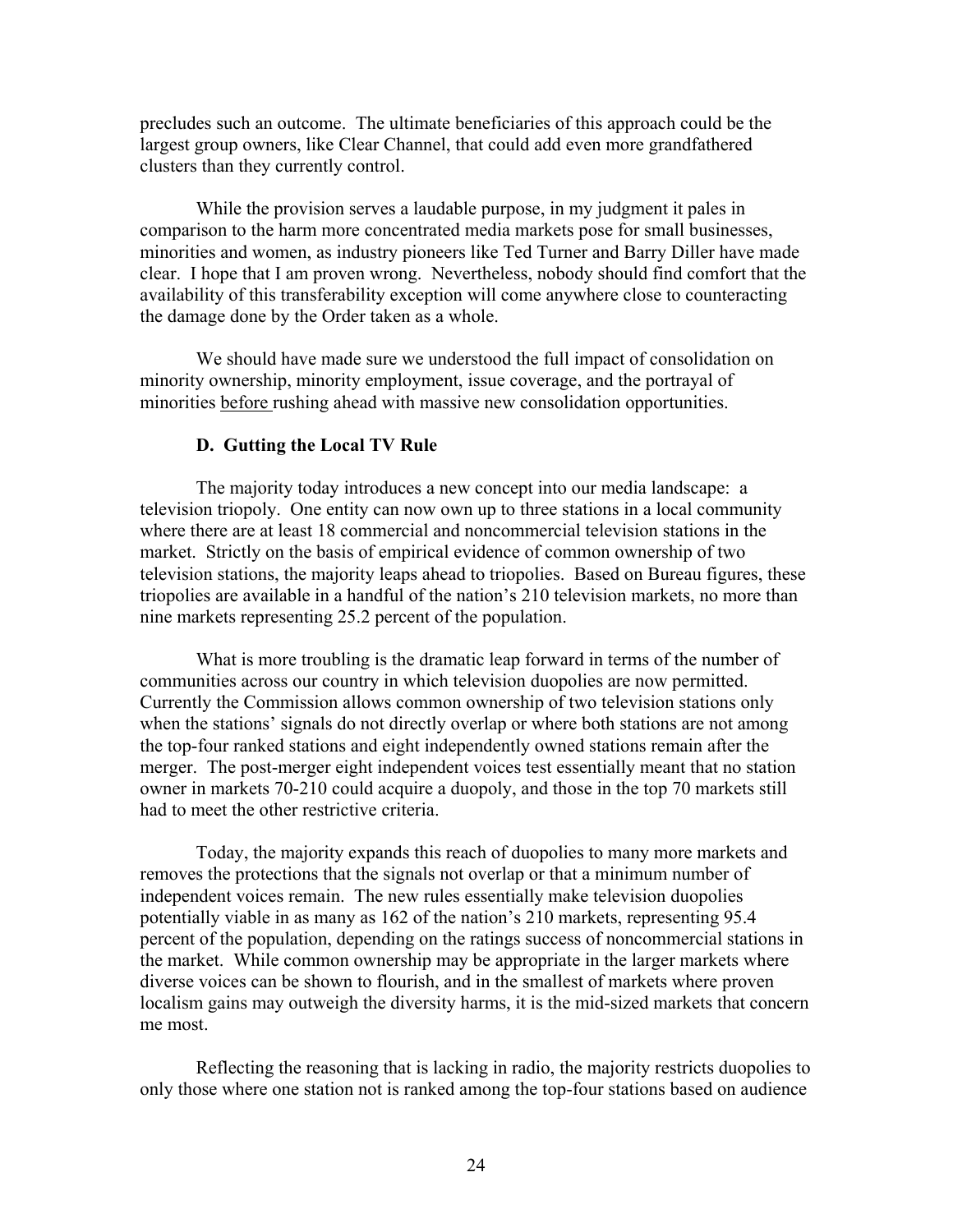share. This is a rational realization that certain combinations will produce a single firm with significant market power, even if the majority then backs off by widening the scope of waivers.

As the sole duopoly protection that remains, the top-four restriction effectively preserves only four independent voices in many markets, down from eight. Curiously, however, in effect, at least six independent voices are preserved for triopolies. So, pragmatically applying the new rule, a market with 18 stations will protect at least six independent owners, yet a market with one fewer station, a total of 17, will preserve at least nine independent owners, a figure which is reduced to four as markets get smaller. If the main point of this Biennial Review was to meet the court's mandate to make our requirements consistent, the Order clearly fails in permitting this glaring inconsistency.

Again, by allowing such extended consolidation in one fell swoop, the majority puts efficiencies and cost savings ahead of other public interest goals. Diversity, in nearly all its forms, is particularly undervalued. Commonly-owned stations that no longer produce news independently could have a detrimental effect on the diversity of news sources as well as news slants. Sending only one reporter and one photographer to a story instead of two, while certainly more efficient, could mean a lost opportunity to interview a critical witness or snap that award-winning photograph. Retaining multiple distinct television outlets in a community also contributes to emergency preparedness through redundant broadcasting infrastructure. To the extent that the majority claims incentives to increase program diversity through consolidation, this is contradicted by findings that consolidation may lead to repurposing, resulting in less original program diversity, which even the majority finds troubling in the context of children's programming.

There is record evidence of the types of harm occasioned by same-market combinations. One study found that the number of hours of children's programming aired by broadcasters in LA decreased by more than 47 percent between 1998 and 2003, with the largest decreases occurring at commonly-owned stations.<sup>58</sup> Other evidence on the record shows negative effects of same-market combinations on news production.<sup>59</sup> While there is certainly record evidence of how duopolies have benefited the public, at best, the conflicting evidence in the record should signal us to move more conservatively.

Even taking as a given that the benefits of efficiencies automatically outweigh the harms in all the markets where the majority takes us, can these benefits mechanically be presumed for a triopoly without further analysis? Does there come a limiting point at which the efficiencies trail off but the public interest harms intensify?

Another basis for a more measured approach is the digital television transition. Our local television broadcasters are in transition, and there is no question it is capital intensive. But there is also an unknown frontier ahead of them. It may be that digital

<sup>58</sup> 58 *See* "Big Media, Little Kids: Media Consolidation and Children's Television Programming," A Report by Children Now (May 21, 2003) at 2, 5-6, 9.

<sup>59</sup> *See* UCC *et al.* Comments at 40.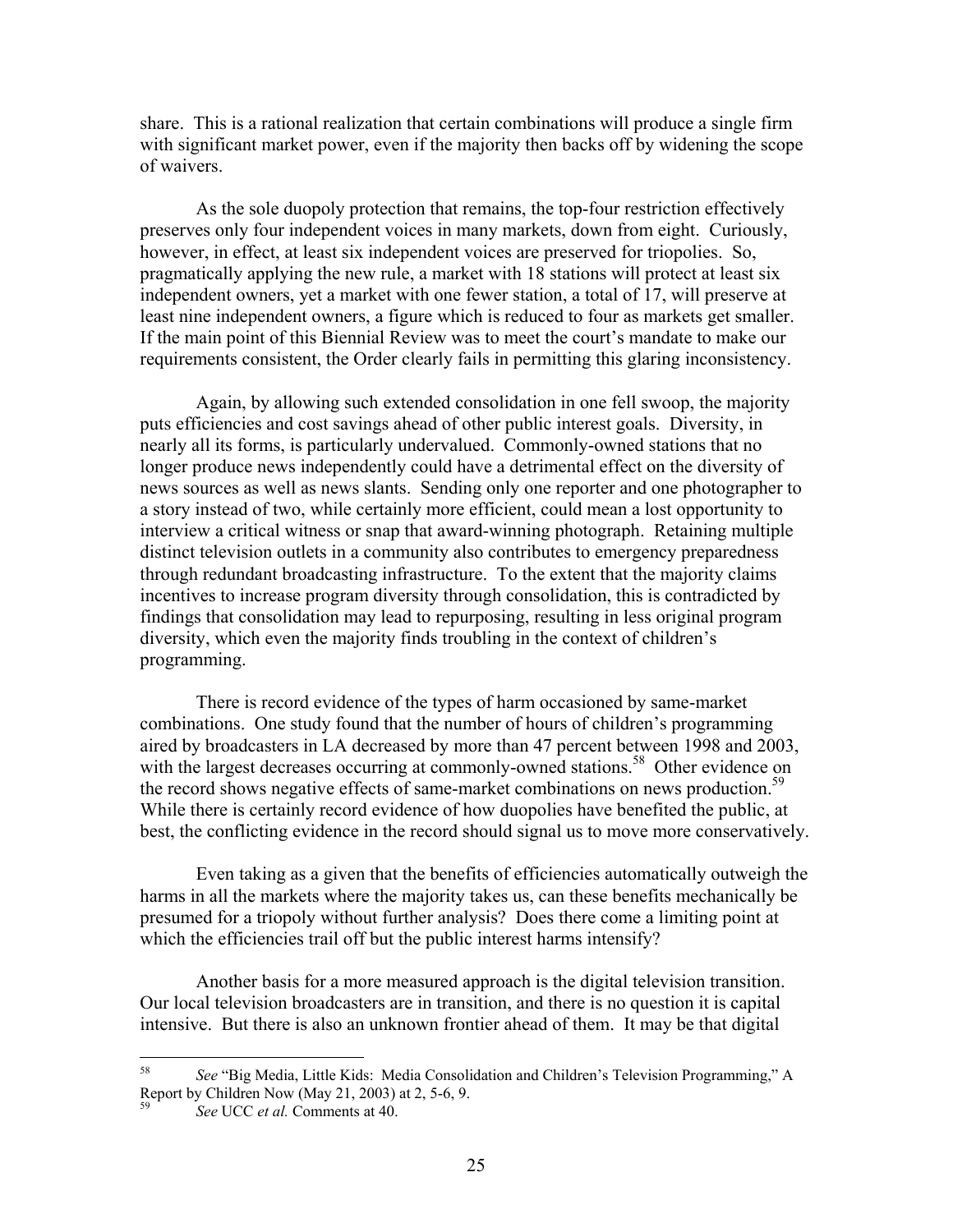television ultimately produces additional revenue opportunities for broadcasters. While common ownership in a particular market may indeed stimulate the transition, or serve the public in other tangible ways, broadcasters could come before the Commission on a case-by-case basis and explain why that is so.

So, taking the record as a whole, rather than lifting the limits in the majority's breathtaking fashion, I would have preferred us to start with more incremental steps and sufficiently monitor whether the benefits flowed to the public. With a more conservative course, as we get further into the transition, we could have had a more firm understanding of the likely effects of further consolidation on the transition itself and on the future digitized television environment.

In the television context, the majority also inexplicably removes a longstanding requirement from the Commission's failing station waiver standard – that the station show that no bona fide out-of-market buyers were interested in acquiring the station. While this requirement may not seem like much, it was a way to maintain a maximum number of independent voices in a market and provided a sensible check to avoid unscrupulous accounting gimmicks. A similar requirement, for example, applies in the context of satellite television stations. Given that satellite stations, which can now originate an unrestricted amount of programming, are exempt from our broadcast ownership rules, a station owner may have an economic incentive to claim a particular station as a satellite. Yet, before doing so, the station owner has to show that no other entity is interested in operating the station as a full station. In an era of lax corporate accountability, the Commission should go out of its way to avoid the potential for questionable practices.

## **E. Precarious Cross-Media Limits**

Cross-ownership restrictions remain a fundamental and necessary public protection to prevent a single entity from gaining through acquisition so powerful a voice across various media outlets that the entity can control a community's most critical sources of local news and information. Restrictions against cross ownership preserve a number of diverse editorial voices in a community, which is necessary for meaningful public debate, not to mention scrutiny of the media companies themselves or criticism of the one platform's offerings by another. These restrictions are especially important in smaller or mid-size communities where citizens have fewer outlets for local news and expression.

The record contains overwhelming support for continuing cross-ownership restrictions. It also contains evidence of potential benefits of newspaper/broadcast cross ownership in certain cases. $^{60}$  But I fail to find support for the majority's particular decision to drastically eliminate citizen protections without any case-by-case analysis or

<sup>60</sup> 60 *But see* PEJ Study (finding *inter alia* that cross-owned television/newspaper stations were twice as likely to have declining ratings and were less enterprising than other stations, particularly in the area of sending out reporters to cover stories).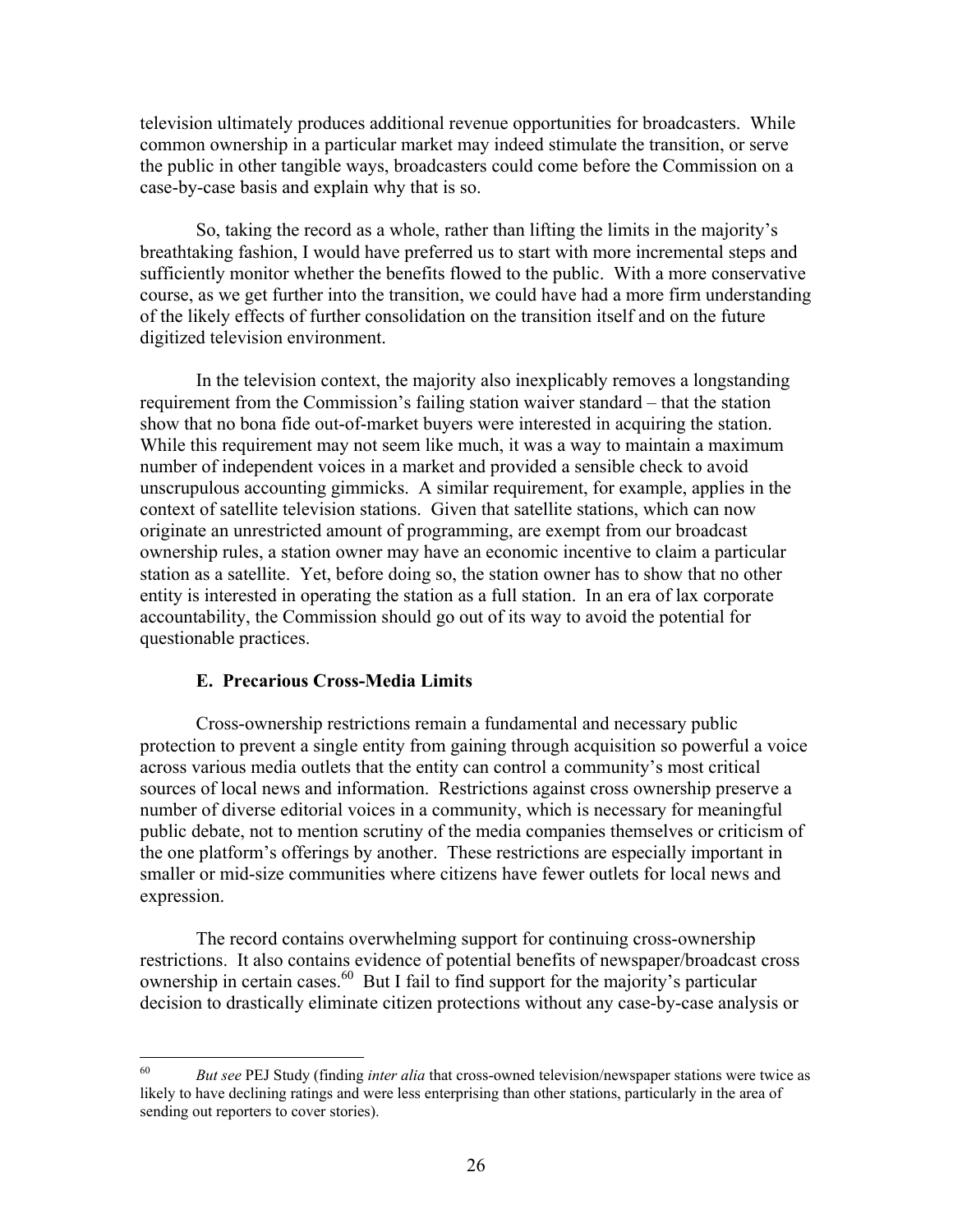any effort to anticipate effects in a given community, and without requiring commitments attesting to the benefits to the public of particular mergers.

Under the new rules, mergers between a television station and a newspaper are permissible in up to 179 local media markets, representing more than 97.7 percent of the population. Combinations involving radio and television are similarly permissible in those areas. And a newspaper could acquire two or more television stations in markets representing nearly 73 percent of the population. These are drastic reductions in longstanding consumer protections.

The majority's justifications for this drastic of a change do not measure up. For example, the majority strongly criticizes the current rules for inadequately accounting for the competitive presence of cable. Yet it then finds that cable has no significant presence as a source of local news and information, omitting cable from the Diversity Index (DI) and the rules that emanate from it. To justify a wholesale overhaul of the rules in part on the basis of significant competition from cable, and then not account for that influence in a measure of diversity of media outlets in any given community is puzzling at best. Perhaps the majority means to imply that cable's many channels contribute to news and entertainment programming on a national level. But if the core of the Commission's public interest responsibility is diversity, and diversity is best demonstrated through local news and public affairs programming, then I am at a loss for how the mere presence of cable can be asserted as a justification for undercutting decades of media ownership protections.

I am also puzzled as to why the majority fails to restrict combinations among the most powerful voices in a community, as they do in the local television rules. If consolidation among the top four-rated television stations would create excessive market power in a community, why are combinations involving these stations and the dominant daily newspaper allowed? A newspaper, with in-depth analysis, opinion, and investigative reporting, may very well bring a unique perspective to public debate about issues of local concern.

Analyzing the effects of further cross ownership would logically start with the realities of each market segment. Newspapers and broadcast television are already highly concentrated markets, and radio is already concentrated, with each market segment dominated by large, vertically-integrated corporations.<sup>61</sup> The market for program content is similarly oligopolistic. Given this existing market structure, I do not believe the majority has adequately accounted for the effects of horizontal and vertical combinations that could result from the new rules. Perhaps this is why the majority declines to base its local rules, which are grounded on competition concerns, on traditional economic measures such as the Department of Justice's Herfindahl-Hirschman Index. And perhaps

<sup>61</sup> 61 *See* Consumer Federation of America *et al.* Comments; CWA Comments (explaining that newspapers and television are already highly concentrated markets, with sample newspaper markets with HHI scores above 2200 and sample television markets with HHI scores above 1800); UCC Comments in MM Docket No. 01-135; Letter from Mark Cooper, Consumer Federation of America, to Marlene Dortch (May 21, 2003), Att.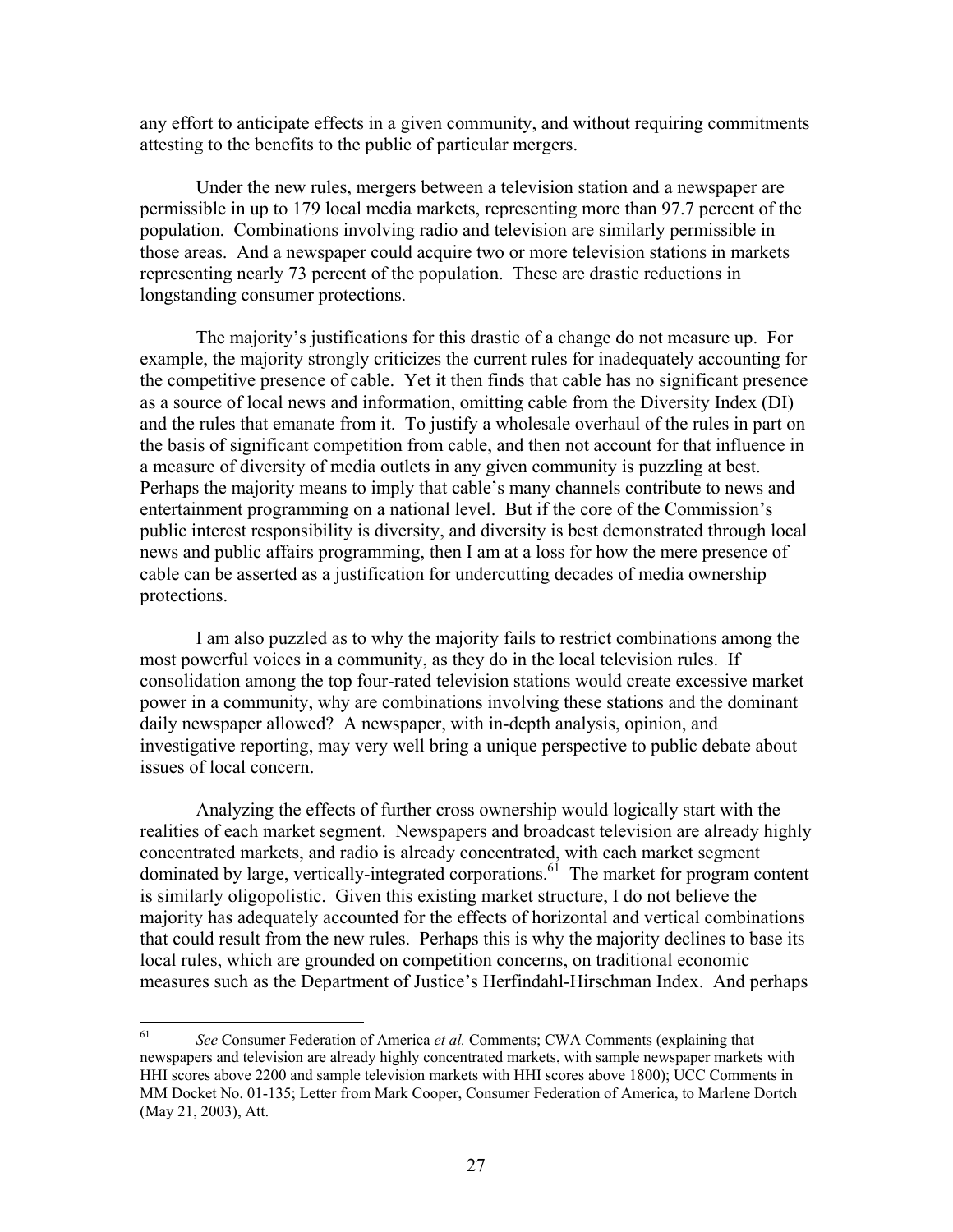this accounts for the peculiar way in which the Diversity Index treats the players within each market segment.

For the reasons outlined below, I am not convinced that the Diversity Index (DI) is an appropriate bellwether of diversity in local media markets on which to base a set of bright-line rules. Although a noble effort, the index tragically degenerated into a flawed philosophical invention of little use.

 Before turning to its inherent flaws, let me stop to point out the utterly bizarre use of the DI within the new media ownership framework. After detailing at length the new formula and its underpinnings, the majority stresses that the DI is used only to conclude that the current rules are not necessary and then to sort markets into tiers, from which bright-line rules are applied based solely on the number of television stations in a market. Despite the supposed virtues of the DI and its lofty purpose, the order specifically denies any person the right to apply this new magical formula to a particular market. In other words, no one can use the Commission's new methodology to show that its application in a particular market would reveal public interest harms. This is peculiar, at best.

I agree with the majority that diversity is inherently subjective and difficult to reduce to scientific formula. It is precisely because of its elusiveness, combined with the difficulty of resurrecting it when it is taken away, that the Commission must tread more carefully in this arena than in any other.<sup>62</sup> The majority appears not to care that the DI change in a particular market may be more than it has bluntly asserted, that people in a given market actually watch certain stations more than others, or that some of the outlets they include do not even carry local news programming. But I say that our cherished diversity principles deserve more careful precision lest they be dulled to the point of senselessness.

The majority concludes that viewpoint diversity is best measured through news and public affairs programming. Curiously, it then makes arbitrary assumptions about which outlets provide local news. I do not understand why certain providers such as magazines and cable operators are removed from the DI on the basis of their lack of local news coverage, while television stations like home shopping stations, which carry little or no local news programming, are fully included. By not basing the entire index on local news voices, the results could very well overstate the choice of local news and public affairs programming outlets available in any given market. Not only is news content more easily measured than other types of content, but, more importantly, it relates directly to the Commission's core policy objective of facilitating robust civil discourse.

The majority then fails to account for actual usage patterns in the DI. This understates the market shares of relevant providers in each local market, resulting in grossly understated measurements of the impact of any particular combination when the understated shares are squared and the change measured. For example, in New York, the

<sup>62</sup> 62 *See, e.g., NCCB*, 436 U.S. at 797 (finding that diversity and its effects are elusive, that evidence of specific abuses by common owners is difficult to compile, and that "benefits of competition do not lend themselves to detailed forecast.") (*quoting FCC v. RCA Communications*, 346 U.S. 86, 96 (1953)).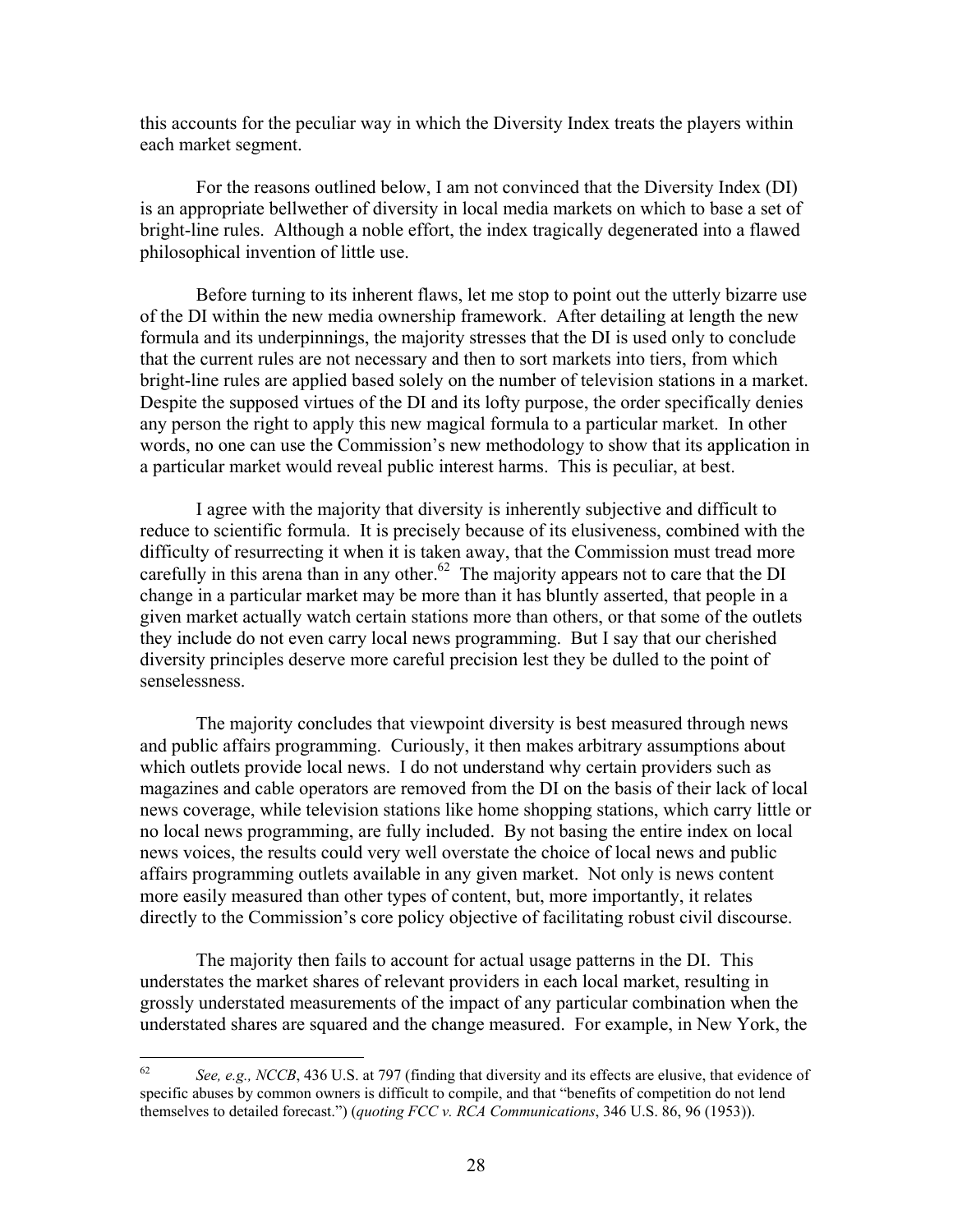majority treats Shop At Home and the Dutchess Community College television stations the same as the local NBC and CBS station. Similarly, with respect to newspapers, the *New York Times* is treated the same as the *Polish Daily News* in terms of assessing the relative share of the overall newspaper weight to attribute to the owner. This arbitrary assigning of equal weights undoubtedly understates the real market power of the relevant local providers, which is compounded by squaring the artificially equalized shares to measure the supposed effect of a transaction among providers in that market. Presumably, under this analysis, a merger of the *Polish Daily News* with the Shop At Home station would count the same as combining the *New York Times* with the NBC station. As a result, the calculations of the DI change from a particular transaction, which are the very calculations that form the basis for the majority's cross-media tiers, are not actual reflections of the real world effects of cross-media combinations.

While this does not trouble the majority insofar as media outlets are generally available and over time may change the amount of news and current affairs that they offer, with a concern as paramount as diversity, failing to capture the real world effects of any changes in our rules seems to be slighting our responsibility and shortchanging the public. In addition, I find it ironic that the majority in its discussion of the local television rule finds that local news is expensive, but then assumes for cross-media purposes that any available outlet could at any time become a provider of local news.

I also fail to reconcile the majority's treatment of the Internet in its crossownership analysis. Much of the Internet's news content is derived from newspapers and other media companies, yet the majority does not adequately account for the vertical integration.63 The DI assumes that the provider of local news and information is the media outlet, say the particular television station or newspaper, as the gatekeeper of the content that is made available. It matters not whether a consumer procured the *New York Times* through a vending machine, at her home, or at a local convenience store. As it concerns the Internet, the DI deems the relevant provider the cable modem provider or the dial-up, DSL or other access provider, not accounting for the ultimate destination of the consumer. This has the potential to understate the concentrated market power of vertically-integrated media companies that have popular Internet websites. Moreover, a reflection that the access provider is the gatekeeper to news content available on the Internet surely carries significant repercussions for our treatment of such providers in other settings.

 Despite the quest for solid empirical footing, the DI is premised on admittedly incomplete and ineffectual data points. Recognizing that the Nielsen study failed to ask specific questions on the source of local news and public affairs programming, the majority marches ahead, cobbling its own data points on local news sources from selective answers to the admittedly-muddled questions. Again, I believe that nothing in our statutory directive requires us to make the dramatic deregulatory leaps that we make today, particularly when the size of the jump rests on such a shaky foundation.

<sup>63</sup> 63 *See* Nielsen, Top Twenty Internet News Sites, Nov. 2002; "Newspapers Run 8 of Top 20 News Sites," Editor & Publisher (Feb. 20, 2003).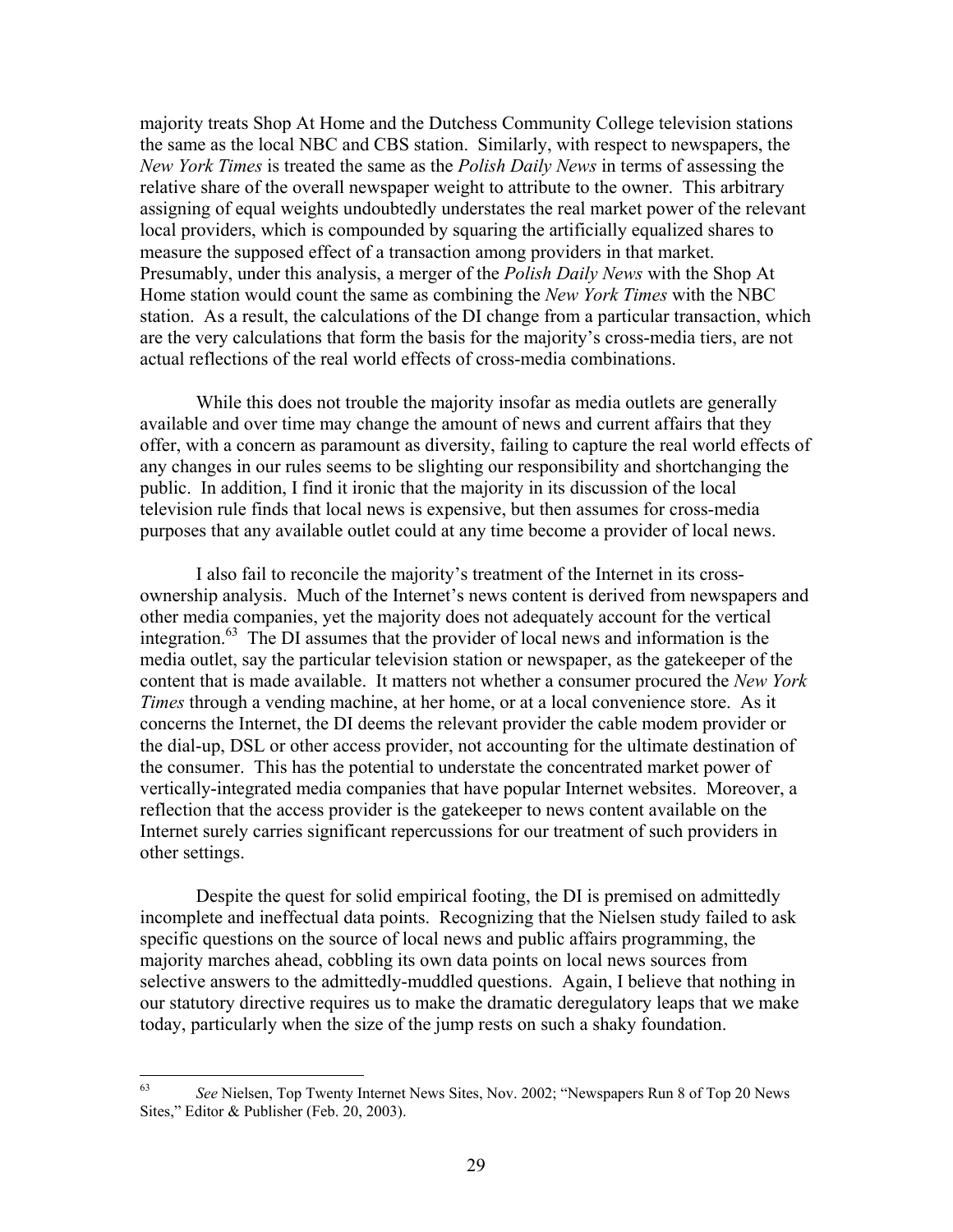The DI's flaws have a very serious practical effect, for not only was the DI used to conclude that a blanket ban on newspaper or radio broadcast cross-ownership was not necessary, but the cross-media limits are derived for the most part from DI calculations of the effects of certain categories of transactions on the overall level of viewpoint diversity in local media markets. If the index itself is flawed, on what does the majority rely to justify its decision to allow cross ownership in nearly every market in the country? Based on flawed foundational principles that call into question the resulting cross-media tiers, the entire exercise appears as a pretext for arriving at a pre-ordained outcome: gutting the newspaper/broadcast cross-ownership rule and leaving a pale substitute in its wake.

# **F. Enlarging the National Television Cap**

I believe the record demonstrates sufficient concern with further concentration of power in the hands of networks at the expense of localism, innovation, and program diversity that retention of the national network cap at the 35-percent level set by Congress is justified. The record shows harm occurred in the leap from 25 to 35 percent, and common sense dictates that the harm will likely get exponentially worse as the number increases.

A sufficient number of local stations should remain free to serve their local communities and counteract the power of the networks. When a network acquires a local station, there is some risk that the network will seek to maximize revenue and national programming at the expense of local interests and needs.

The network/affiliate relationship continues to involve a delicate balance of network influence on stations, network influence on creators, and advertiser influence on networks. Without analyzing all these effects in concert, I am not convinced that the majority has adequately justified the selection of a new 45-percent cap. Ample evidence justifies retaining the cap in its current form.

### **i. Retention of the National Cap**

A cap on national television ownership reach promotes localism, innovation, and program diversity by preserving the power of affiliates to negotiate with the networks and make independent programming decisions responsive to the tastes and needs of their communities. It also facilitates competition in the program production market and in the national advertising market.

It is axiomatic that the focus and incentives of the local affiliate are on making programming decisions that closely align with the needs and tastes of the local community, whereas broadcast networks earn income from programming and syndication revenue as well as local station ownership.

The record is replete with the instances of affiliates exercising independence in programming to meet the needs of their local communities. They range from NBC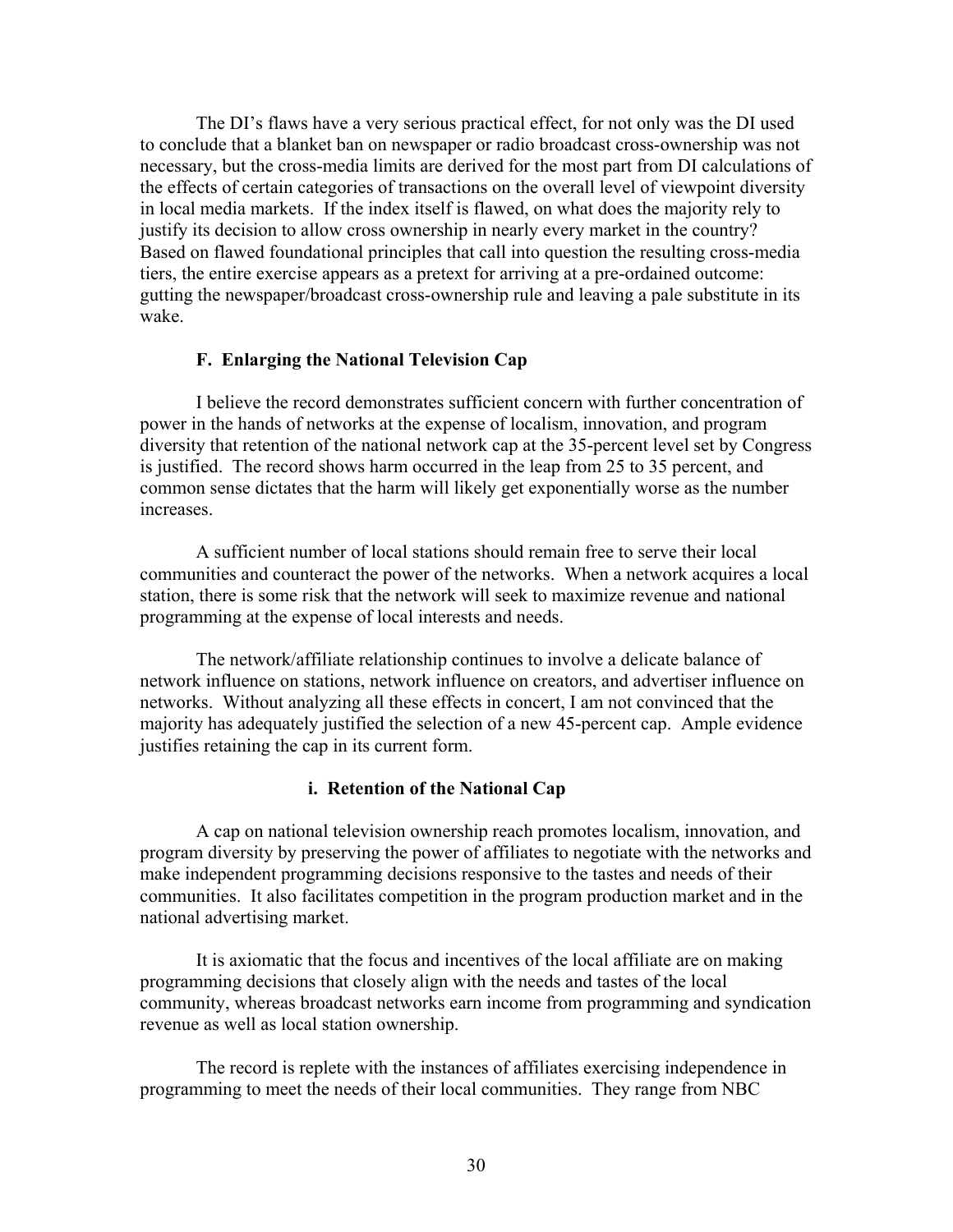dropping a trial program of liquor advertisements when affiliates refused to air them, to affiliates seeking to shift the Victoria's Secret Fashion Show to a later time slot or delaying the Olympics to reflect different time zones, to objecting to the explicitness of promotional pieces. $64$  In other examples that strike at the heart of localism, a network refused to permit affiliates to blend in local news content during a two-hour morning news program, and another station was denied permission to air a political debate that would have preempted a season premiere.<sup>65</sup> Even Jerry Lewis laments the increased pressure the networks have put on affiliates who seek to run charitable telethons.<sup>66</sup>

The collective negotiating power of affiliates is immeasurably valuable to the public. Successful affiliate pressure on the network could even result in networks delivering programming that is more conscious of local community needs. Preemption, which the record shows affiliates do more of than network-owned stations, also fosters localism.<sup>67</sup> The cap also offers protections in the national advertising market, where network-owned stations may have less incentive to compete directly with an affiliated broadcast network. In my view, the record shows overwhelmingly the need for a cap to protect the public interest in fostering localism, innovation, and diversity.

# **ii. Level of the Cap**

For a cap to be effective at promoting these values, it must be set at a level to ensure, at minimum, that local programming reflects local values and preferences and that a critical mass of affiliates remain to bargain successfully with the networks. Increasing the cap risks eliminating the unique choices local programming can provide. This sizable risk, combined with the fact that the full extent to which this harms the public may not occur overnight, calls for a measured approach.

 In retaining the cap, the majority acknowledges that localism is served both by an individual affiliate's ability to preempt programming as well as by the collective influence of the affiliates in network programming decisions. When it comes to determining whether to continue a 35-percent cap or raise it higher, the majority relies on record materials relating to affiliate preemptions, essentially ignoring the consequences a 45-percent cap may have on the collective bargaining power of the affiliates. Yet even in looking at the preemption statistics, which substantiate that on average affiliates preempted 48 hours per year between 1991 and 1995 when the cap was at 25 percent and 36 hours per year between 1996 and 2001 when the cap was 35 percent,  $^{68}$  the majority dismisses this data. They say a more accurate measure would be to compare the affiliate preemption rates with preemption rates of network-owned stations over this period. I

<sup>64</sup> 

<sup>&</sup>lt;sup>64</sup> See NAB/NASA Comments at 29-30, Att. 2.<br><sup>65</sup> NAB/NASA Comments at 25-26; NAB/NASA Reply Comments at 38.<br><sup>66</sup> NAB/NASA Comments Att. 6, Letter from Jerry Lewis to Michael Powell (Jan. 29, 2001) (noting that few network-owned stations carried the Muscular Dystophy Association Telethon, and that affiliates were pressured by the networks to drop it).

<sup>67</sup> *See* Fox Economic Study G (affiliates preempted 9.5 hours per year of prime time programming versus 6.8 hours for network-owned stations).

NAB/NASA Comments at 16.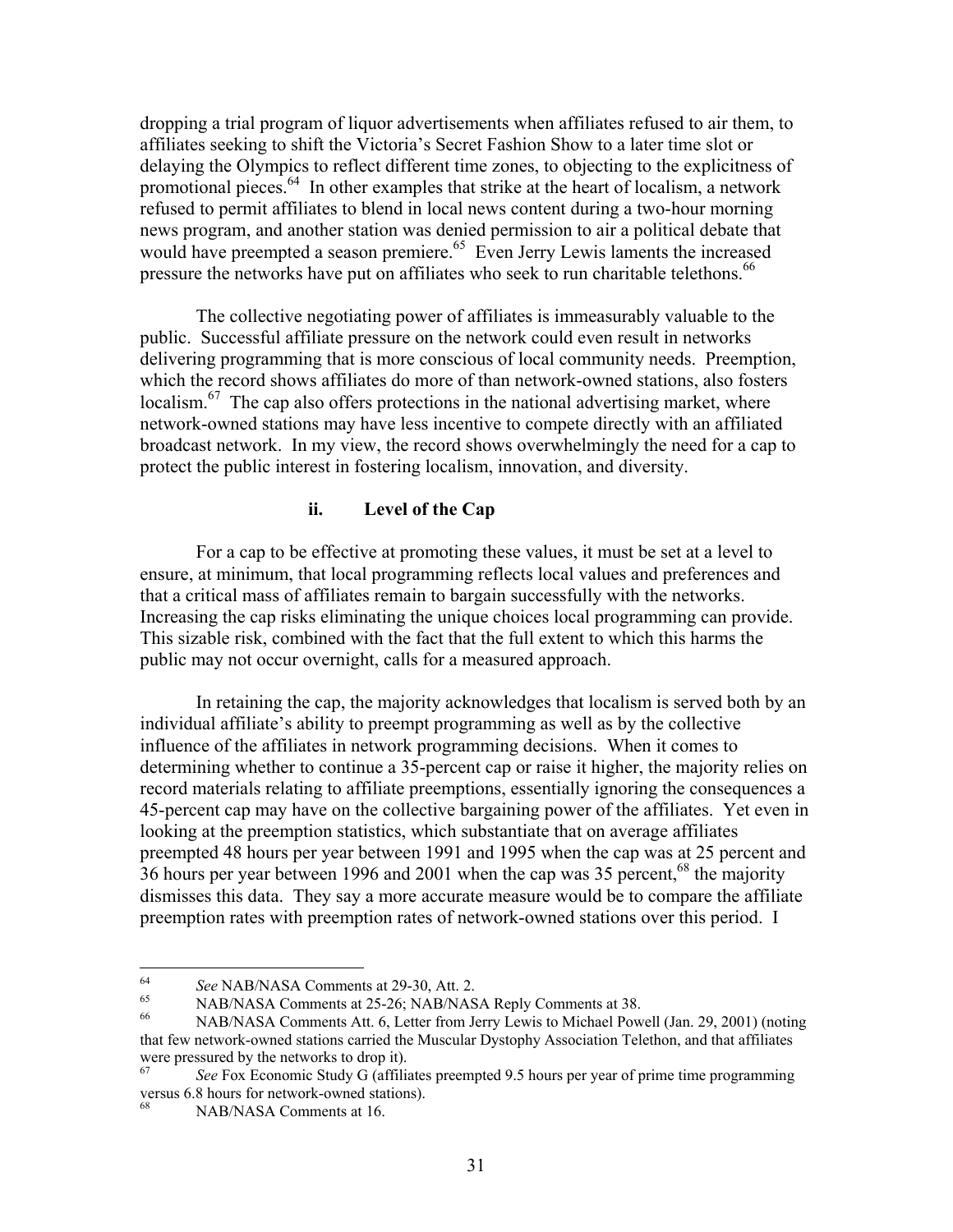find this assertion to be a bold one, knowing that the affiliates may not be able to access this data but the Commission could, if it so desired.

To support the increase to 45 percent, the majority overlooks evidence supporting 35 percent and relies primarily on evidence showing that affiliates preempted the largest networks with a reach over 35 percent as often as the smaller networks. This is a thin reed on which to justify a ten-point increase. Without access to the data, the majority's conclusion is less reliable and less convincing.

Differences between network-owned stations and affiliate stations in the quantity of news did not prove statistically significant in larger markets.<sup>69</sup> Despite entry fees and other difficulties with using awards as a measure of quality, I find these quality measures, ratings, and awards, essentially inconclusive. To the extent that network-owned stations do better in DuPont awards, the affiliates had higher quality scores in the PEJ Study. Given this, the majority finds 35 percent not necessary to maintain high quality local news.

 But the PEJ Study also found that 48 percent of stations owned by midsize and small group owners earned "A" grades for quality, compared with only 22 percent for the 25 largest group owners.70 This signifies a cutoff in quality as consolidation occurs and affects the bottom line. While the majority deems this differential statistically insignificant, even an equal level would call into question the majority's assumption throughout this Order that greater efficiencies from common ownership automatically lead to greater quality. Where might that cutoff lie?

 The majority picks 45 as a number that equates to roughly half of all homes, represents the increment that Congress used in 1996, and leaves room for additional growth. That Congress's wisdom can be useful in the incremental increase of the cap, but not in the cap's overall number, is curious. That 45 percent is not half is undeniably true, but it is much closer to that brink than 35. Nothing in the record or the majority's analysis assures me that 45 will not prove harmful to the localism goals the majority so proudly claims it is protecting.

The majority's concern with network profitability and rising programming costs is ironic, given the trend of networks supplying more of their own programming. The majority not only fails to substantiate this charge with any record evidence, but also ignores the fact that the Commission's role is not to help broadcast networks financially. It is to serve the public interest. The broadcast networks remain alive and well. In fact, as I noted, they just announced a record upfront advertising buy of \$9.4 billion, well over the upfront booked by cable.

<sup>69</sup> 69 *See* Letter from Susan Fox, The Walt Disney Company, to Marlene Dortch, Secretary, (Feb. 13, 2003), at 8-9; NAB/NASA Early Submission, filed Dec. 9, 2002.

Project for Excellence in Journalism, "Does Ownership Matter in Local Television News: A Five-Year Study of Ownership and Quality", Feb. 26, 2003, at 3 (PEJ Study).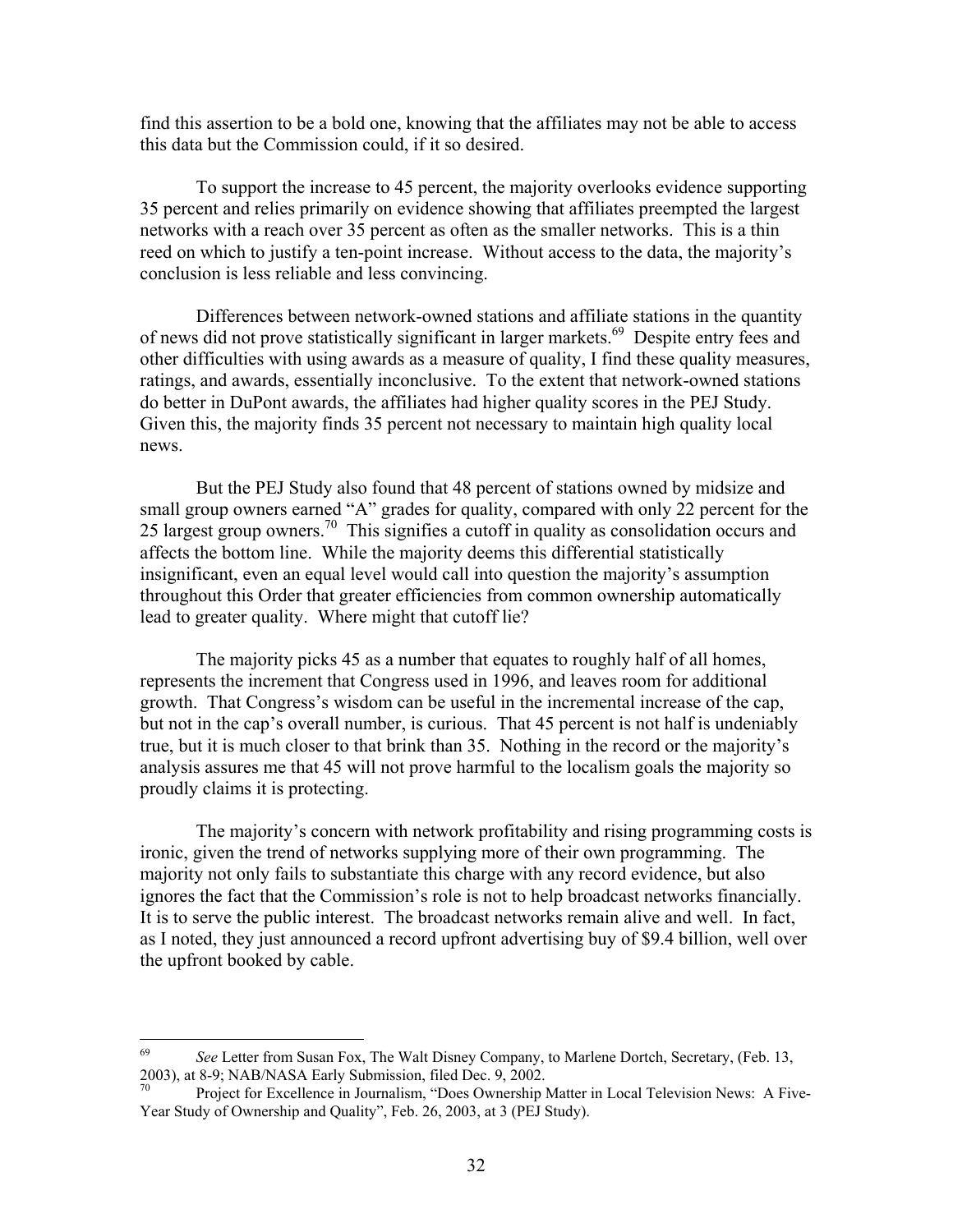I question whether the Commission should have acted based on unsubstantiated claims that the networks' poor financial health will result in the migration of expensive programming to cable. Did the Commission gather and analyze relevant network financial information? Did it measure other tangible and non-tangible benefits of network ownership? Cox, for example, cites the leveraging of broadcast station ownership during retransmission consent negotiations.<sup>71</sup> Was this calculated? In fact, the Commission made no effort to answer these questions.

In the end, I believe we have yet another tradeoff favoring corporate efficiencies over public interest goals such as localism. In my view, the social benefit of locally originated and oriented programming and ultimate program selection authority clearly outweighs any efficiencies gained by allowing media companies to achieve further consolidation.

I am troubled that after admitting a recent trend of extensive backward integration into program supply, the majority gives short shrift to the program production market. The majority conducts no significant analysis regarding whether networks are capable of exercising market power in this area.

Lastly, I am troubled by the majority's failure to appreciate the role of the cap in promoting diversity on a national scale and preventing further homogenization of national programming. The majority narrowly assumes that viewers do not travel, communicate with others, or appreciate a diversity of views in communities other than their own.<sup>72</sup> Clearly, if all television or radio stations nationwide were commonlyaligned, this would have a demonstrable effect on the public's access to diverse airwaves. Surely there is some limiting principle for the protection of diversity on a national basis.

### **G. Dual Network Rule**

Finally, I cannot join the majority in voting for retention of the dual network rule that prohibits ABC, CBS, Fox, or NBC from merging with one another, as I would have also addressed other modern marketplace realities in such a rule.

As an initial matter, I disagree with my colleagues that diversity no longer underpins this rule. The question of multiple network ownership is more than a question of market power and promotion of new entry. I believe diversity, including source and program diversity, as well as innovation, is also implicated in such network combinations. I note that in analyzing competitive effects, the majority sidesteps the program production market, looking only at the program acquisition market.

But more importantly, a more rigorous examination of this rule must be conducted in light of the rising tide of Spanish broadcasting networks. The rule is retained for the top-four English-language networks, which comprise a "strategic group"

 $71$  $\frac{71}{72}$  Cox Comments at 8, 42-47.

<sup>72</sup> *See* NAB/NASA Comments at 12, 69-70, Attachment 1, Marius Schwartz & Daniel R. Vincent, The Television National Ownership Cap and Localism, at 12-12.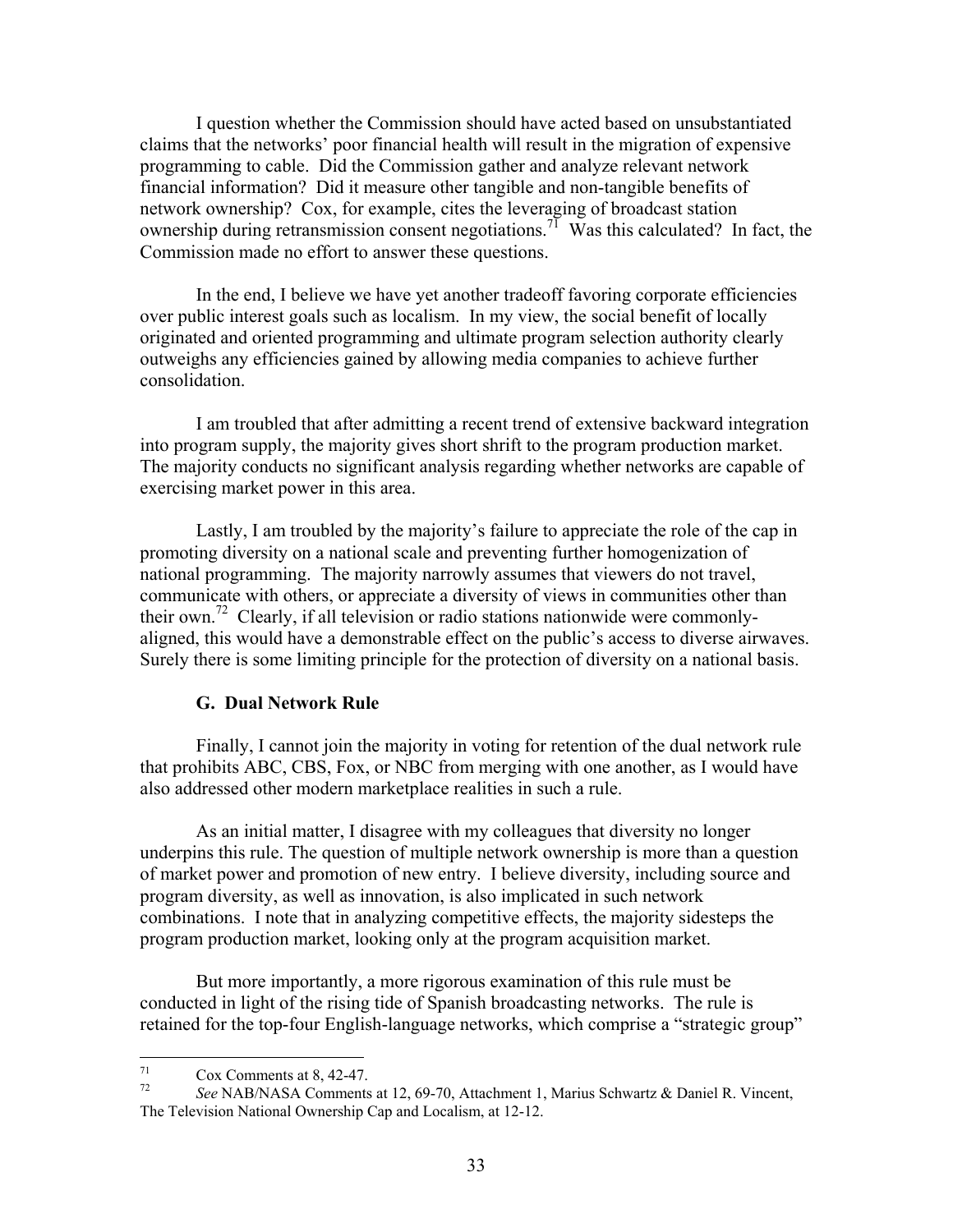within the national advertising market and compete largely among themselves. Did the Commission consider whether Spanish-language broadcasting is similarly separate for advertising purposes? Spanish-language broadcasting should be examined separately, in order to determine whether common ownership of the preeminent Spanish-language networks should receive comparable treatment to the top-four English-language networks.

The rapid growth of the Spanish-language media in the past several years is having a significant effect on the landscape in which broadcast networks operate. I believe that these developments require us to consider whether to afford Spanishspeakers the same protections available to English-speaking television audiences.

A horizontal merger between preeminent Spanish broadcast networks could have demonstrable effects on market concentration within Spanish media, as well as on price competition for Spanish media advertising. Such a merger could also affect the program production and acquisition markets. The competitive analysis should be informed by key distinctions in the use of the media. For example, the need for a national footprint is diminished in Spanish broadcasting, as the vast bulk of Spanish speakers can be reached through a handful of key television markets. Evidence in this record also suggests that far fewer Hispanic television households subscribe to cable than the general U.S. population, meaning that competitive effects inside the Spanish broadcasting networks take on greater importance.<sup>73</sup> The competitive effects also must be considered against the backdrop of permanent waivers of the network representation rule granted to Spanishspeaking broadcast networks.

Beyond the possible harmful competitive effects, a merger among leading Spanish television networks would reduce the number of independent Spanish-speaking voices and thereby diminish diversity, particularly source and viewpoint diversity, for the Spanish-speaking population. This diminution could also have a dramatic impact on localism and innovation.

The contemporary broadcast network marketplace, with a growing role for Spanish-speaking networks, raises questions that bear analyzing before we understand the full impact of dual network ownership on our public interest goals. These are serious questions, and, until the Commission asks and answers them, I am not prepared to join my colleagues in supporting this dual network rule.

## **H. Independent Production**

I take seriously the concerns that the contemporary program production market has deteriorated to the point that we should consider whether an independent production

<sup>73</sup> 73 *See* Univision Reply Comments at 6 (52 percent of Hispanic television households in the top 30 markets subscribe to cable television, compared with 67.8 percent of overall U.S. households that subscribe to cable).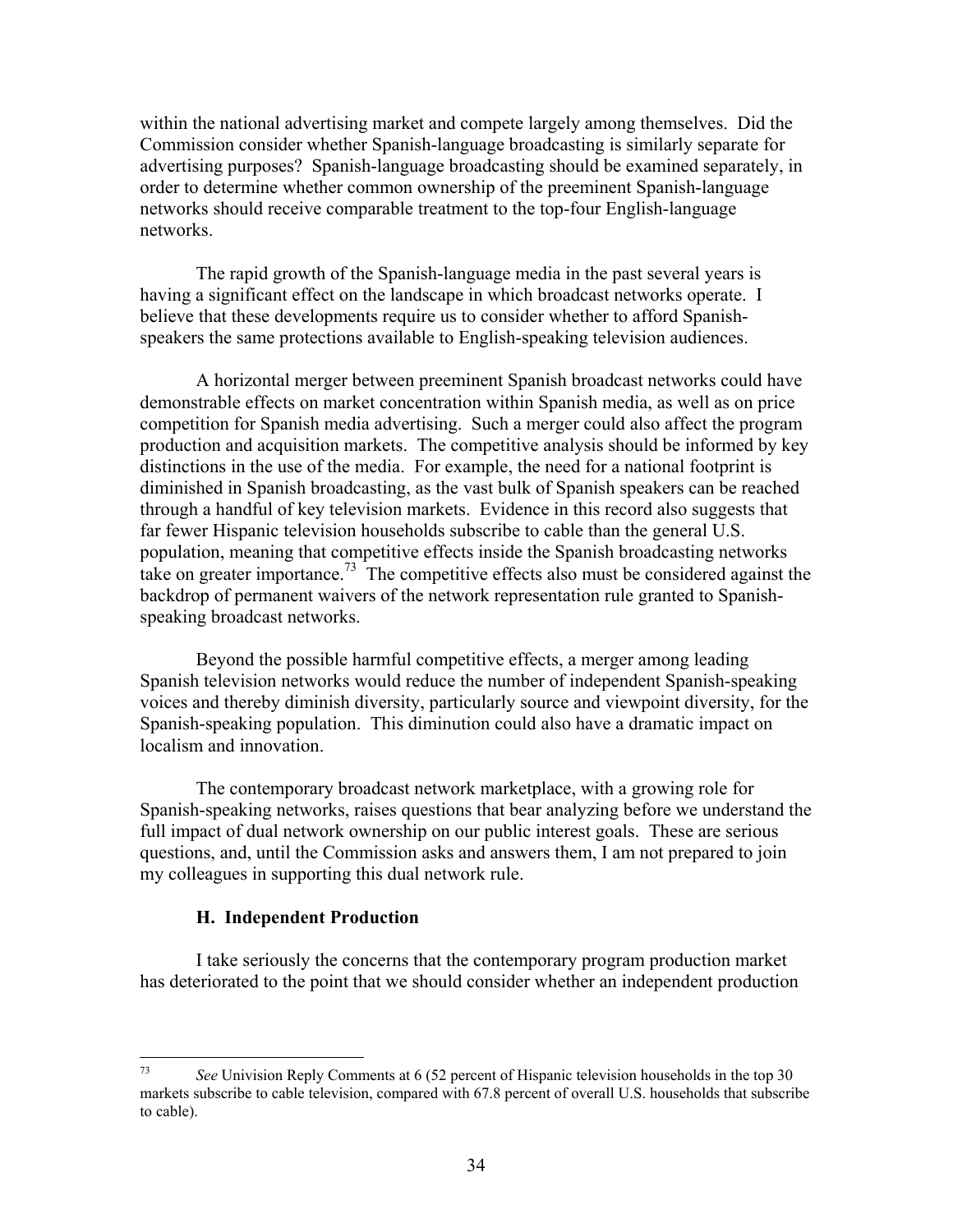requirement is needed to foster competition, diversity, and innovation.<sup>74</sup> The majority does not contest that far fewer programs are produced independently now than in the past, but apparently is not moved to address the consequences of the decline, finding no sufficient explanation of its cause. As concentration limits for the vertically-integrated broadcast networks are further relaxed today, I would have preferred to see us examine in this proceeding, or at minimum issue a further notice probing into, the basis for the noticeable reduction in independent program production and its implications for the broadcast viewing public.

A further inquiry would enable us to evaluate the effects of dominant network ownership of programming on competition for content production, on small businesses, on technicians and writers, and on innovation and creative expression. It would allow us to analyze fully how the trends over the past decade have affected the diversity of viewpoints from different sources and impacted the public interest. Will market forces alone enable independent producers to disseminate their expression and preserve source and viewpoint diversity on our airwaves? These are worthwhile issues to explore. A further notice would have been the prudent course for the public interest.

# **VI. The Public's Right to Comment**

 I am dismayed that many of the inconsistencies and unintended consequences which I point out today, and perhaps others, could have been avoided by public scrutiny of the specific proposals put forth by our rulemaking agency. Perhaps the majority's observation of the general nature of the hundreds of thousands of citizen comments reflects the lack of specificity given to the public about the pending changes, so they had few concrete details on which to respond.

While some may say that selecting cross-media tiers based upon the mixture of choices embodied in the Diversity Index that appeared for the first time in this Order, or truncating certain radio contours in a manner suggested in a late-filed comment, were logical outgrowths of the questions presented in the notices to the public, I am not convinced that mere logic would lead someone to the framework, let alone results, reached in this decision. The lack of notice of the Diversity Index, for example, is compounded by a bright-line regulatory framework that denies people the ability to say that the hypothetical index does not represent the diversity options available in their local community.<sup>75</sup> Without more specific notice of the interrelated proposals adopted today, at no point was the public able to evaluate and comment upon how all these rule changes might work in concert, particularly the increase in the national cap and retention of the

 $74$ 74 *See* NPRM at para. 49 (inviting comment on whether to impose behavioral regulations and what, if any, should be imposed); Coalition for Program Diversity Comments, Reply Comments at 2 (noting that in 1992, 66.4 percent of the networks' prime time schedule consisted of programs produced and owned by independent producers, compared with 24 percent of the top-four networks prime time schedule today).

<sup>75</sup> *See, e.g.,* Letter from Amy R. Wolverton, Georgetown University Law Center, to Marlene H. Dortch, Secretary, FCC (April 15, 2003) (underscoring the lack of information about the application of a diversity index); Letter from Chris Powell, Managing Editor, *Journal Inquirer*, to Michael K. Powell (May 19, 2003) (noting difficulty in responding to cross-ownership metrics without actual proposals that can be applied to specific situations).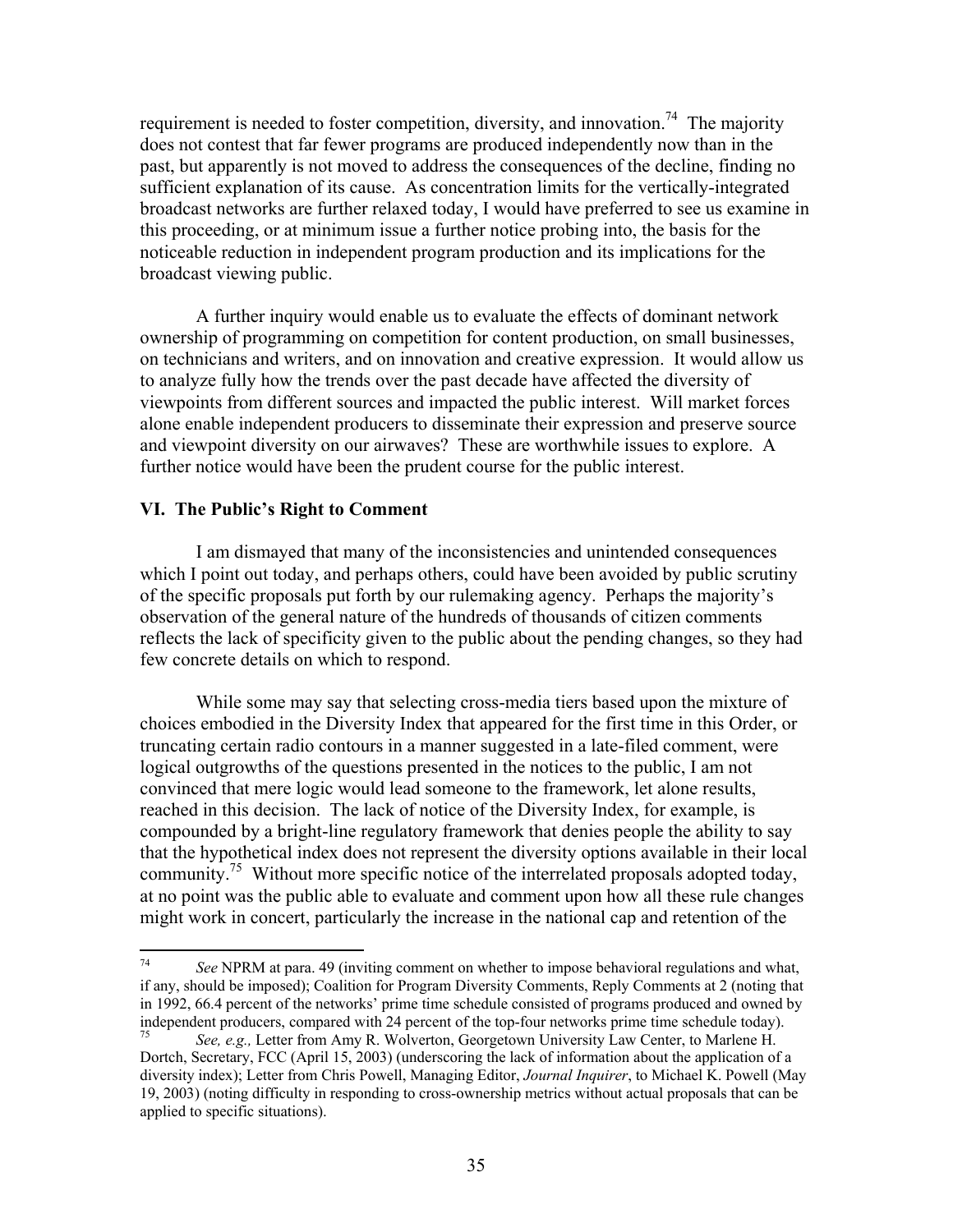UHF discount overlaid with triopolies and more expansive duopolies, or what the collective effect of the changes would be on small businesses.<sup>76</sup>

The Commission should strive for an open administrative process which enables the public to participate meaningfully in the rulemaking process, and which helps to assure that the Commission will have the relevant facts and information before it. Publishing notices with sufficient specificity for meaningful comment is not just the right thing to do, it may very well be what the law requires.<sup>77</sup> Particularly in matters as sweeping as this, affording the public the right to comment on mere general questions is not a substitute for a hearty public debate on specific, interrelated proposals.

This is particularly true when the Commission went to great lengths to employ an empirical evaluation of the elusive values underpinning our protections. The Commission's sponsored studies, while voluminous, were the subject of significant and precise criticism, even though the public had little time to evaluate them (even less time to review the underlying data) and was never given a clear understanding of their anticipated use.<sup>78</sup> Even the majority admits that the studies were not complete and did not ask the right questions. And even now, have we, let alone the public, evaluated the overall collective effects of our rule changes?

 We should have made every effort to ensure a transparent process in which the public could fully participate. I requested and was denied a public forum to reveal even the broad contours of our proposals. An open process, a serious attempt to gather and analyze the necessary data, and thoughtful deliberation on specific proposals would have helped in convincing the public that the Commission is acting with the larger interests of a democratic society in mind.

 Instead, the public today sees the changes for the first time. I am not persuaded by the refrain that this is the way we always do business. In the majority's own assessment, this is the most rigorous and comprehensive review of media ownership rules ever. It also sparked unprecedented interest from the public at large. This is an extraordinary proceeding that affects our very democracy, and we should have taken extraordinary measures to ensure full and meaningful public participation in the rulemaking process.

<sup>76</sup> 76 *See, e.g.,* Letter from Thomas M. Sullivan, Chief Counsel for Advocacy, Office of Advocacy, U.S. Small Business Administration to Michael K. Powell (Apr. 9, 2003); Center for Creative Community Comments Regarding the Commission's Initial Regulatory Flexibility Analysis (Jan. 2, 2003).

<sup>77</sup> *See, e.g., MCI Telecommunications Corp. v. FCC*, 57 F.3d 1136, 1140-41 (D.C. Cir. 1995),

*See, e.g.*, "Democracy Unhinged: More Media Concentration Means Less Public Discourse: A Critique of the FCC Studies on Media Ownership," Dean Baker, Co-Director, Center for Economic and Policy Research, AFL-CIO (Dec. 2002); Letter from Amy Aidman *et al*., to Michael Powell (May 1, 2003) (submitted by nearly 300 academics, including Mara Einstein, author of FCC study on program diversity).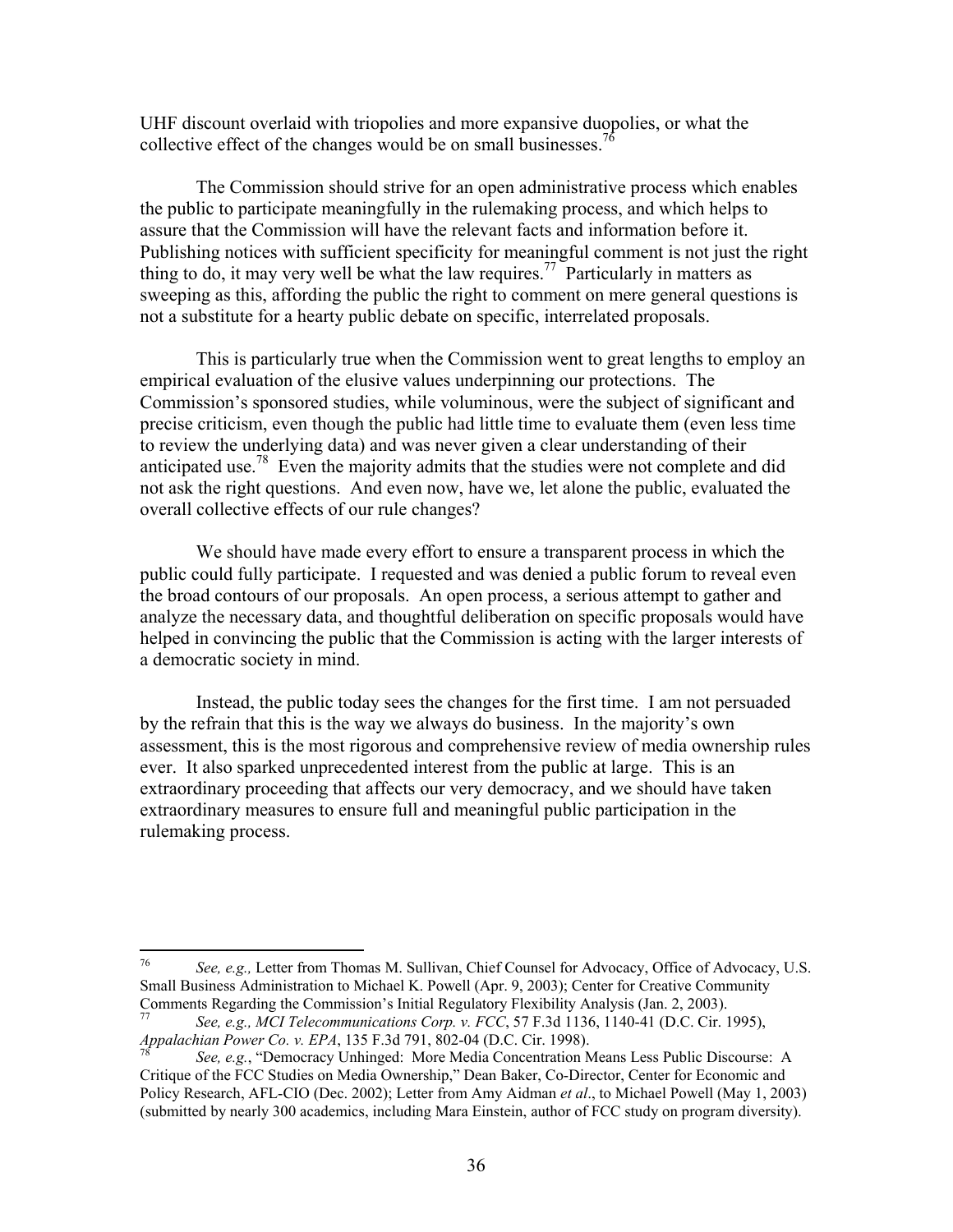### **VII. Moderating Extreme Proposals through a Conservative Approach**

I had truly hoped for a better outcome – an approach that took into account the current technological and market environment and protected competition, localism, and diversity. The turning point when I realized I could not likely support this item was when a majority settled on the notion embodied in this Order that bright line rules, which as it turned out allow consolidation in nearly every media market in America, were preferable to making case-by-case determinations as to whether media mergers served the public interest. With the stakes so high, the public interest, in my opinion, calls for examining media consolidation on a market specific basis.

Media consolidation undeniably means a loss of an independent voice in the community, which is difficult to ever gain back. We should take a slow, graduated approach to unleashing further media consolidation. And where we do allow more consolidation, it is only through an explicit showing that the public will know that they will benefit from efficiencies to a sufficient degree to counteract the loss of localism, competition and diversity in the affected communities. Broadcasters seeking to consolidate should be required to demonstrate the extent to which the efficiencies created thereby will accrue to the public benefit.

What better programming, particularly locally originated and oriented programming, will the buyer produce? Will the buyer hire additional reporters to investigate local news stories? What better coverage will result of local cultural events and local artists? Will each entity retain separate editorial discretion, and will the overall editorial budget be increased? How will the owner treat complaints of stories not being covered? Will the broadcaster improve its emergency broadcasting capabilities, or invest in better technology to alert the community to dangerous conditions? Before allowing media companies to expand into traditionally-protected areas, the public should know how they will benefit.

And the broadcaster should remain accountable. A consolidated broadcaster's performance should be matched against its promises through an annual showing that it met its commitments. The public should know whether its airwaves are being lavishly squandered for corporate interests, or whether they are being used in a manner which both compensates the broadcaster and serves the public. The Commission has consistently required broadcasters seeking waivers of ownership rules to make specific, tangible representations of the benefits of consolidation. Given all the benefits claimed in this proceeding, this should be an easy showing for consolidating parties, now that consolidation can occur in nearly every market without a waiver. And it would allow the Commission and the Congress to make more informed decisions on future levels of concentration.

 In addition, diversity concerns stemming from cross-ownership of a broadcast station with other media outlets like newspapers or cable should be addressed based upon a specific showing of the diverse voices available in individual local markets and the power of the proposed combination to undermine diverse viewpoints. To promote the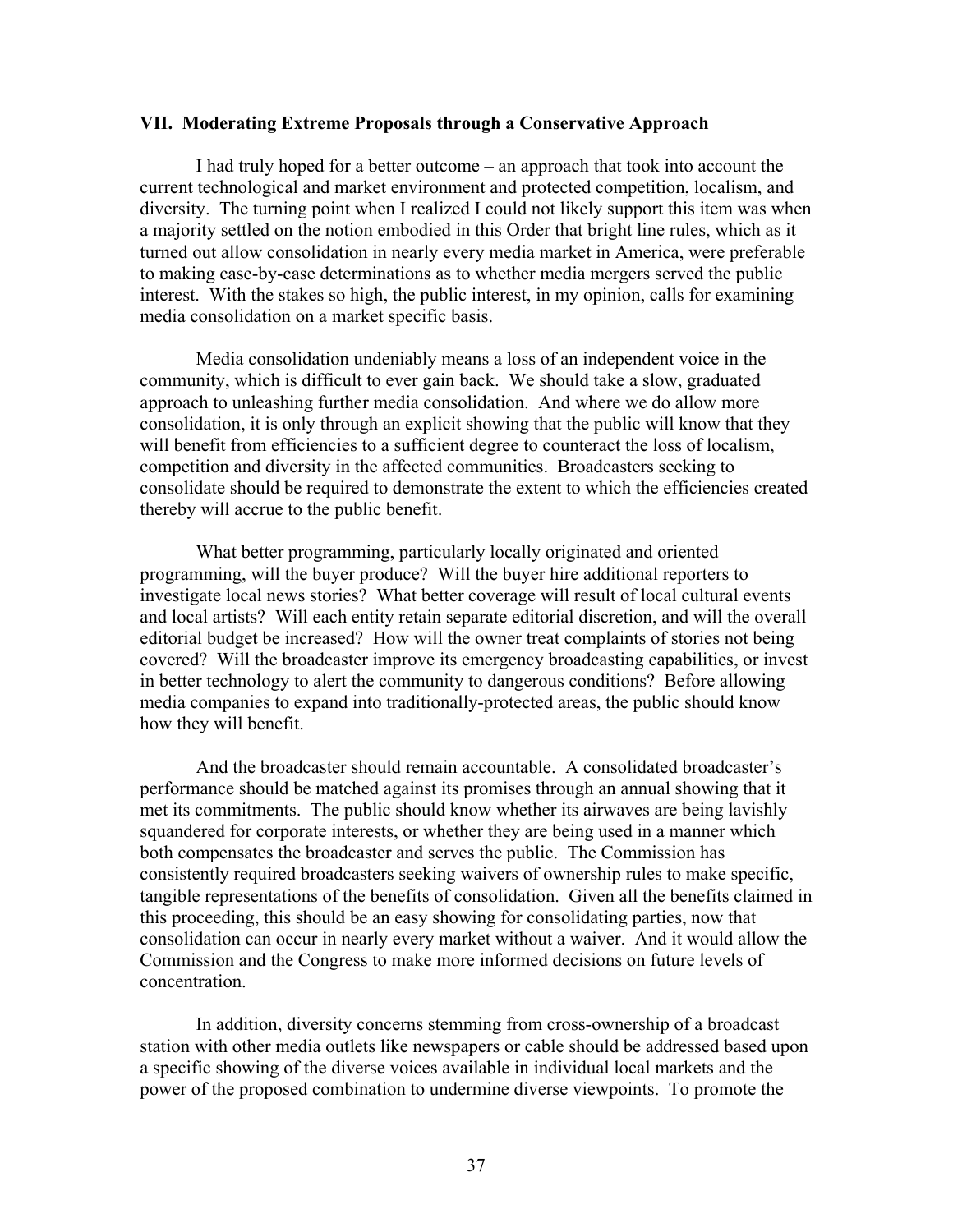widespread dissemination of information from a multiplicity of sources, or at least to know the effect of any given transaction upon the diversity of viewpoints in an area, safeguarding diversity should not be subject to abstract diversity scenarios that hypothetical markets of certain sizes may engender. Given diversity's paramount position in our democracy, it shouldn't be given short shrift by rules that neither reflect the realities of available viewpoints nor the power of particular combinations.

 The Commission should also monitor what it unleashes. It should conduct an extensive examination of positive and negative effects from the likely consolidation that today's action will bring. Having just completed reviewing the rules, the majority would undoubtedly agree that there are areas calling out for more effective data collection to understand the full effects of media consolidation. Now is the time to institute such a framework for reporting and analyzing full and complete data on the effects of media consolidation. I urge my fellow Commissioners to step up and start rigorous information collection and analysis.

Even assuming that some level of greater consolidation is warranted, given the dramatically expanded consolidation opportunities created today, I am not convinced that the modified rules have been reset at the proper levels necessary to serve the public interest. I do not mean to suggest that bigness is bad, or that free enterprise will always fail the public. There is some truth to the arguments that my fellow Commissioners make. There is nothing inherently wrong with earning profits from the use of public property.

But when it comes to gaining even greater profits at the expense of the cornerstones of our democracy, we must carefully question the rationale and the effect on the public. Today's rules do not only let the big get bigger, they effectively raise barriers to new entrants and prevent smaller entities from breaking in while disserving the public interest by increasing the likelihood of homogenization of the airwaves. Given the potential harms in overhauling these longstanding rules in such a dramatic fashion, I advocate an incremental approach that will show the public at each step how it will benefit<sup>79</sup>

Proceeding with utmost caution and deliberation through a graduated approach would provide the public more certainty as to the effects of greater consolidation and would prevent unintended consequences. While the majority expresses concern that some revised market definitions might disrupt the markets, it overlooks the disruptive restructuring of the entire media landscape brought about by today's interrelated decisions. A graduated approach which modifies rules in a more incremental fashion would not be a wait-and-see postponement of our statutory duty – it would still be a modification, just one that would better serve the public interest. Congress, after all, directed us to reexamine this landscape every two years, not every five or ten years, which implies a certain level of comfort with an incremental approach.

<sup>79</sup> See Capital Cities/ABC Inc. v. FCC, 29 F.3d 309, 316 (7<sup>th</sup> Cir. 1994) ("Phased deregulation is common, practical, and sensible.").